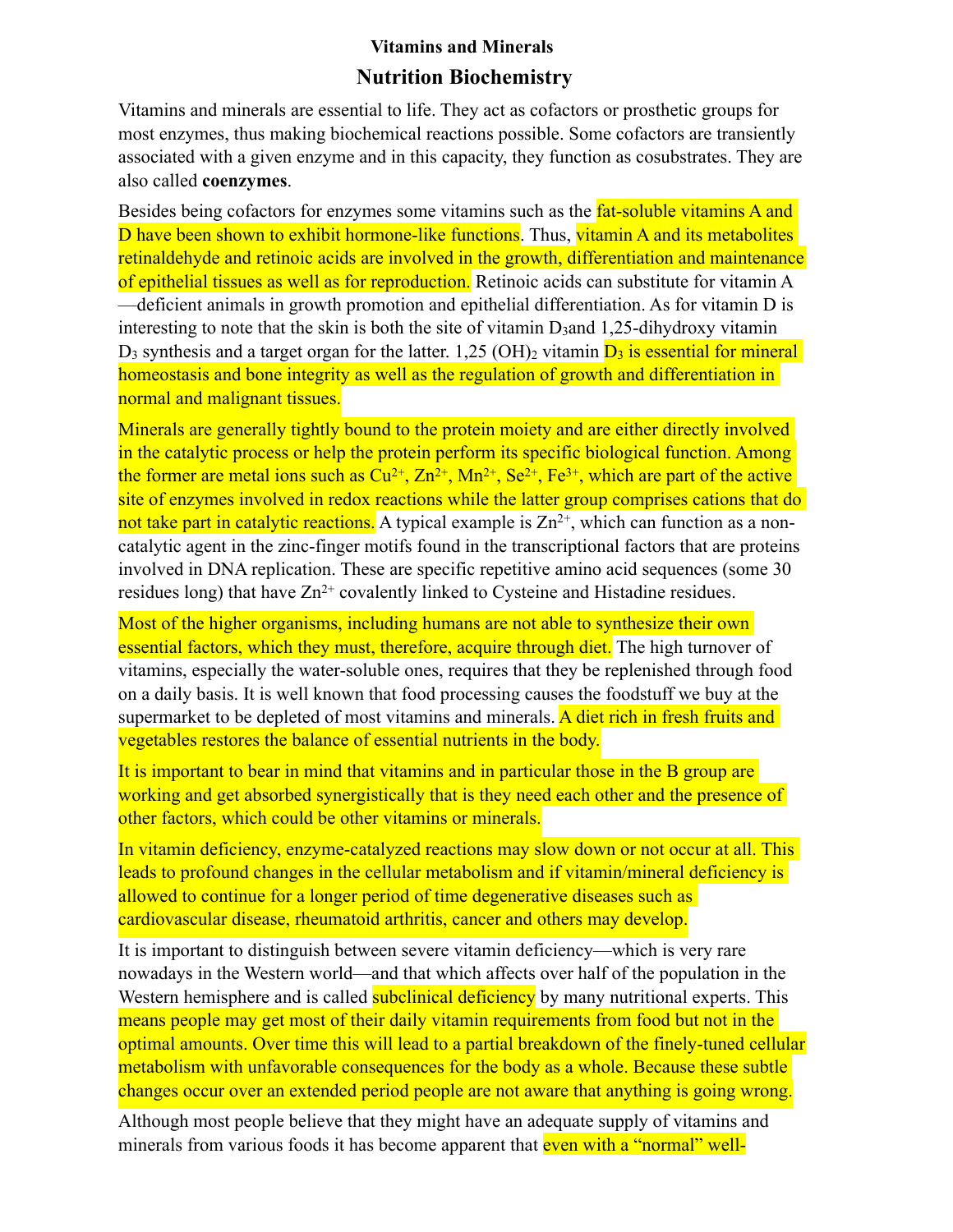**Some sobering facts**

**Therefore, it would appear that it is quite improbable to get** *all* **the necessary nutrients from the diet alone, no matter how well balanced it is. A recent U.S. [Department](http://www.biological-oxidation.com/VitMin.htm) of Health, Education and Welfare report showed that:**

- **over 90% of adults are chromium deficient**
- **over 60% of adults have an inadequate calcium intake**
- **over 30% have diets low in vitamins C and A**
- **over 50% have a low intake of vitamin B6 and folic acid**
- **over 50% have a low manganese intake**
- **over 40% have a low zinc intake**

#### **How much we should get daily**

We may ask then, what is the necessary daily intake of biocatalysts in order to maintain optimum health? According to many medical and government health organizations, optimum intake of vitamins and minerals should come mainly from food sources. This may be true when people eat a well-balanced diet with lots of fresh fruits and vegetables. However, a large segment of the population does not appear to follow this good advice particularly the young generation, always busy, always on the run. Today's lifestyles and the stress of the workplace together with the environmental conditions and the quality of food available in the grocery stores are forcing us to rely, at least in part on nutritional supplementation.

Although further research into the usefulness of nutritional supplementation in pill form is needed before making definite recommendations for additional vitamin and mineral supplements a large percentage of North Americans are already taking [nutritional supplements on a daily basis. This is reflected by the sales of nutritional](http://www.biological-oxidation.com/VitMin.htm)  supplements in all forms that have reached some \$25 billion worldwide in 2006.

So, how much vitamins and minerals should we have daily? Although there is not yet a wide consensus on a set of values for the daily intake of the most important biocatalysts most experts in nutrition suggested that the RDA issued almost 60 years ago must be amended. And so, it was. In 1989 the National Research Council of U.S.A. issued a new RDA (1) that took into [account](http://www.biological-oxidation.com/VitMin.htm) the developments in the nutritional sciences since late 1940s. However, as R.A. Sunde argued in a recent article (2) most of the nutrient requirements were still based on old methods of calculating the RDA, i.e. based on balance or factorial analysis rather than on biomarkers. Since many enzymes that require vitamins and minerals as cofactors are regulated by gene expression it is obvious that the analysis of that expression could form a better foundation on which to build a sound dietary allowances program for human nutrition. Since 1989 the new Dietary Reference Intakes guideline, which replaced the old RDA has been further amended (1998-2001) (3,4) but there is still a long way to go until all nutrient requirements could be set based solely on good biochemical markers. Meanwhile, based on several major scientific studies leading nutritionists recommend that a well-balanced diet should still be supplemented with vitamins and minerals in the range shown in the table below. This is to ensure optimal health and to reduce the risk of degenerative diseases and premature aging.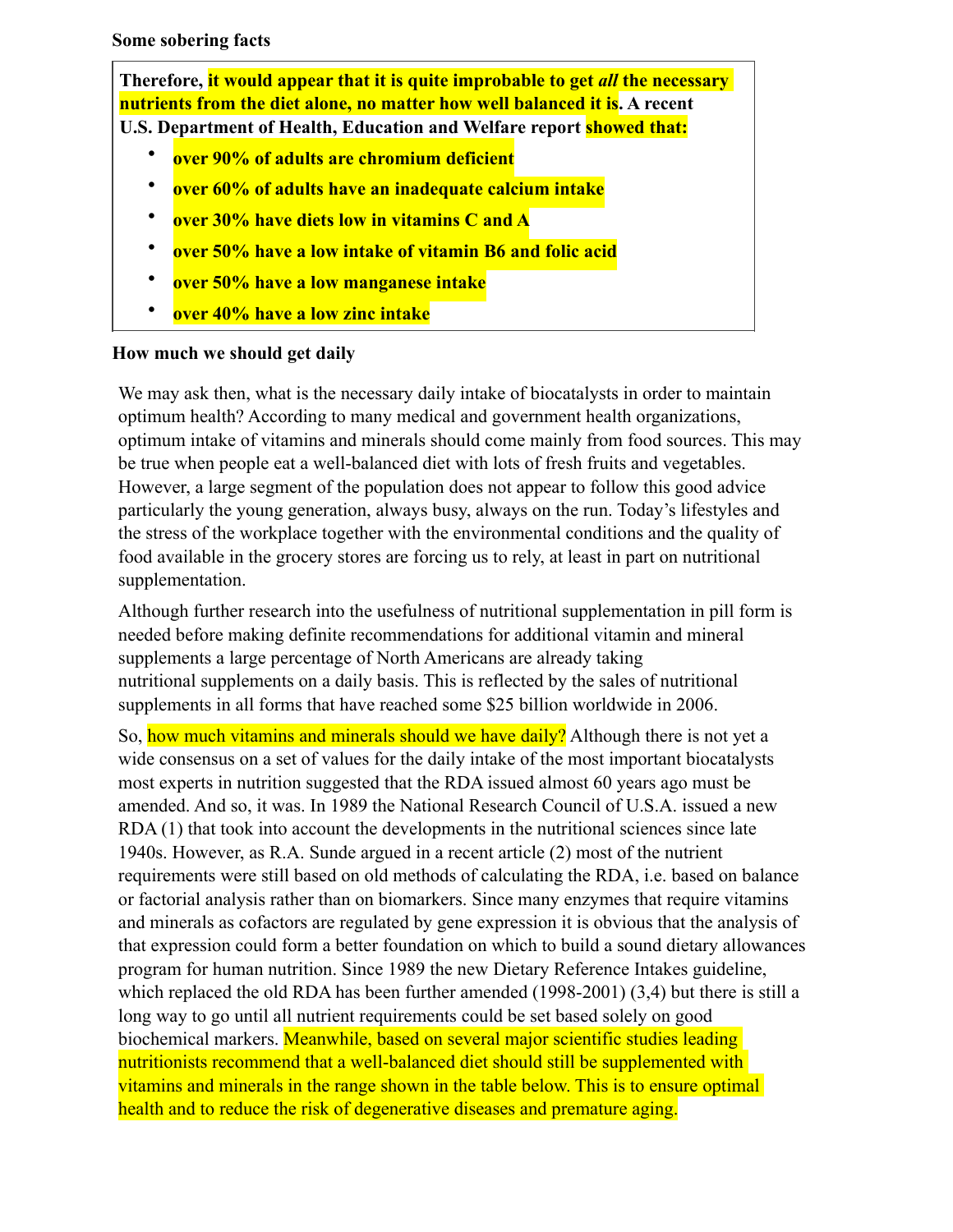|                                          | <b>Recommended Daily Vitamins &amp; Minerals Intake</b> |                                     |  |                                      |                  |  |
|------------------------------------------|---------------------------------------------------------|-------------------------------------|--|--------------------------------------|------------------|--|
| <b>Vitamin</b>                           | <b>Range for Adults</b> Mineral Range for Adults        |                                     |  |                                      |                  |  |
| Vitamin A                                | $1,000 - 5,000$ I.U. Boron 1 - 3 mg                     |                                     |  |                                      |                  |  |
| Vitamin D                                | 500 - 1000 I.U. Calcium                                 |                                     |  |                                      | $250 - 1,000$ mg |  |
| Vitamin E                                | 200 - 400 I.U. Chromium 100 - 300 mcg                   |                                     |  |                                      |                  |  |
| Vitamin C                                | 200 - 1000 mg Copper 1 - 2 mg                           |                                     |  |                                      |                  |  |
| Vitamin B1                               | 10 - 100 mg Iron 10 - 25 mg                             |                                     |  |                                      |                  |  |
| Vitamin B <sub>2</sub>                   |                                                         | 10 - 50 mg Magnesium $200 - 400$ mg |  |                                      |                  |  |
| Vitamin B3                               |                                                         | 10 - 50 mg Manganese $5 - 10$ mg    |  |                                      |                  |  |
| Vitamin B5                               |                                                         | $25 - 50$ mg Molybdenum 10 - 25 mcg |  |                                      |                  |  |
| Vitamin B6                               |                                                         |                                     |  | 25 - 100 mg Potassium 2000 - 3000 mg |                  |  |
|                                          | Vitamin B12 $25 - 50$ mcg                               | Selenium $25 - 100$ mcg             |  |                                      |                  |  |
| Folic Acid                               | $200 - 400$ mcg Silica 5 - 10 mg                        |                                     |  |                                      |                  |  |
| Biotin $100 - 300$ mcg Zinc $20 - 50$ mg |                                                         |                                     |  |                                      |                  |  |

Adapted from "Encyclopedia of Nutritional Supplements" by Michael T. Murray, N.D., Prima Publishing, Rocklin, CA, 1996. Note: The recommended intakes of vitamins and minerals apply to healthy individuals eating a balanced diet and wishing to maintain good health. For certain medical conditions the daily doses of vitamins and minerals may need adjustment and the advice of a nutritionally oriented health care provider should be sought.

#### **References**

1. National Research Council (1989) Recommended Dietary Allowances. National Academy Press, Washington, D.C.

2. Sunde, R.A. (2001) Research Needs for Human Nutrition in the Post-Genome-Sequencing Era. J Nutr 131, 3319-3323.

3. Food and Nutrition Board (2000) Dietary Reference Intakes for Vitamin C, Vitamin E, Selenium and Carotenoids. National Academy Press, Washington, D.C.

4. Food and Nutrition Board (2001) Dietary Reference Intakes for Arsenic, Boron, Chromium, Copper, Iodine, Iron,

 Manganese, Molybdenum, Nickel, Silicon, Vanadium and Zinc. National Academy Press, Washington, D.C

[Vitamins & Minerals - Biological Oxidation and Human Health](http://www.biological-oxidation.com/VitMin.htm)  www.biological-oxidation.com/VitMin.htm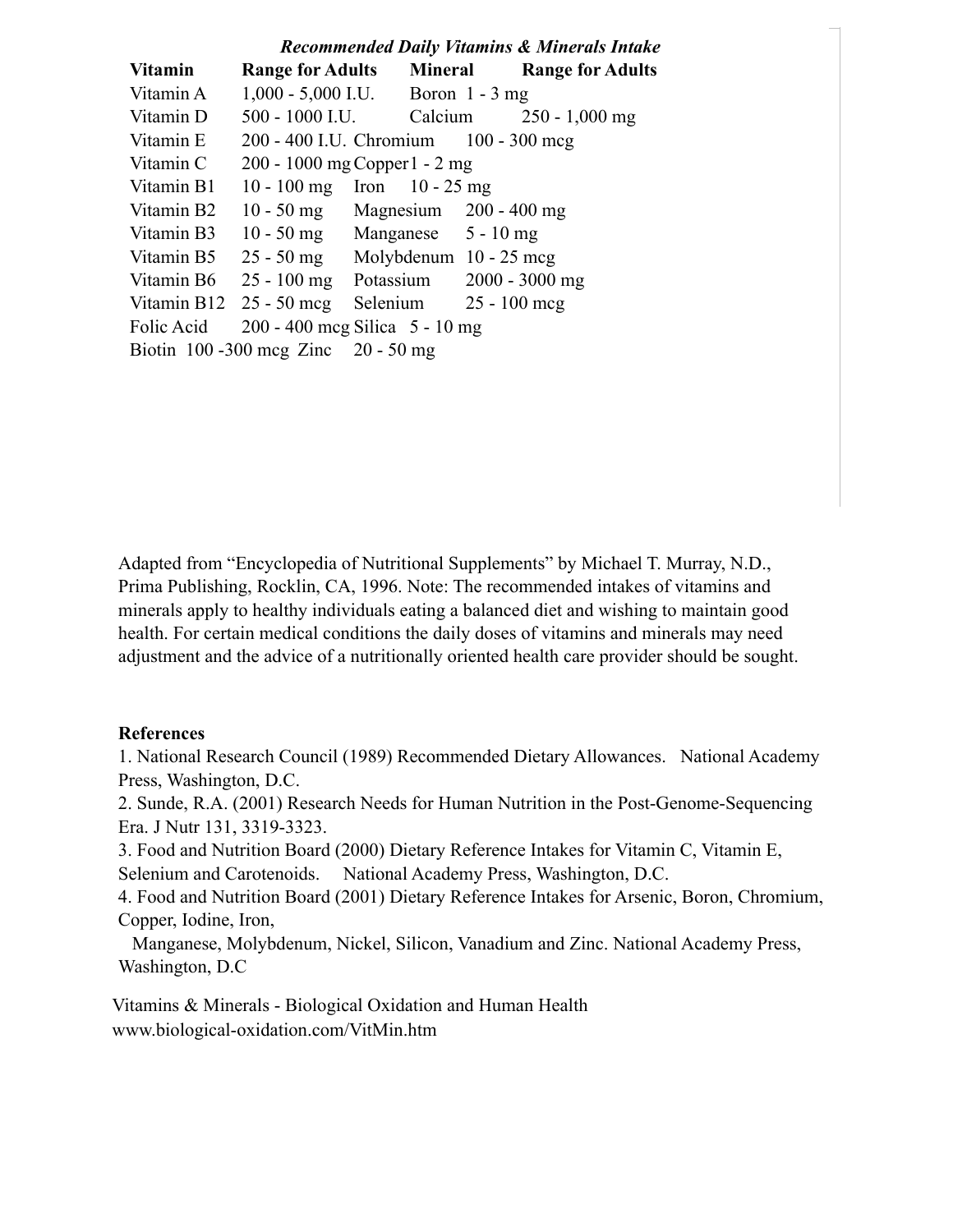# **Vitamin A**

Vitamin A is synthesized in the liver of vertebrates from b-carotene. Retinol derivatives, i.e. *retinal* (carbon 15 becomes an aldehyde group) and *retinoic acid* (carbon 15 becomes a carboxylic group) act as visual pigment and hormone, respectively. Retinoic acid binds to receptor proteins in the nucleus, which then interact with transcription factors thus modulating gene expression in the development of epithelial tissue, including skin (1). Most of the biological activity of vitamin A is carried out by the above derivatives although in many research articles mention is made of vitamin A when describing the action of this vitamin.

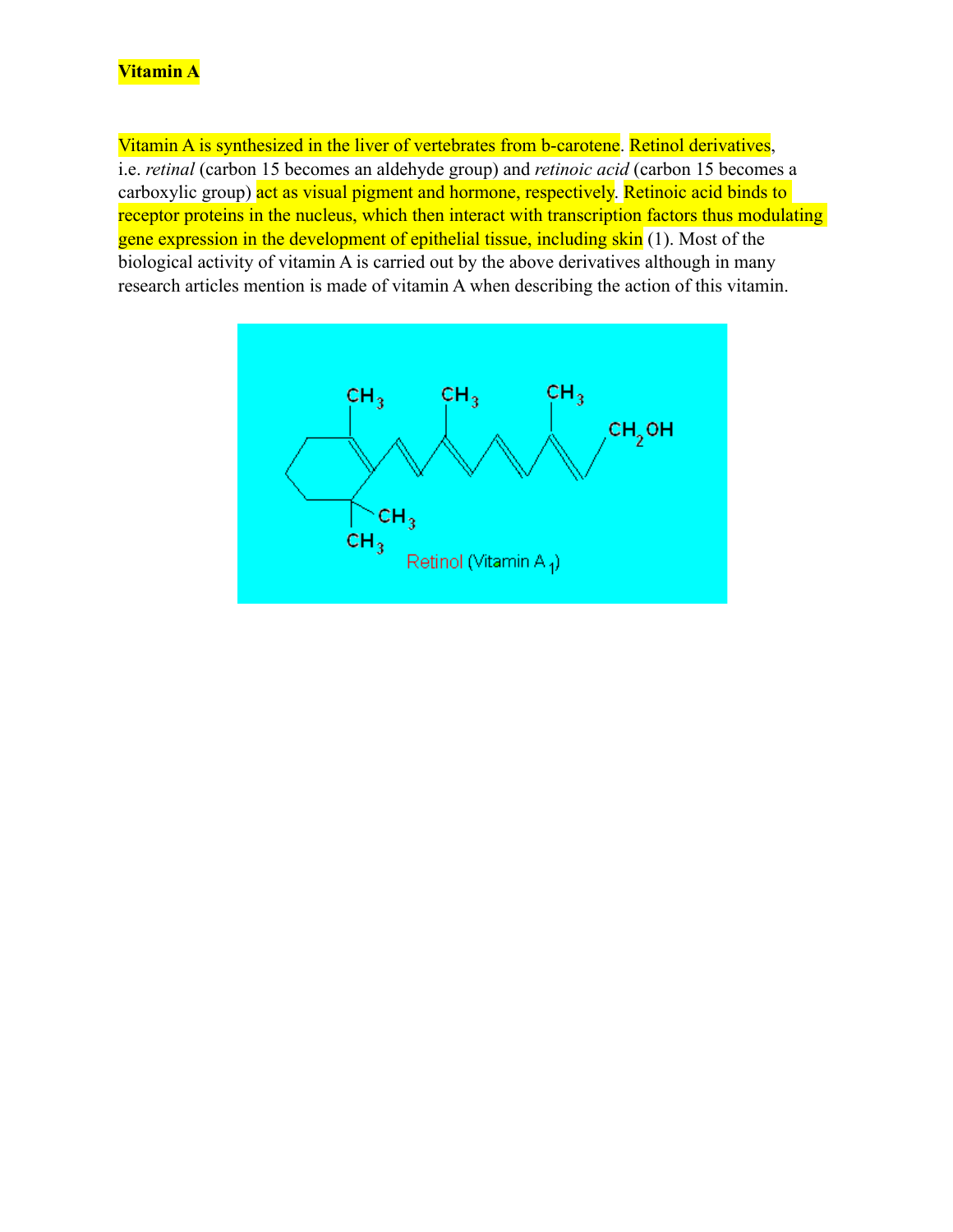- Involved in reproduction, growth and development, e.g. teeth and bone formation
- Essential for normal [immune system](http://www.biological-oxidation.com/VitMin/VitaminA.htm) maturation and function. There is evidence to suggest that vitamin A deficiency is a risk factor for low antibody production (2). In animal models it was shown that vitamin A supplementation enhanced cytokine production and secretory immunoglobulin A response to influenza virus infection although supplementation did not alter the clinical or virologic outcome of viral pneumonia (3). Vitamin A supplementation was also found to reduce morbidity and mortality in several infectious diseases such as severe diarrhea, measles-related [pneumonia](http://www.biological-oxidation.com/VitMin/VitaminA.htm) and malaria. Modulation of the immune response by vitamin A varies widely depending on the type of infection and immune response involved (4).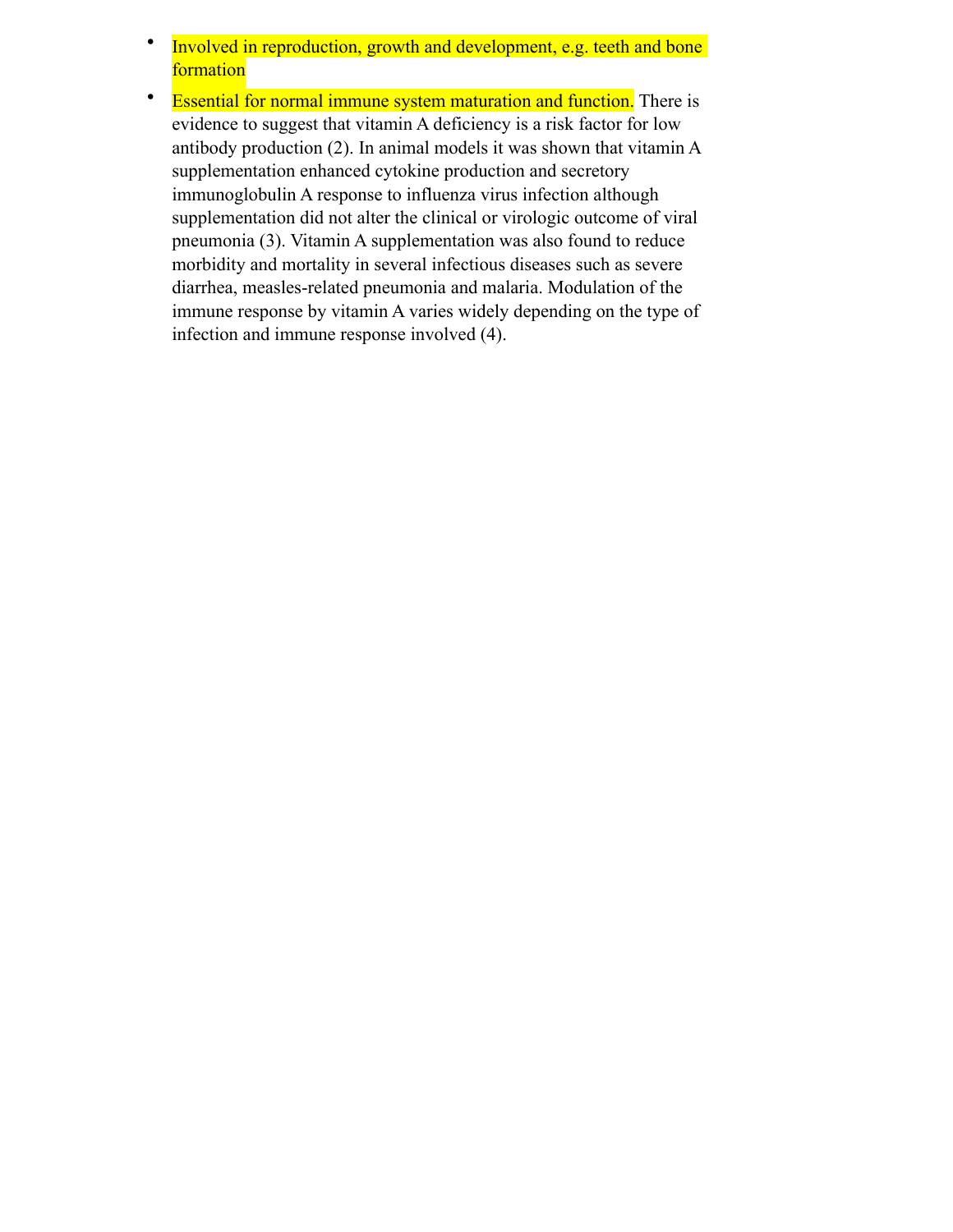#### **Vitamin B1 (Thiamine)**

Thiamine is a water-soluble B vitamin and plays an essential role in normal cellular functions, growth and development. Thiamine is found in high concentrations in the skeletal muscle, heart, liver, kidneys and brain. Mammals, including humans cannot synthesize thiamine so it has to be obtained from diet via intestinal absorption. Absorption of vitamin B1 involves a specialized pH-dependent,  $Na^+$ - independent carrier mediated mechanism [\(1](http://ajpcell.physiology.org/cgi/content/full/281/3/C786?ijkey=ac390812d6f7d13655f69e5a97700483fcc1ed0a)). In order to become a coenzyme thiamine has to acquire a pyrophosphate group. This process occurs intracellularly in a reaction catalyzed by the enzyme *thiamine pyrophosphokinase* at the expense of cellular ATP. Thiamine uptake is enhanced by thiamine [deficiency](http://www.biological-oxidation.com/VitMin/VitB1.htm) and reduced by the thyroid hormone and [diabetes](http://www.biological-oxidation.com/VitMin/VitB1.htm) (2).



Thiamine pyrophosphate (the coenzyme form of vitamin B1). The thiazolium ring is the moiety involved in the catalytic process.

- Essential for energy production in carbohydrate/amino acid metabolism. TPP deficiency may lead to pyruvate accumulation, hence inhibition of energy production.
- **Essential for nerve cell function.** A low level of thiamine in the brain impairs not only the energy production (ATP) but also the synthesis of the neurotransmitter acetylcholine. Acetylcholine is synthesized from [choline](http://www.biological-oxidation.com/VitMin/VitB1.htm) and acetyl-CoA (reaction catalyzed by *choline acetyltransferase*).
- Potentiates and mimics the effects of the neurotransmitter acetylcholine in the brain. Total thiamine content in cholinergic nerve terminals is comparable with that of acetylcholine and the phosphorylation state of thiamine changes with the release of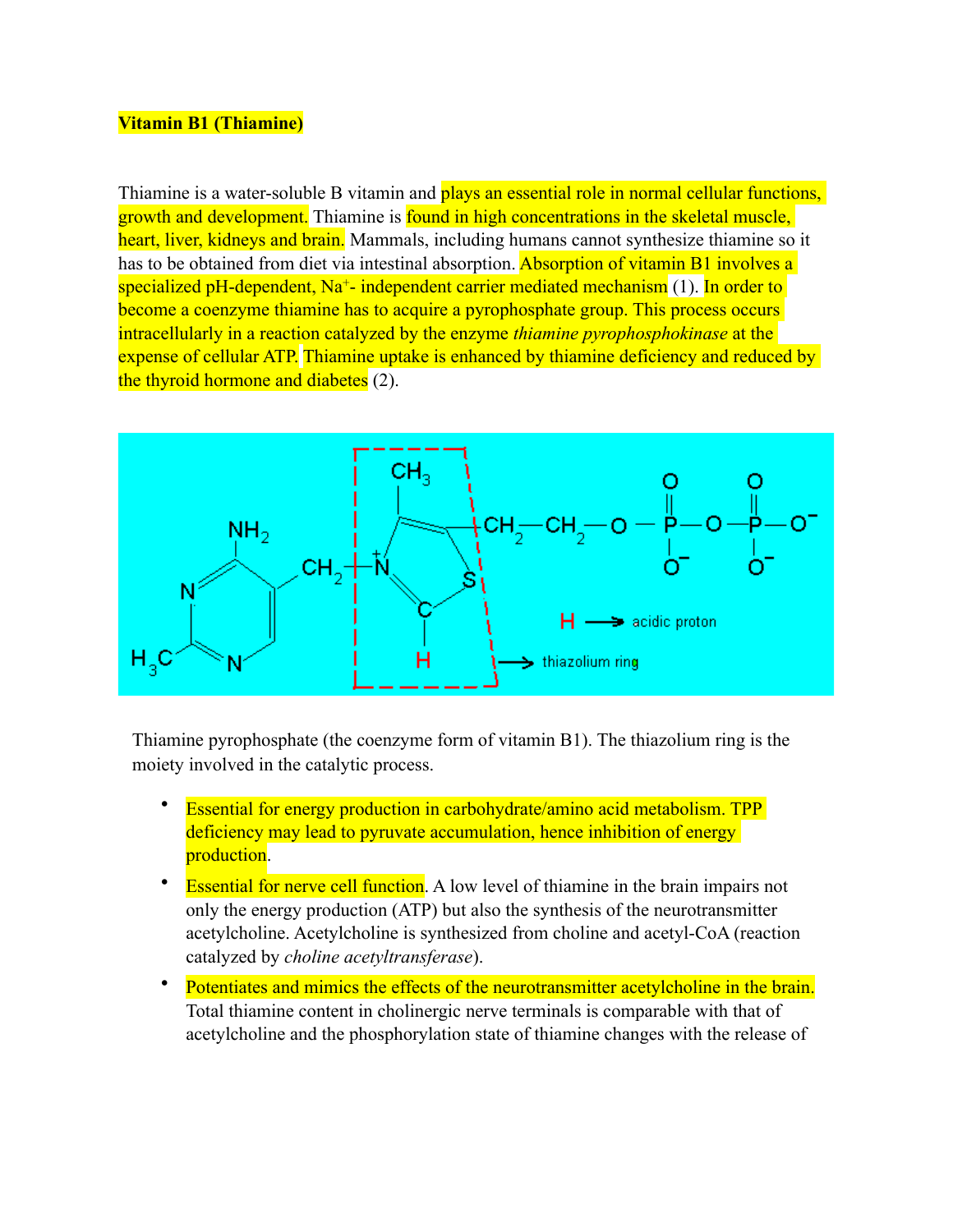Some of the reactions in which TPP is involved are listed below: 1. Thiamine pyrophosphate (TPP) is one of the coenzymes required by the pyruvate dehydrogenase multienzyme complex for the decarboxylation of pyruvate:

pyruvate +  $CoA-SH + NAD^+$  ----> acetyl- $CoA + CO<sub>2</sub> + NADH$ 

2. TPP is also required in the degradation of branched-chain amino acids isoleucine, leucine and valine. The second stage in this process is catalyzed by a-ketoisovalerate dehydrogenase, a multienzyme complex that employs the coenzymes TPP, FAD, NAD<sup>+</sup> and the lipoamide.

3. TPP is involved in a reaction of the pentose phosphate pathway, i.e.in the formation of sedoheptulose-7-phosphate. The enzyme that catalyzes this reaction (transketolase) requires TPP as coenzyme. The pentose phosphate pathway is one of the generators of reducing power (NADPH) necessary for biosynthetic processes as well as for several reductive processes, such as the regeneration of GSH in the erythrocytes whose function is to protect the integrity of cell membrane by removing the hydrogen peroxide and lipid hydroperoxides through the reaction catalyzed by GSH-peroxidase.

#### **References**

1. Dudeja, P.K. et al. (2001) Am.J.Physiol. Cell Physiol. 281: C786-C792. Mechanism of thiamine uptake by human jejunal

brush-border membrane vesicles.

2. Rindi, G. and Laforenza, U. (2000) Proc.Soc.Exp.Med. 224(4) 246-255. Thiamine intestinal transport and related issues: recent aspects.

3. Meador, K.J. et al. (1993) Ann.Neurol. 34(5), 724-726. Evidence for a central cholinergic effect of high-dose thiamine.

### **Vitamin B2 (Riboflavin)**

Riboflavin is the precursor of two prosthetic groups, flavin mononucleotide (FMN) and flavin dinucleotide (FAD) in flavoproteins. The two coenzymes, which are tightly bound to the protein moiety cycle between the reduced and the oxidized forms. FAD is more represented in these reactions than FMN. The chemical structures of riboflavin and the two coenzymes, FMN and FAD are presented below.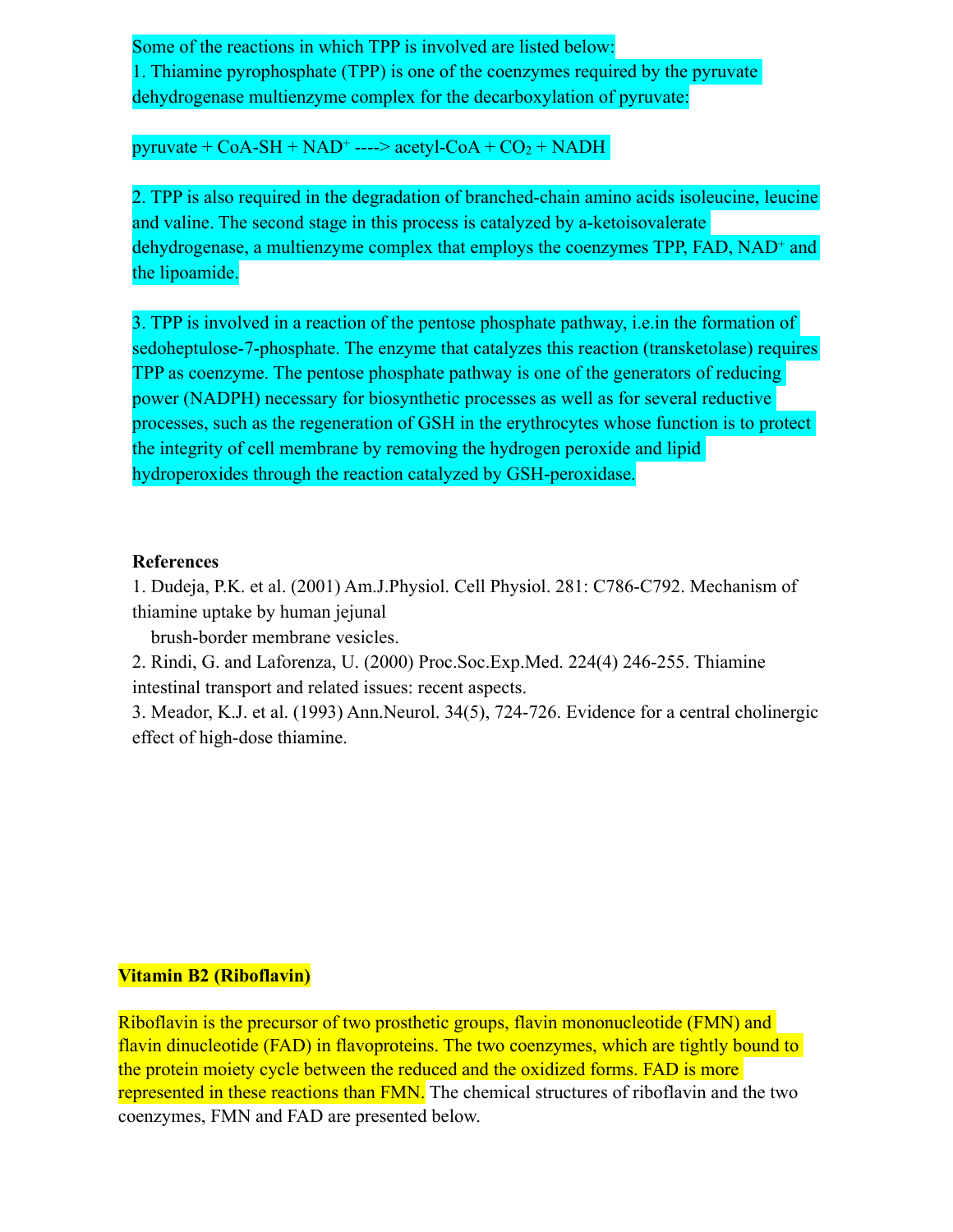Some of the processes in which **vitamin B2** is involved are listed below:

- Involved in energy production and the regeneration of cellular antioxidant glutathione; necessary for carbohydrate, fat and protein [metabolism](http://www.biological-oxidation.com/VitMin/VitB2.htm).
- Plays a crucial role in the formation of antibodies, red blood cells and cell respiration.
- Promotes healthy skin, nails and hair; alleviates eye fatigue.
- Mild [deficiency](http://www.biological-oxidation.com/VitMin/VitB2.htm) may be associated with fatigue, migraine.
- Interactions: vitamin B2 works together with vitamins B1, B3 and B6. Vitamin B2 is inactivated by light, sulfa drugs, alcohol, estrogens. Riboflavin deficiency may exert some of its effects by reducing the metabolism of other B vitamins, notably folate and vitamin B6.
- Health benefits: **supplementation is useful in conditions of stress and should be** taken with other B vitamins and zinc.
- Best food sources: brewer's [yeast,](http://www.biological-oxidation.com/VitMin/VitB2.htm) organ [meats](http://www.biological-oxidation.com/VitMin/VitB2.htm) (liver, kidney, heart), almonds, mushrooms, whole grains.

#### **Vitamin B3 (Nicotinic acid)**

Vitamin B3, also known as niacin/nicotinic acid can be synthesized by the body from tryptophane. The nickname niacin came from linking several letters in the words *ni*cotinic, *ac*id and vitam*in*. As the story goes, when the properties of nicotinic acid (obtained through the oxidation of nicotine) were first discovered it was wisely decided that vitamin B3 or nicotinic acid should be named in such a way as to dissociate it from nicotine and not to create the impression that either smoking provided this vitamin or that wholesome food contained a poison. Niacin is required for processes such as cell respiration, synthesis of ATP, carbohydrate, fat and protein metabolism. Approximately 60 mg of tryptophan are necessary for the synthesis of 1 mg of niacin, which requires the presence of vitamins B6 and B2.

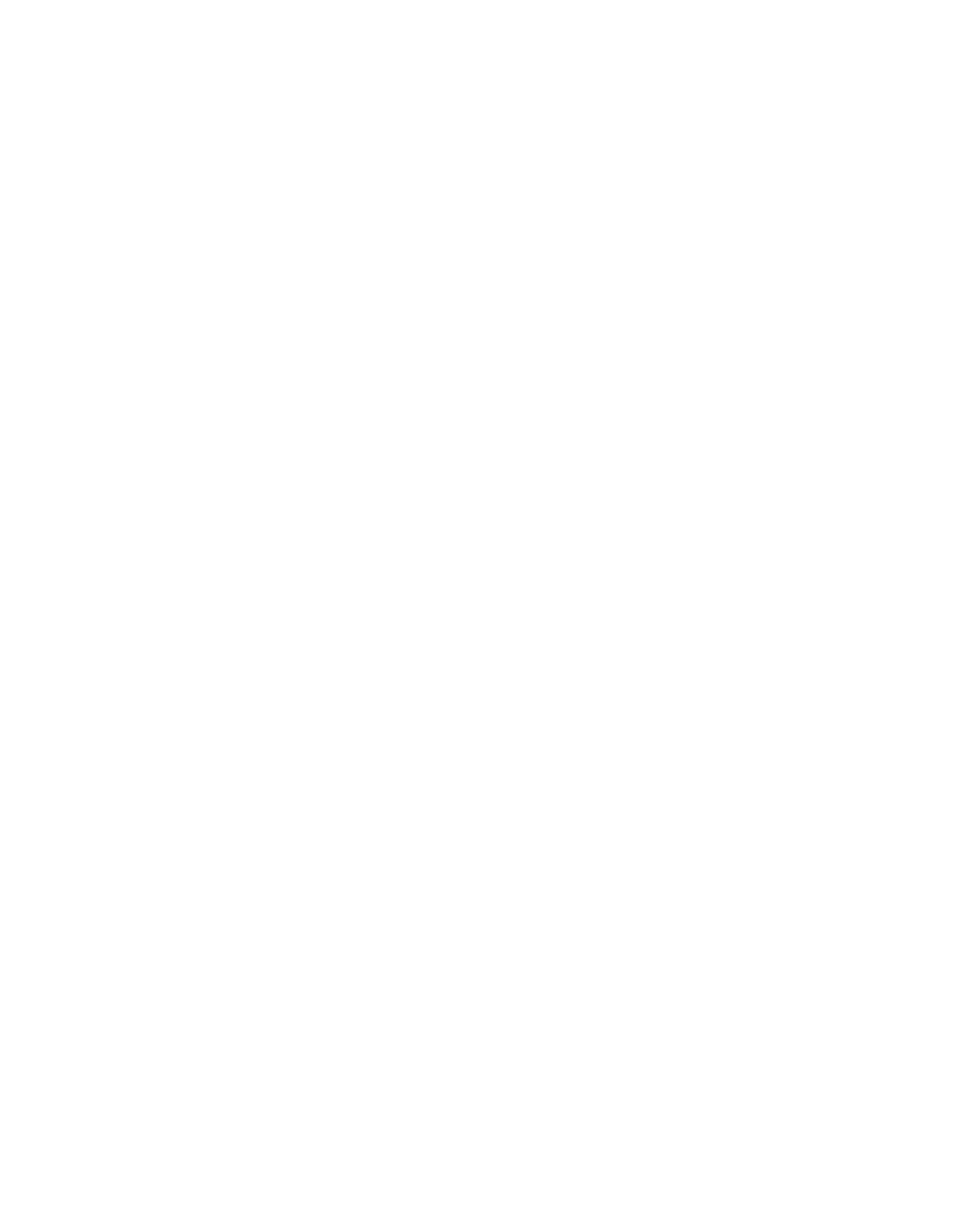The main role of NADH (and FADH<sub>2</sub>) is to provide free energy necessary for the synthesis of ATP. Since the cytosolic NADH, generated during glycolysis, cannot cross the mitochondrial membrane a shuttle system operates to carry the electrons across the membrane. Two well characterized shuttles are shown in the diagrams below.



*The glycerophosphate shuttle.* The transfer of electrons is carried out in three steps. In the first step NADH is oxidized by dihydroxyacetone phosphate. In the second step the 3 phosphoglycerol is converted back to dihydroxyacetone by a FAD-depended dehydrogenase located on the inner mitochondrial membrane's outer surface. In the third step the electrons pass from FADH2 to the electron transport chain and the coenzyme is oxidized in the process.



*The malate-aspartate shuttle*. This shuttle is more energy efficient than the glycerophosphate shuttle. Mitochondrial  $NAD<sup>+</sup>$  is reduced by the cytosolic NADH through the reduction and subsequent regeneration of oxaloacetate. The process involves two metabolite carriers, the malate -- a-ketoglutarate and the glutamate-aspartate transporters.

A summary of the generation of reducing powers (NADH and FADH2) in glucose oxidation and fatty acid oxidation pathways and the location of these pathways in relation to ATP synthesis in the cell is shown below.

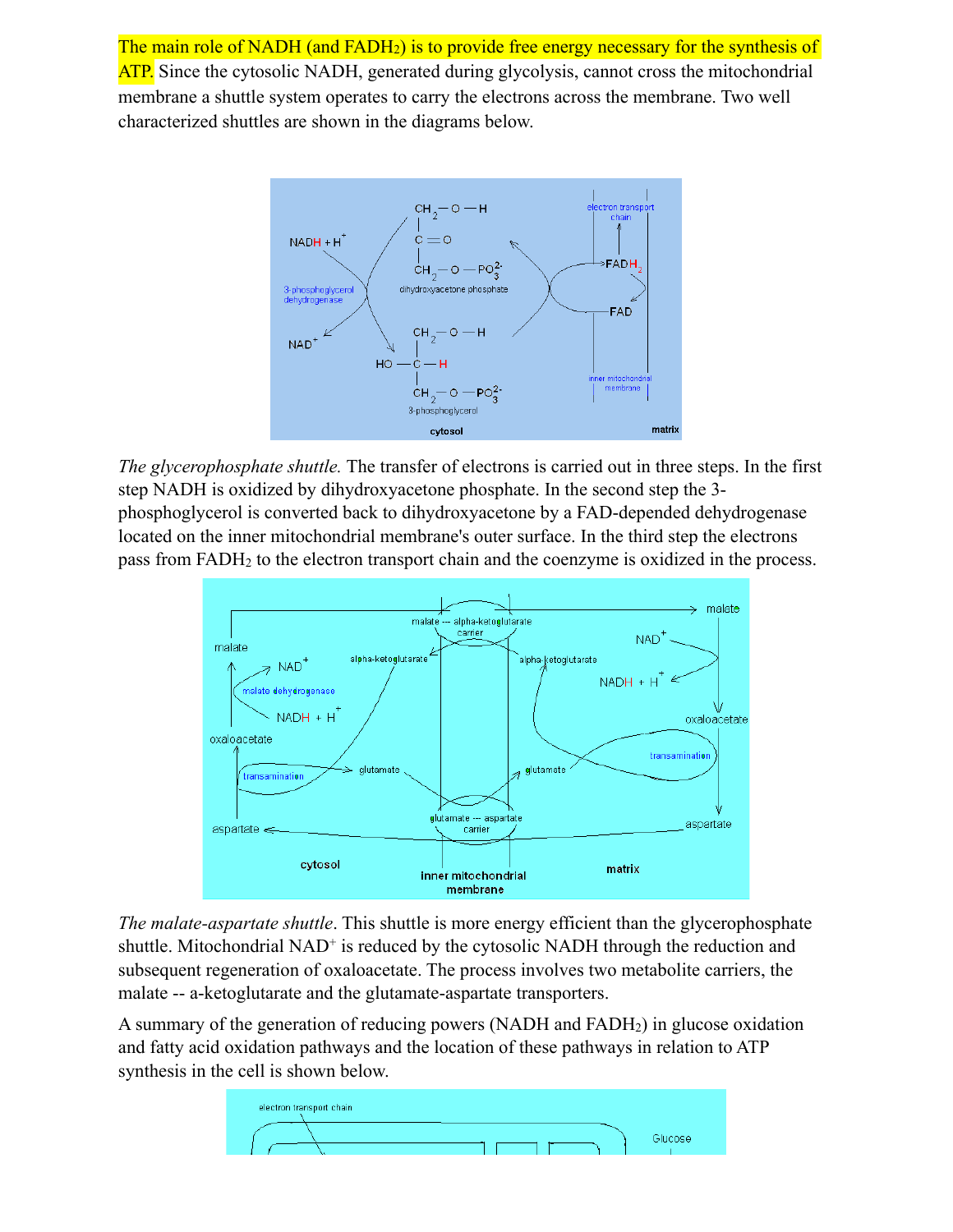

The coenzymes pyridoxal 5-phosphate and pyridoxamine 5-phosphate are derivatives of vitamin B6. The conversion of pyridoxine to the active form of vitamin B6 requires ATP and is catalyzed by pyridoxal kinase. It is part of the catalytic site of several enzymes involved in the amino acid and glycogen metabolism.

• Necessary for the synthesis and degradation of amino acids (the transaminase reaction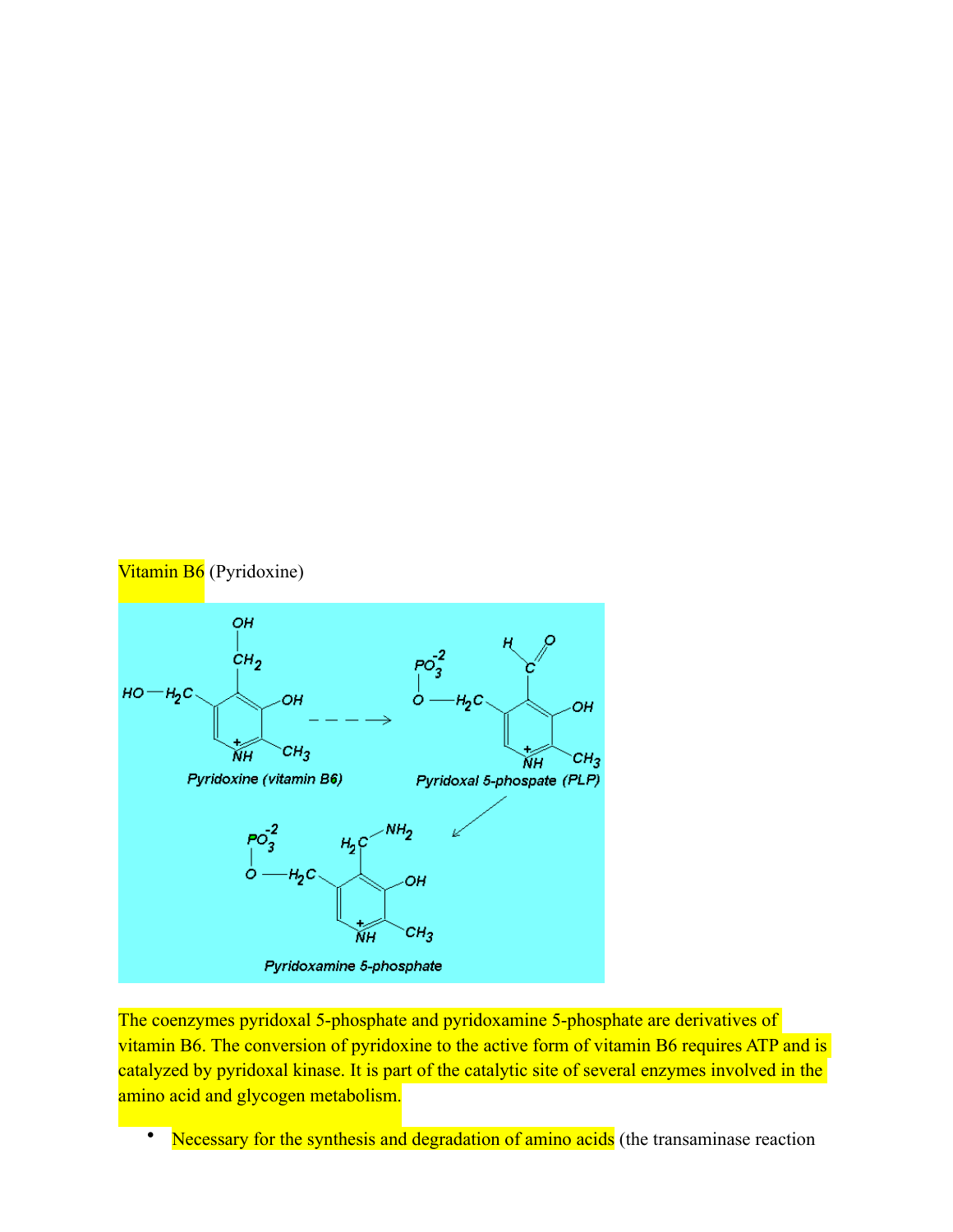#### **Homocysteine and [heart disease](http://www.biological-oxidation.com/VitMin/Homocyst.htm)**

The original hypothesis that implicates homocysteine in the etiology of atherosclerosis was put forward some 40 years ago by McCully (1) and a short overview on the subject was published recently (2). Many experts in this field accept now the idea that hyperhomocysteinemia could be a risk factor for the cardiovascular disease according to several possible mechanisms (3,4). Homocysteine autooxidizes relatively easy and turns into homocystein-thiolactone. This is a highly reactive compound that can form a complex with LDL that makes the lipoprotein more prone to oxidation. In the subendothelial space the oxidized LDL is taken up by the macrophages that become "foamy cells" because of the large amount of LDL accumulated within cells. They become entrapped in the subendothelial space and eventually desintegrate releasing a large number of free radicals. The oxidative processes occurring in the subendothelial space lead to endothelial cells damage and the formation of the atherosclerotic plaque, which in most cases causes a stroke. If enough [vitamin](http://www.biological-oxidation.com/VitMin/Homocyst.htm) B6, B12 and folic acid are present in the body (5) the homocysteine is either converted back to methionine or catabolized to citric acid cycle compounds. In this way, the damaging effects caused by the oxidative reactions in which homocysteine plays a central role can be prevented. However, despite substantial progress in understanding the postulated role of homocysteine as a risk factor in atherogenesis that involves an oxidative stress mechanism it would appear that there is no conclusive evidence to support the homocysteine-induced oxidative stress mechanism. Along this line, in a recent paper Huerta and his associates have shown that in healthy elderly there was no lipid peroxidation associated with increased homocysteine plasma levels as determined by measuring plasma concentration of malone dialdehyde and the activity of two antioxidant enzymes, glutathione peroxidase and superoxide dismutase (6). Summing up, it appears that a clear answer regarding the involvement of homocysteine in atherogenesis through an oxidative stress-mediated mechanism is not forthcoming yet.

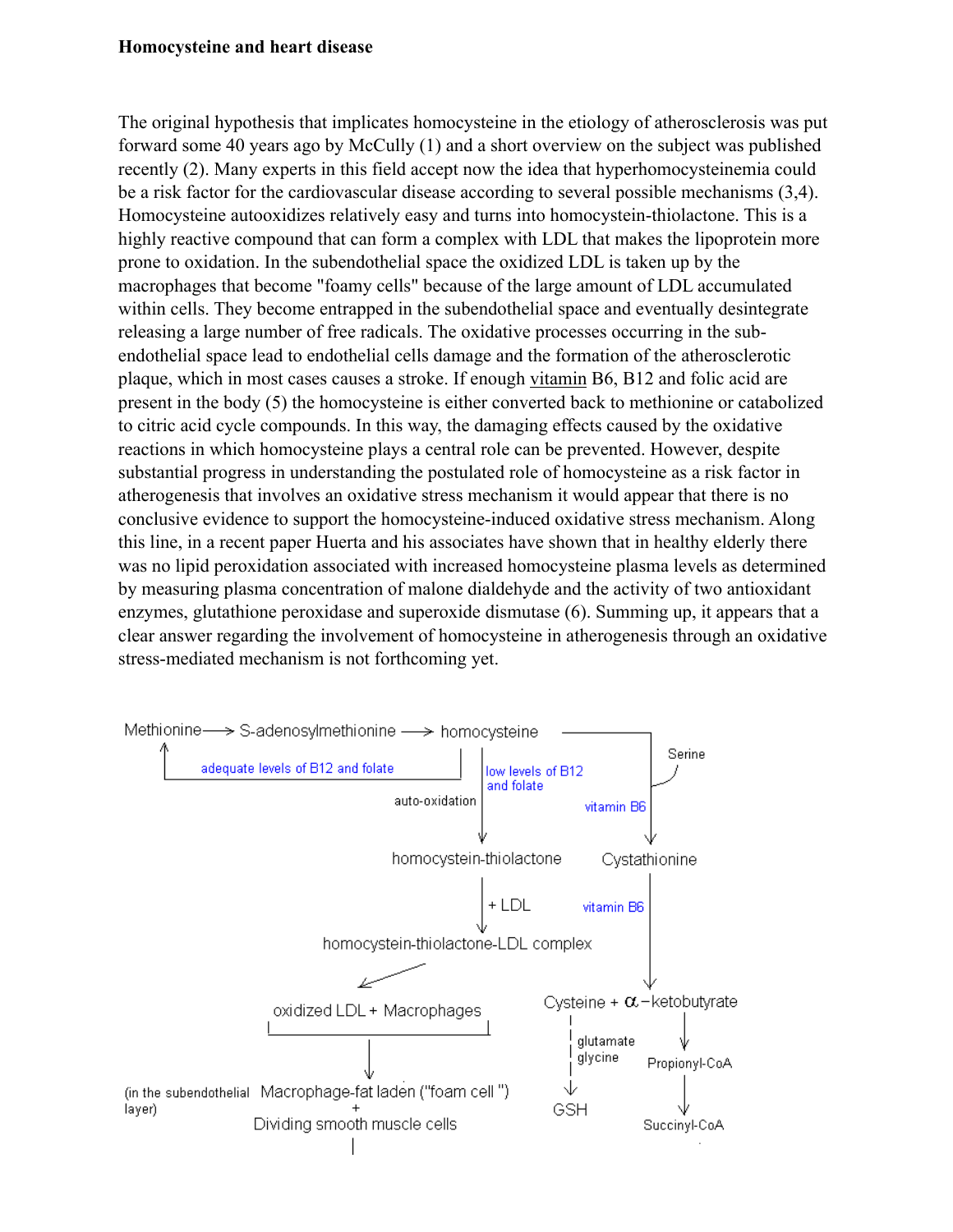#### **Zinc's Role in Heart Health**

Did you know there's a molecule in your body that's designed to keep you "young" as long as possible?

Yet once you hit your forties, your body's levels start to decline rapidly. By the time you're 60, they've dropped by nearly HALF!

It's a major reason why you may feel tired all the time...more forgetful and "spacey" …and stiff, sore, and achy.

In honor of American Heart Month, we'd like to highlight an essential trace element that is a pretty important ally for the heart: zinc. Most celebrated for its **immune-boosting/cold-kicking** properties, zinc also helps facilitate hormone production, growth, and repair…digestion…and healthy cell division...and is a potent anti-inflammatory agent and free-radical-busting antioxidant. What's more, it's a primary nutrient for heart health, and the slightest deficiency can put you at risk for heart disease.

#### **How Zinc Helps Your Heart**

As an antioxidant, zinc helps protect the heart from cardiovascular disease by lowering inflammation and defending against oxidative stress. It keeps the cells that line the blood vessels healthy and promotes tip-top circulation, thereby defending against clogged or damaged arteries and helping to keep blood pressure and cholesterol levels in the healthy range. The relationship between zinc and the heart has been substantiated by studies, such as a 2011 study published in *[Biological Trace Element Research](https://www.ncbi.nlm.nih.gov/pubmed/21258970)* that showed that congestive heart failure patients had severe zinc deficiency.

A 2015 study published in the *Journal of Biological Chemistry* revealed that zinc also plays a primary role in controlling the movement of calcium through your heart cells. Calcium is released through portals called type-2 ryanodine receptors (RyR2). If these portals aren't working properly and too much calcium is continually released, heart failure may ensue. University of Leicester researchers discovered that zinc, found in individual heart cells, interacted with and directly regulated RyR2 function.

#### **How Much Zinc Is Enough?**

The RDA for zinc sits at 11 mg for male adults and 8 mg for female adults, with pregnant or lactating women requiring 3 more mg of zinc a day. An estimated 12% of adult Americans are at risk for zinc deficiency, while 40% of the elderly are at risk due to less food intake and a decreased ability to absorb zinc from foods. Zinc is best absorbed from animal foods, so those following a strict vegan or vegetarian diet may also carry a greater propensity for inadequate zinc levels. The following conditions may also increase your risk for zinc deficiency, and subsequent compromised heart health:

- Alcoholism
- Cirrhosis<sup>1</sup>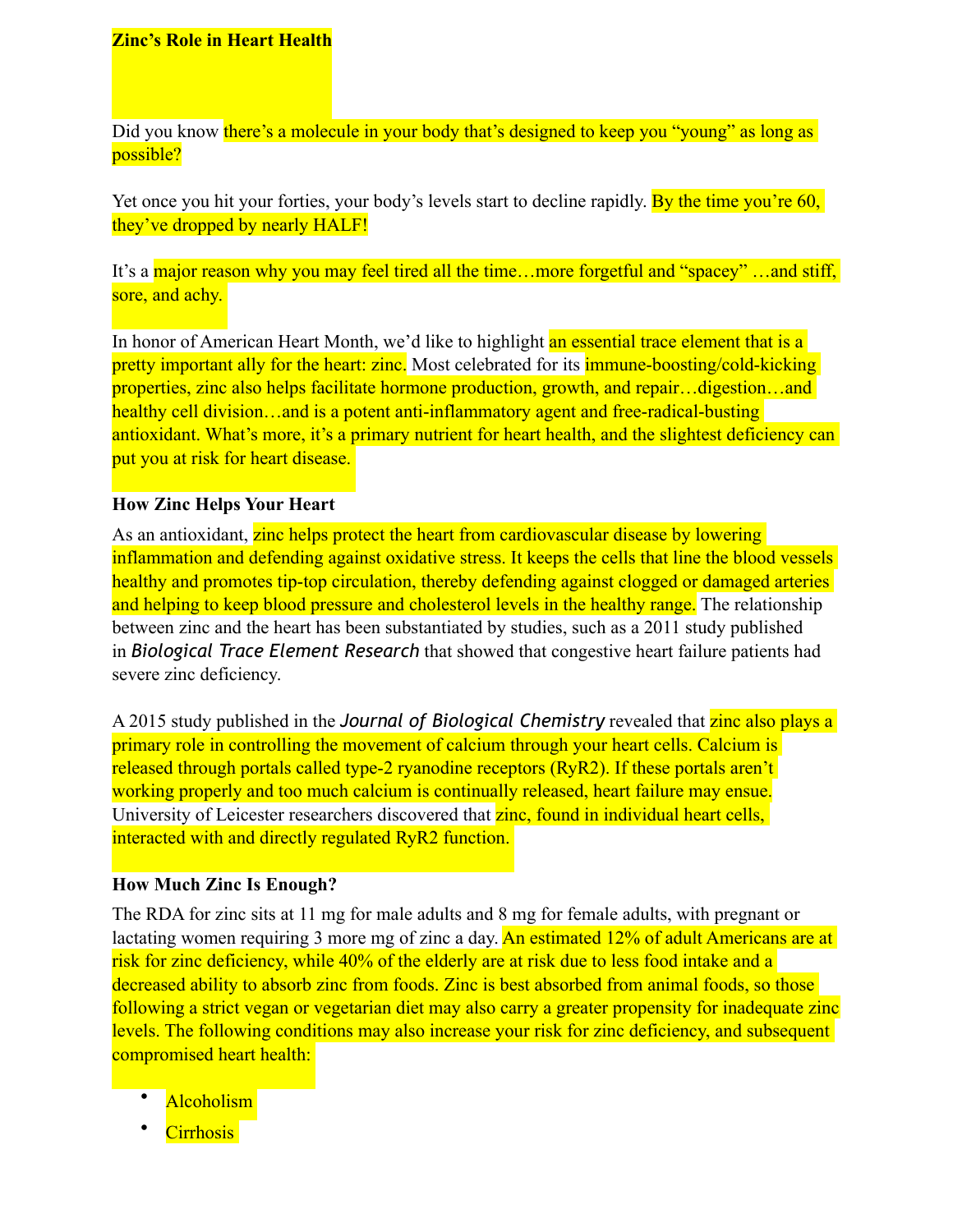- **Kidney disease**
- Celiac disease
- Inflammatory bowel disease (ulcerative colitis and Crohn's disease)
- Leaky gut syndrome

# **Where to Get Your Zinc**

The **best sources of zinc are protein-rich foods**, particularly high-quality meats, seafood, and dairy. If consuming dairy, opt for unpasteurized and organic dairy products, such as raw milk.

Grains and legumes also contain zinc, but the body does not absorb zinc from these sources as easily. That's because grains and legumes also contain phytates, which have been dubbed "antinutrients" because they hinder zinc absorption. Of course, there are zinc-fortified foods, such as cereal, but they also contain phytates that interfere with the bioavailability of zinc. Some research suggests that the rising rates of zinc deficiency in Western nations may be in part due to the high intake of processed carbs such as these!

# Better food choices for zinc include:

- Roasted pumpkin seeds
- **Oysters**
- **Liver**
- Tahini
- Almonds
- Roast beef
- Alaskan king crab

# **Should I Supplement with Zinc?**

If you are deficient in zinc and need to supplement, do so under the supervision of a doctor. According to the [University of Maryland Medical Center](http://umm.edu/health/medical/altmed/supplement/zinc) (UMMC), supplementing with zinc for too long of a time can deplete the body of copper. Copper deficiency can manifest as irregular heartbeats, so UMMC recommends a zinc supplement that includes copper.

Too much zinc from supplements can also upset your body's cholesterol balance, and high cholesterol is a marker for heart disease. Other side effects of taking too much zinc include chills, chest pain, and fatigue.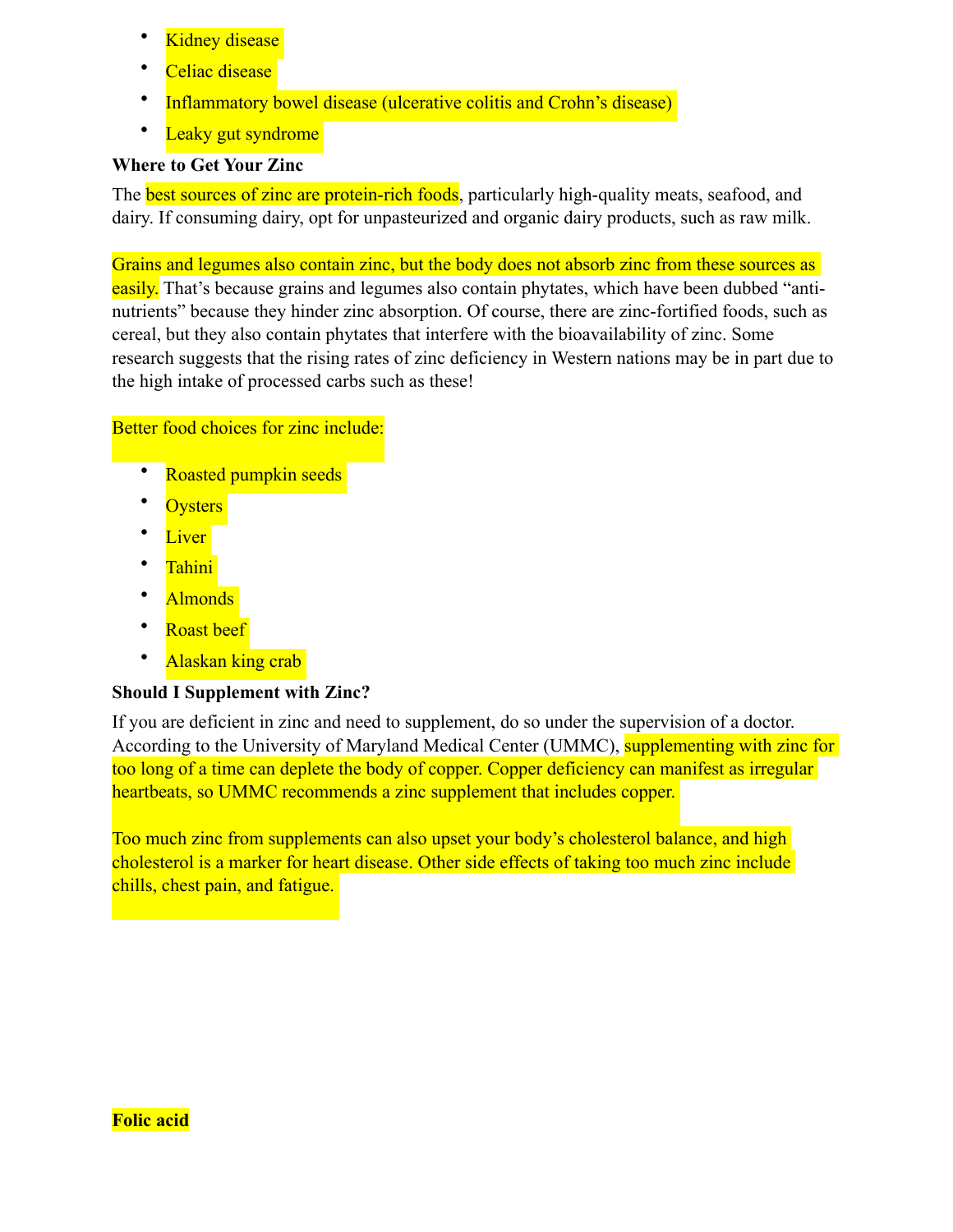

Folic acid is seldom found as such in the human body or in foods. On the other hand, vitamin [supplements](http://www.biological-oxidation.com/VitMin/Folacin.htm) contain mostly folic acid. So, to become biologically active the folic acid must be enzymatically reduced. This reaction is catalyzed by *dihydrofolate reductase*, which requires NADPH as coenzyme. Some of the active chemical forms are: 5,6,7,8 tetrahydrofolate (THF), 5,10-methenyl THF, 10-formyl THF. Folate coenzymes are involved in one-carbon unit (formyl and methyl groups) transfer reactions in the [metabolism](http://www.biological-oxidation.com/VitMin/Folacin.htm) of nucleic acids (synthesis of dTMP) and certain amino acids (methionine, glycine, serine) as well as choline. The  $C_1$  units are covalently attached to the N(5), N(10) or both positions of THF. They are generated through the conversion of serine to glycine (a reaction catalyzed by the *hydroxymethyl transferase*) and the cleavage of glycine (catalyzed by *glycine synthase* also called glycine cleavage enzyme). Histidine can also contribute  $C_1$  units with the formation of  $N^5$ -formimino-THF. The various forms of  $C_1$  units bound to THF easily interconvert between each other. The interconversion and the fate of the  $C_1$  units in the THF pool is shown below.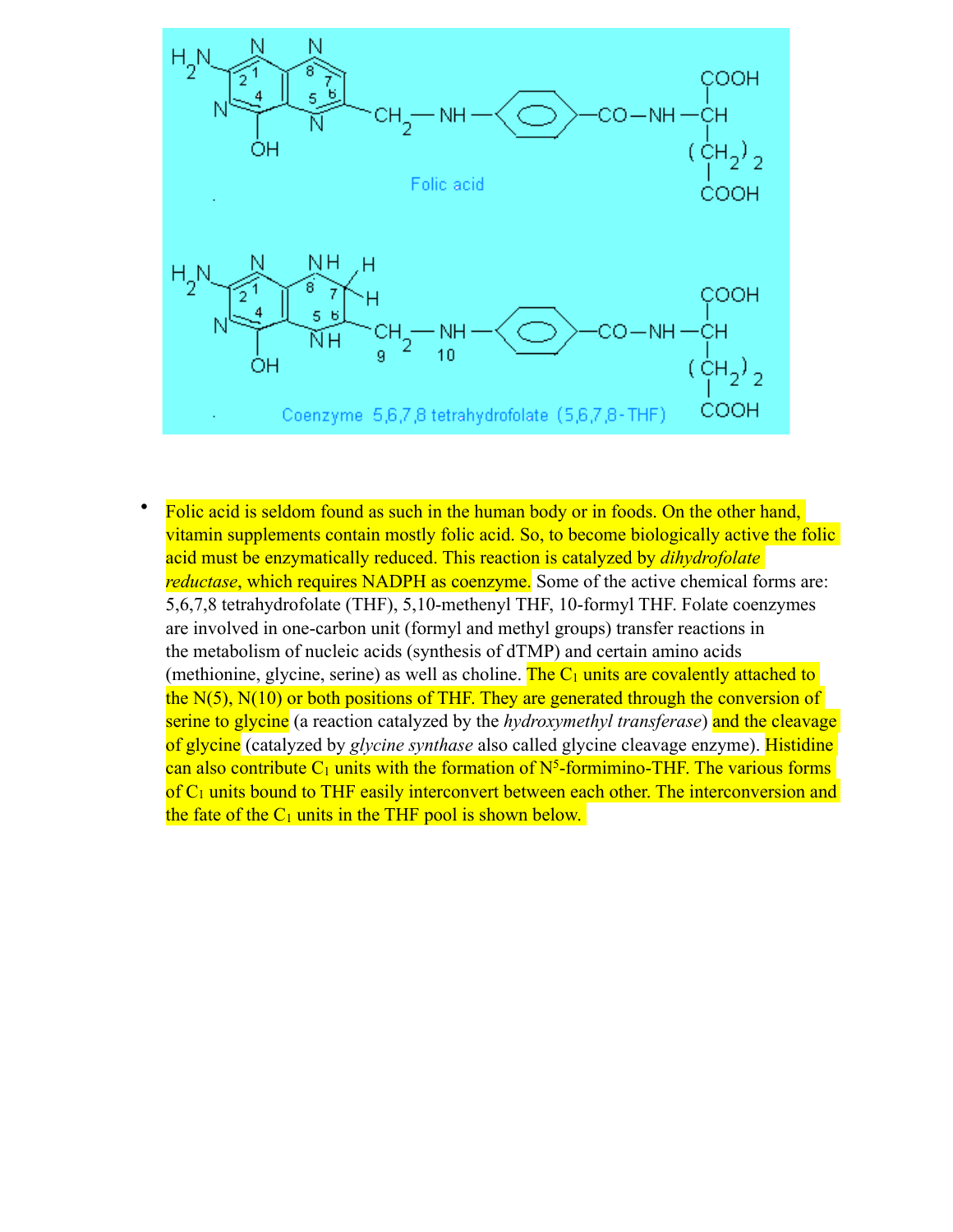

- Essential for the synthesis of nucleic acids and thus critical to cellular division. Poor dietary habits and addiction to high alcohol consumption can lead to folate deficiency. Low cellular levels of  $N^5$ ,  $N^{10}$ -methylenetetrahydrofolate (the cofactor for thymidylate synthase) decreases the synthesis of dTMP. As a result, there is an increased chance for the DNA polymerase-mediated dUTP misincorporation into DNA because of a higher dUMP/dTMP ratio (1). This can happen when the activity of methylene THF reductase is too high and as a result there is insufficient  $N^5$ ,  $N^{10}$ -methylenetetrahydrofolate cofactor for the synthesis of dTMP. Two opposing nicks can lead to double strand breaks in the DNA molecule. Repeated chromosome breaks will result in impaired cell function and disease. Such DNA lessions can lead to cell cycle arrest in the S-phase of rapidly proliferating cells such as the hematopoietic cells. Folate deficiency symptoms mimics those observed in vitamin B12 deficiency.
- Critical to the development of the nervous system of the fetus. Deficiency of folic acid during pregnancy has been linked to neural tube defects like spina bifida, a birth defect.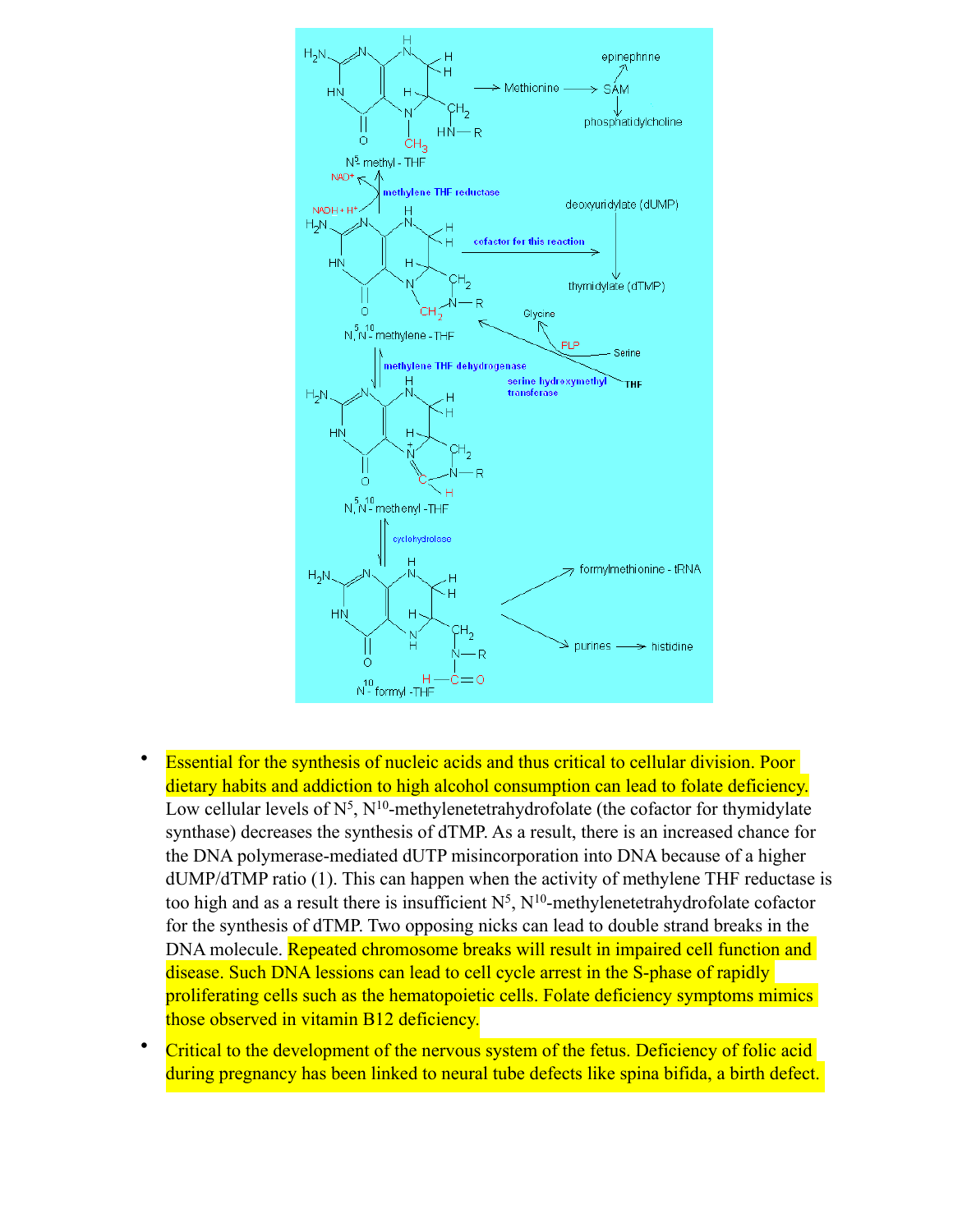- One of the folate coenzymes, i.e.  $N^5$ -methyl THF is involved in the conversion of homocysteine to methionine. Increased levels of plasma homocysteine have been associated with greater risk for developing [heart disease](http://www.biological-oxidation.com/VitMin/Folacin.htm).
- Cell culture experiments using a mouse fibroblast cell line suggested that folic acid may act as an iron modulatory factor by altering thr  $Fe^{2+}/Fe^{3+}$  ratio through  $Fe^{2+}$  oxidation. A folate-derived compound, 6-formyl pterin was found to possess an even greater ironoxidizing power (2).
- Folate and vitamin B12 deficiency and elevated plasma homocysteine are significantly correlated with increased micronucleus formation and reduced telomere length, respectively (3).
- Interactions: Folate coenzymes work together with vitamin B12, vitamin B6 and [choline](http://www.biological-oxidation.com/VitMin/Folacin.htm) (a component of the cell membrane and other intracellular structures). Alcohol, some chemotherapy drugs, barbiturates, anticonvulsants and sulfonamides (sulfa drugs) interfere with folic acid synthesis, absorption and function. Since the sulfonamides are structural analogs of the p-aminobenzoic acid (a constituent of THF) they competitively inhibit the biosynthesis of THF in procaryotes. Based on this property the sulfa drugs are widely used as antibacterial agents.
- Health benefits: **Supplementation is useful in conditions such as acne, anemia,** atherosclerosis, [constipation](http://www.biological-oxidation.com/VitMin/Folacin.htm), depression, fatigue, hepatitis, osteoporosis, gum disease, seborrheic dermatitis.
- Best food sources: Brewer's yeast, green leafy vegetables, whole grains.

### **References**

1. Blount, B.C. et al. (1997) Proc. Natl. Acad. Sci. USA 94, 3290-3295. Folate deficiency causes uracil misincorporation into human DNA and chromosome breakage: Implications for cancer and neuronal damage.

2. Patro, B.S. et al. (2006) Med. Chem. 2(4) 407-413. Folic acid as a Fenton-modulator: possible physiological implication.

3. Fenech, M. (2012) Mutat. Res. 733 (1-2) 21-33. Folate and vitamin B12 and their function in the maintenance of nuclear and mitochondrial genome integrity.

### **Vitamin B12 (Cobalamin)**

Vitamin B12 has the most complex chemical structure of all vitamins. It exhibits a hemelike corrin ring system to which cobalt (as  $Co^{3+}$ ) is coordinated. Its unique feature is that cobalt is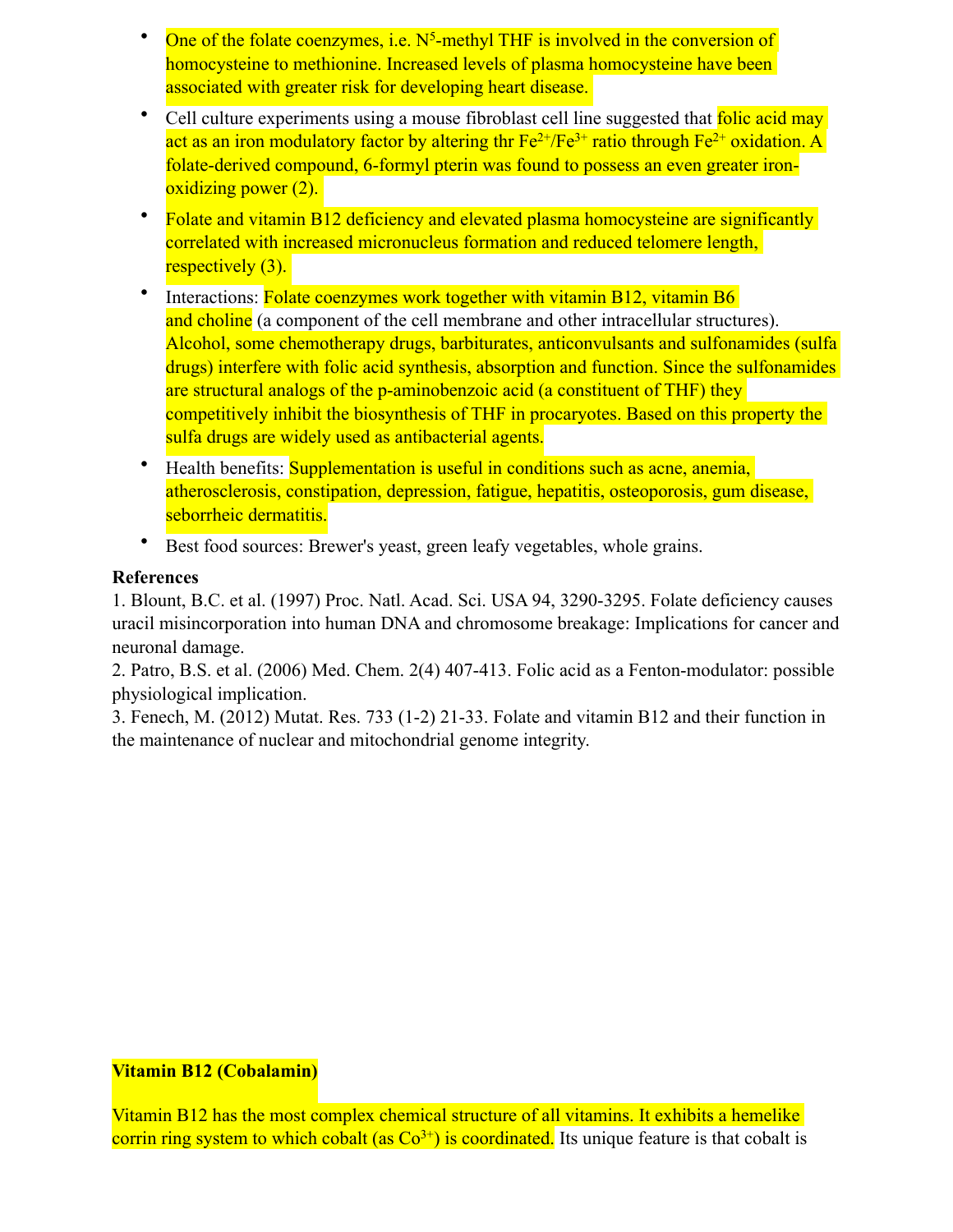covalently bound to the 5' carbon of the deoxyribose moiety of deoxyadenosine. The C-Co bond is the only carbon-metal bond known in living systems. This bond is relatively weak for the mere illumination of cobalamin with visible light leads to the cleavage of the C-Co bond.

Vitamin B12 functions as coenzyme for several enzymes of which only two occur in mammalian systems: methylmalonyl-CoA mutase (5'-deoxyadenosylcobalamin as cofactor) and homocysteine methyltransferase (methylcobalamin as cofactor). The former catalyzes the last step in the conversion of propionyl-CoA to succinyl-CoA (the full path is shown on the Biotin page). The reactions catalyzed by these two enzymes are shown below:



It is interesting to note that in the reaction catalyzed by methylmalonyl-CoA mutase the 5' deoxyadenosylcobalamin prosthetic group [forms](http://www.biological-oxidation.com/VitMin/VitB12.htm) a free radical upon the homolytic cleavage of the C-Co(III) covalent bond (in most biological cleavage the process occurs via heterolytic cleavage). As a result  $Co^{3+}$  is reduced to  $Co^{2+}$ , then reoxidized in the later stage of the catalytic process with the re-formation of the C-Co bond just after the product, succinyl-CoA is released from the enzyme-cobalamin complex.

Some of the processes in which cobalamin is involved are listed below:

- DNA synthesis in body cells. Especially sensitive to vitamin B12 deficiency are the fast reproducing cells such as those lining the oral cavity, the [gastrointestinal,](http://www.biological-oxidation.com/VitMin/VitB12.htm) urogenital and bone marrow.
- Erythropoietic cell development and maturation as well as other blood cells involved in defense against pathogens.
- Degradation of fatty acids with an odd number of carbon atoms in some marine organisms. The final round of b-oxidation of these fatty acids yields propionyl-CoA, which is then converted to succinyl-CoA for entry into the citric acid cycle.
- Amino acid [metabolism,](http://www.biological-oxidation.com/VitMin/VitB12.htm) i.e. the conversion of homocysteine to methionine.
- Secretion of melatonin in the brain. Low levels of melatonin are associated with sleepwake rhythm disorders.
- **Essential for adrenal hormone synthesis, promotion of nerve growth and development as** well as mood regulation. Normal B12 levels are associated with feelings of well-being.
- Interactions: Vitamin B12 works with folic acid in biochemical reactions involving methyl group transfers such as in the synthesis of methionine from homocysteine. The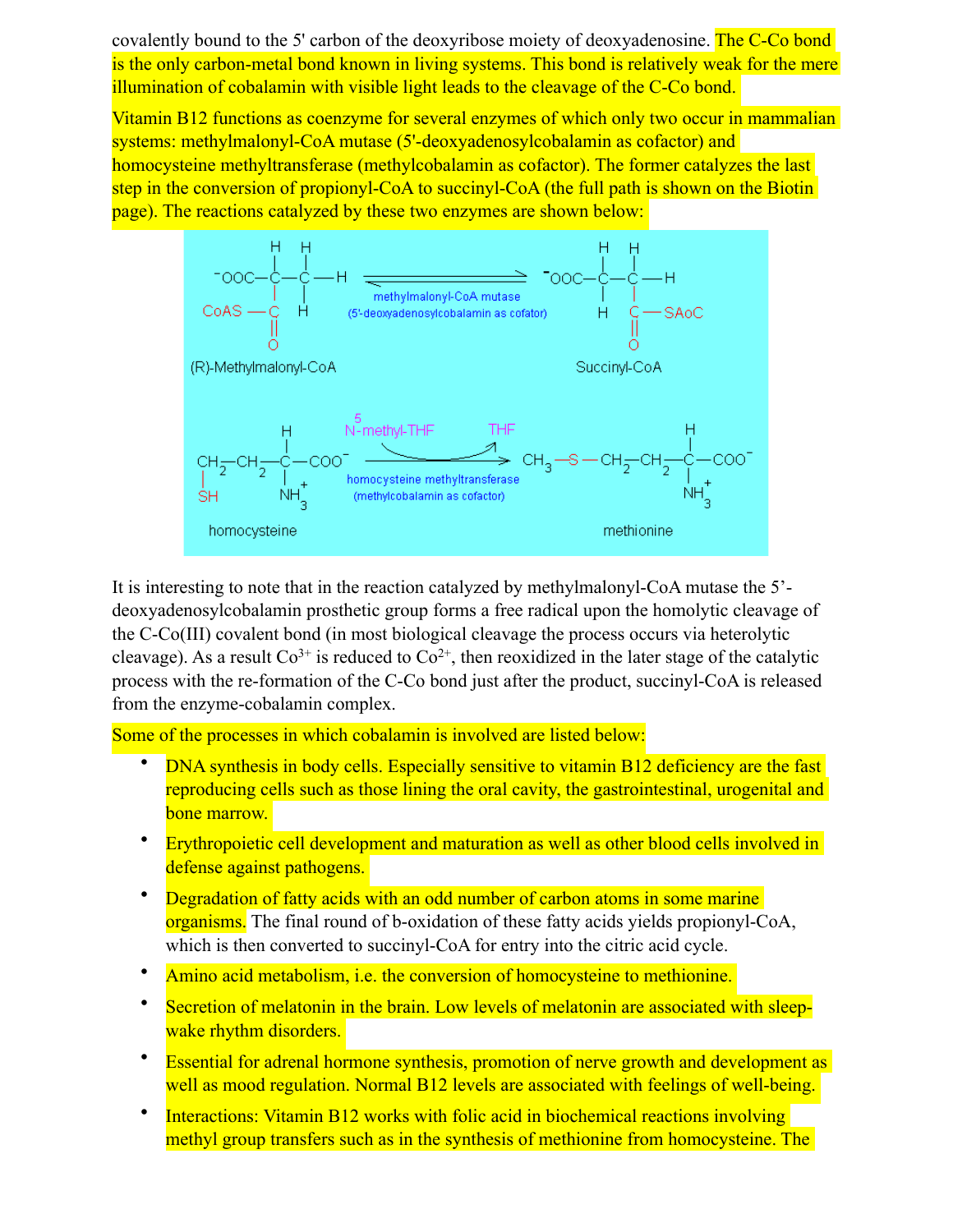buildup of homocysteine in blood plasma may be a factor in the formation of the atherosclerotic plaque. High alcohol and coffee consumption, heavy smoking, low intakes of calcium and iron and [liver disease](http://www.biological-oxidation.com/VitMin/VitB12.htm) can cause vitamin B12 deficiency.

- Health benefits: Supplementation is useful in conditions like asthma, depression, impaired mental function in the elderly, HIV infection. A recent study showed that 39% of American adults age 26-83 have very low levels of B12 in their blood (1).
- Best food sources: Organ [meats](http://www.biological-oxidation.com/VitMin/VitB12.htm) (liver, kidney), eggs, fish, cheese.

#### **References**

1. Tucker, K.L. et al. (2000) Am. J. Clin. Nutr. 71(2) 514-522. Plasma vitamin B12 concentrations relate to intake source in the Framingham Offspring study.

### **Biotin**

Biotin functions as a prosthetic group in several carboxylases. It is covalently bound to the enzyme by an amide linkage between the carboxyl group of the valerate side chain and the eamino group of the lysine residue of the polypeptide chain.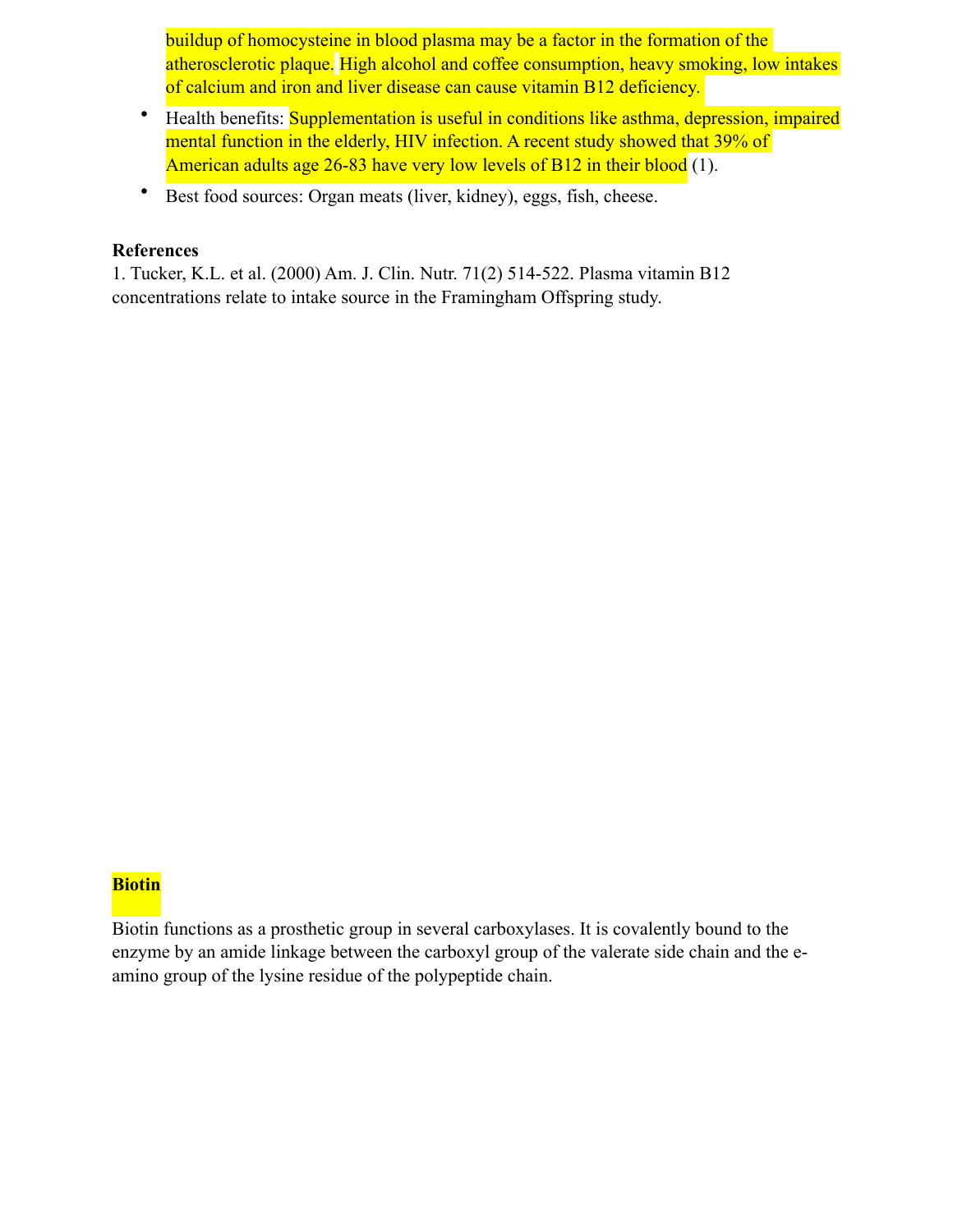

The prosthetic group functions as a  $CO<sub>2</sub>$  carrier (as bicarbonate) by forming an intermediate carboxyl substituent at its ureido group (N1 atom in the imidazole ring) followed by the attachment of the carboxyl group to various compounds. Three of the four biotin-dependent carboxylases in humans are located in mitochondria (pyruvate-, methyl crotonyl-CoA -, propionyl-CoA carboxylase). The fourth, acetyl-CoA carboxylase is located in both mitochondria and cytosol.

An example of such a compound is the pyruvate (an a-keto acid) and the enzyme that catalyzes the reaction is the *pyruvate carboxylase*.

 **O O O O O** || || || || || **CH3-C-COO- + - O-C-OH + ATP ------> -**  $O-C-C-CH<sub>2</sub>-C-O^- + ADP$ oxaloacetate

Another reaction that requires the coenzyme biotin is the conversion of propionyl-CoA to (S) methylmalonyl-CoA (catalyzed by *propionyl-CoA carboxylase*), the first step in the pathway from propionyl-CoA to succinyl-CoA, which is part of the degradation pathway for odd numbered fatty acids.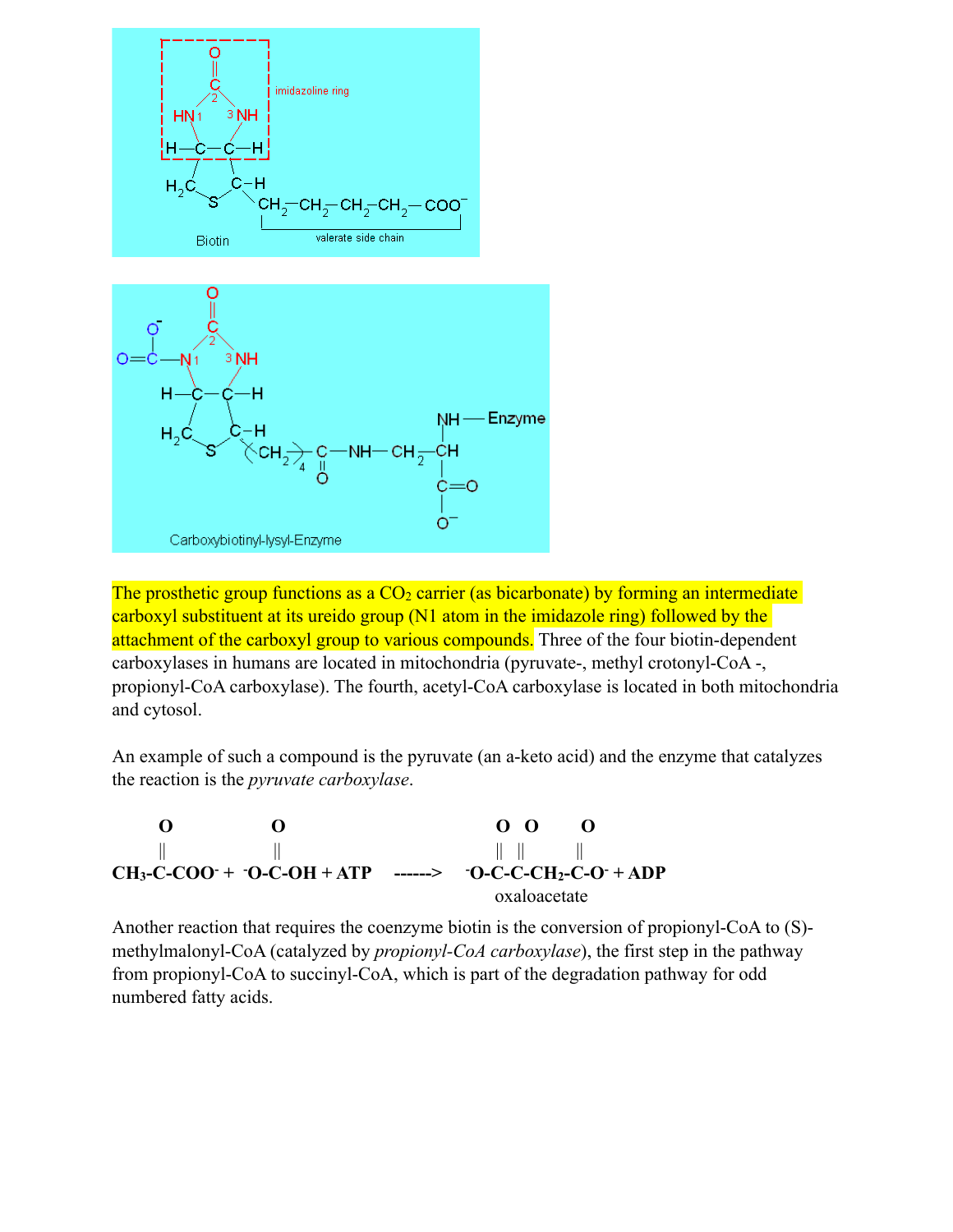

In the cell succinyl-CoA cannot be directly degraded by the citric acid cycle, which regenerates all its  $C_4$  intermediates, which act as catalysts rather than substrates. So, the net degradation of succinyl-CoA takes place via the citric acid cycle where succinyl-CoA is first converted to malate, which may subsequently be transported to the cytosol. There it is decarboxylated to pyruvate. From here on, the aerobic degradation of this  $C_3$  intermediate is well known to you and we need to elaborate no further.

- **Essential in the metabolism of carbohydrates, fatty acids and amino acids.**
- Biotin deficiency is rare because this vitamin occurs in many foods and is synthesized by intestinal bacteria. However, following excessive consumption of raw eggs biotin deficiency may occur because the egg white protein avidin prevents biotin absorption by forming a complex that does not cross the intestinal wall.
- Interactions: Biotin works synergistically with the other B-group vitamins, coenzyme Q as well as carnitine (4-trimethylamine-3-hydroxybutyrate). Carnitine is involved in the transport of fatty acids into mitochondria where they are degraded. This transport is mediated by a specific carrier protein that carries the acyl-carnitine across the mitochondrial membrane. The same protein carries the free carnitine back to the cytosol. Antibiotics destroy the biotin-producing bacteria in the gut. Alcohol inhibits the absorption of biotin in the gut.
- Health benefits: Biotin promotes strong nails and healthy hair and is useful in the management of seborrheic dermatitis and diabetes mellitus.
- Best food sources: Cheese, organ meats and soybeans, cauliflower, eggs, mushrooms, whole wheat.

### **Vitamin C (Ascorbic acid)**

Ascorbic acid is a 6-carbon lactone whose biosynthesis occurs in the liver of mammals with the exception of guinea pigs, primates (apes and monkeys) and man (1). Ascorbic acid biosynthesis is absent in invertebrates, insects and fishes. In mammals, the synthesis of ascorbic acid starts from [glucose](http://www.biological-oxidation.com/VitMin/VitC.htm) and it involves nine steps. For those interested, the biosynthesis of ascorbic acid in plants is shown **[on this page](http://www.biological-oxidation.com/VitMin/AAplants.htm)**.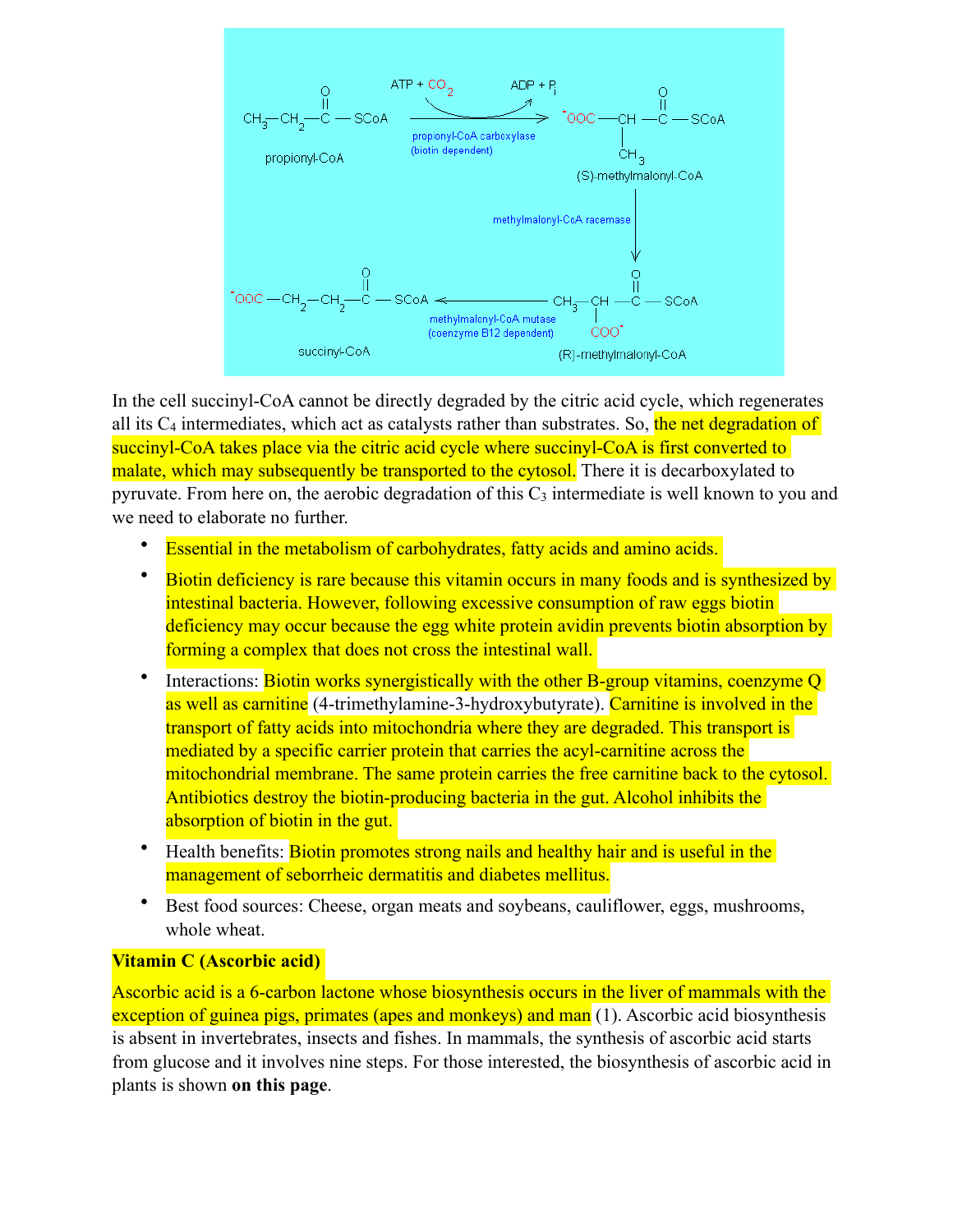

*In the diagram above only the main steps are shown. As part of the first broken arrow the following reactions occur: D-Glucose ---> Glucose-6-P ---> Glucose-1-P ---> UDP-Glucose --- > UDP-D-glucuronic acid. As part of the second broken arrow the UDP-D-glucuronic acid is converted to D-glucuronate-1-P, which upon hydrolysis yields D-glucuronic acid.* 

It appears that some 25 million years ago a mutation occured in the gene that codes for the enzyme that converts L-gulono-1,4-lactone into the immediate precursor of vitamin C, namely 2keto L-gulono-1,4-lactone (1). Thus,in [order](http://www.biological-oxidation.com/VitMin/VitC.htm) to survive, humans have to get the necessary vitamin C from their [diet.](http://www.biological-oxidation.com/VitMin/VitC.htm)

Ascorbic acid is an electron donor and therefore a reducing agent. It can be looked upon as a diacid whose pKs are 4.1 and 11.8, respectively. However, at the blood plasma pH of 7.4 over 99% of vitamin C is present as ascorbate(AscH). By donating electrons, the ascorbic acid prevents sensitive biological molecules from becoming oxidized thus acting as an antioxidant. These electrons are lost sequentially with the formation in the first step of an *ascorbyl radical*, which upon the loss of another electron turns into dehydroascorbic acid. The formation of these molecular species in biological systems is mediated by a wide range of oxidants, such as oxygen and its reactive species (superoxide, hydroxyl radical), HClO, NO. and the transitional metals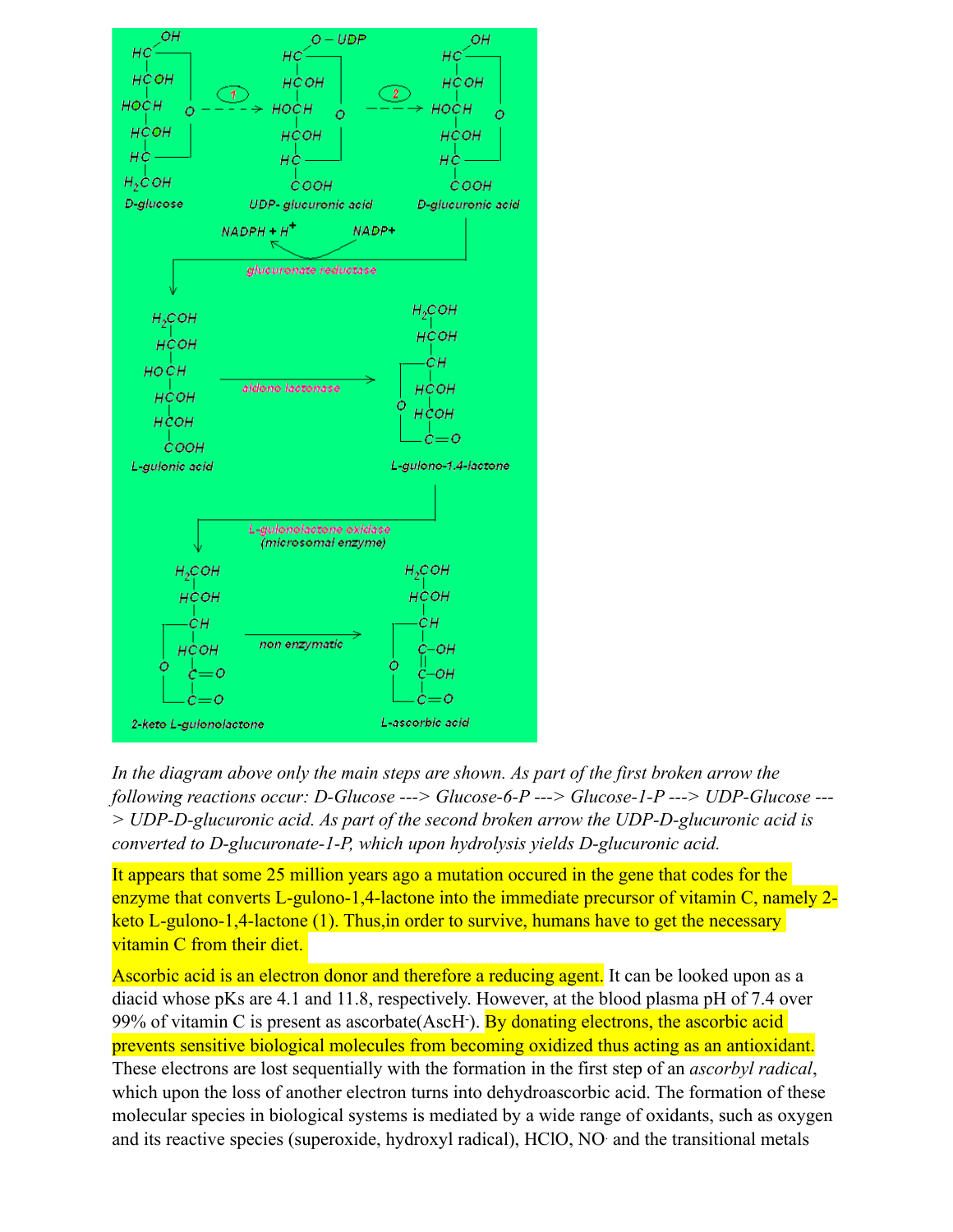iron and copper. In both mammalian and plant systems, some of the oxidized ascorbic acid is converted back to its reduced form by *dehydroascorbate reductase* using NAD(P)H/GSH as hydrogen donor (2, 3). The rest is degraded and excreted.



For more on the chemistry of ascorbate and its antioxidant chemistry the reader is encouraged to look at **[this short presentation.](http://www.healthcare.uiowa.edu/research/sfrbm/papers/virtual%2520school%2520papers/Buettner-Ascorbate-Chemistry.ppt)**

Below, some of the processes in which the ascorbic acid is involved are listed:

- Essential for collagen synthesis. Collagen is the main component of cartilage, tendons and connective tissue.
- Essential to the immune function by enhancing white blood cells activity and interferon levels.
- Acts as a general free radical scavenger in the body's aqueous environment, inside and outside the cells. Works synergistically with other antioxidants such as vitamin E and glutathione. Thus, the a-tocopheroxyl radical (generated when oxidants interact with the a-tocopherol-containing plasma LDL) is reduced back to a-tocopherol.
- Involved in the absorption of iron by reducing ferric to ferrous iron in the intestinal tract.
- Acts as co-factor for the hydroxylation reaction in carnitine biosynthesis.
- Acts as co-factor for dopamine b-hydroxylase, which catalyzes the conversion of dopamine to norepinephrine.
- Involved in enzymatic reactions (amidation) that yield biologically active oxytocin, vasopressin, cholecystokinin and a-melanotripin.
- Involved in the microsomal hydroxylation of cholesterol in the pathway that converts cholesterol into bile acids.
- Involved in the conversion of the amino acid tryptophan into 5-hydroxytryptophan, a precursor of serotonin.
- Involved in the conversion of p-hydroxyphenylpyruvate (an intermediate in the phenylalanine degradation pathway) to homogentisate.
- As mentioned on the Generation of Free Radicals page ascorbate can generate reactive oxygen species (ROS) through an "auto-oxidation" reaction. Since molecular oxygen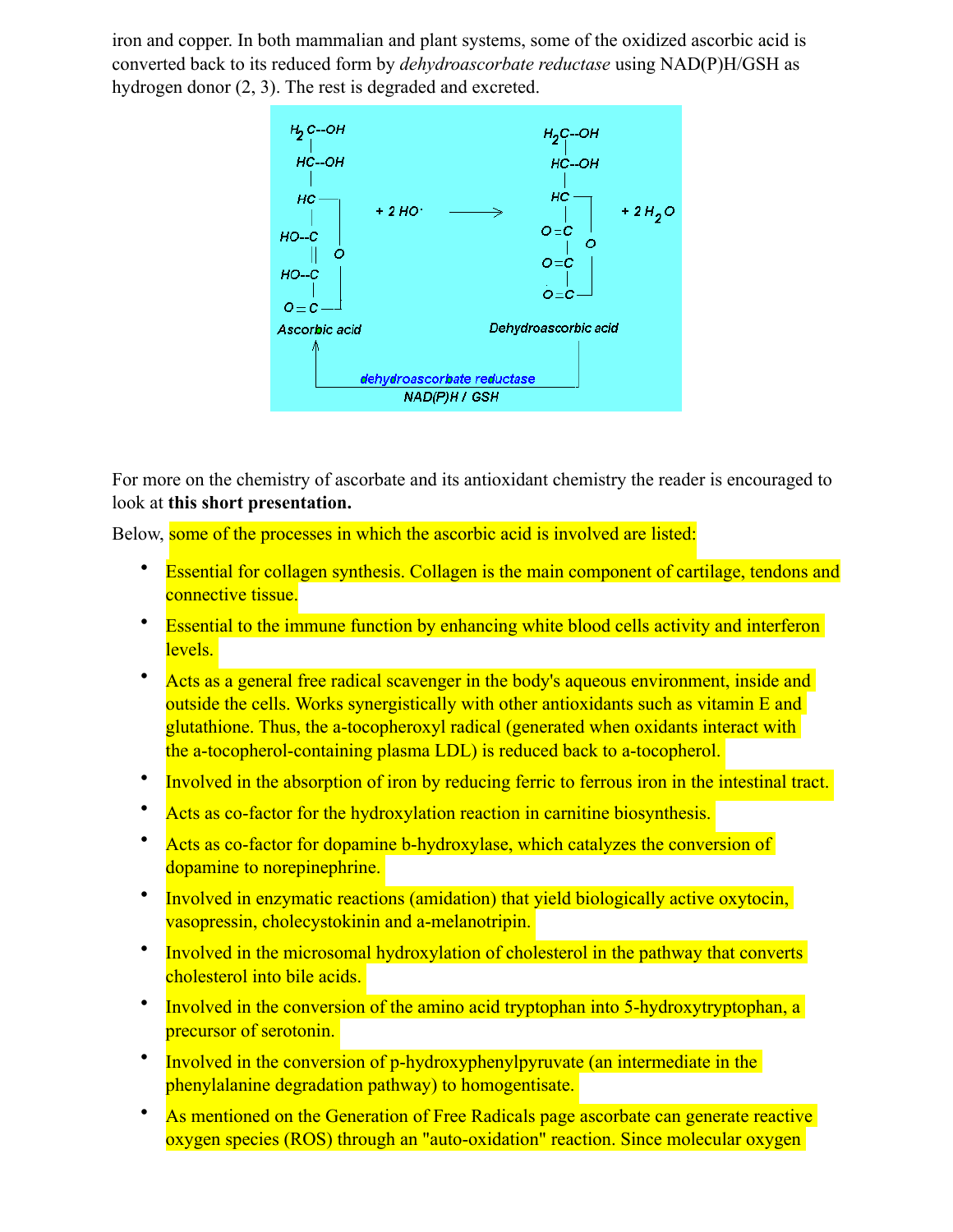cannot react directly with most biomolecules because of spin restriction it became apparent that transition metal ions such as copper, which are redox catalysts can catalyze the reaction of molecular oxygen with ascorbate. Both ROS and ascorbyl radical are formed in the reaction (4). This may have biological as well as medical implications. Thus, it was shown that plasmin and other serine proteases were inactivated by the ascorbate-copper couple (5) and this may play a role in controlling the life span of thrombi at sites of injury. Platelets and leukocytes, which are always present at wound sites contain copper and ascorbate, respectively. Cellular toxicity caused by the ascorbatecopper pair was demonstrated in bovine corneal endothelial cells in vitro (6) and on sarcoma tumor cells in mice (7).

- Interactions: **Vitamin C synergists:** iron, selenium, nickel, germanium, vitamin A, bioflavonoids such as rutin and hesperidin. For instance, bioflavonoids function synergistically with the ascorbate (forming the so-called vitamin C complex) in scavenging ROS as well as in collagen synthesis and supporting a healthy immune system (recall that leukocytes are rich in ascorbate). Ascorbate and iron depend on each other for optimal absorption and selenium as part of the antioxidant enzyme glutathione peroxidase supports the ascorbate in scavenging the oxygen free radicals. **Vitamin C antagonists:** zinc, manganese, calcium, copper (II), vitamin E. High copper levels can deplete the ascorbate because as seen earlier the ascorbate- $Cu^{2+}$  pair can generate ROS so additional ascorbate is required to scavenge those reactive species. High ascorbate intakes lower manganese levels and boosts insulin production, which is bad for those with hypoglycemic tendencies that exhibit low sodium for sodium slows insulin response. Low manganese also means decreased ability of the liver to store glycogen. Prolonged high intakes of vitamin C can affect calcium [metabolism](http://www.biological-oxidation.com/VitMin/VitC.htm) by lowering calcium stores, particularly the bones. However, high vitamin C intakes may be beneficial for people with high calcium levels as well as elevated levels of copper and zinc for vitamin C can lower the body levels of these minerals. That is why for healthy individuals a high intake of vitamin C may have harmful effects in the long run because of these interactions. Because of their synergism a higher vitamin C intake will require a higher vitamin E intake to balance the ratio between these two vitamins. An imbalance between vitamin C and E in regard to the trace mineral nickel can affect the vasodilating and vasoconstrictive properties of the coronary [arteries](http://www.biological-oxidation.com/VitMin/VitC.htm). This may be a problem for those suffering from angina-related conditions. Aspirin was shown to interfere with ascorbate uptake by white cells.
- **Health benefits:** There have been suggestions that supplementation with doses above the RDA (recommended daily allowance of 100 mg of vitamin C) may be beneficial in several conditions, such as autoimmune disorders, bacterial and viral infections, cancer, capillary fragility, cardiovascular disease, fatigue, gum disease, skin disorders, etc. Clear signs of scurvy appear at vitamin C intakes below 10 mg. However, large controlled epidemiological studies have failed to show benefit. There is some evidence however, that ascorbic acid derivatives such as ascorbyl stearate inhibited the proliferation of certain human cancer cells by interfering with cell cycle progression and triggered apoptosis by modulating signal transduction pathways (9). For a review on the possible role of vitamin C in disease prevention see Ref. 8 & [9.](http://www.nutritionj.com/content/pdf/1475-2891-2-7.pdf)
- Best food sources: fresh fruits and vegetables.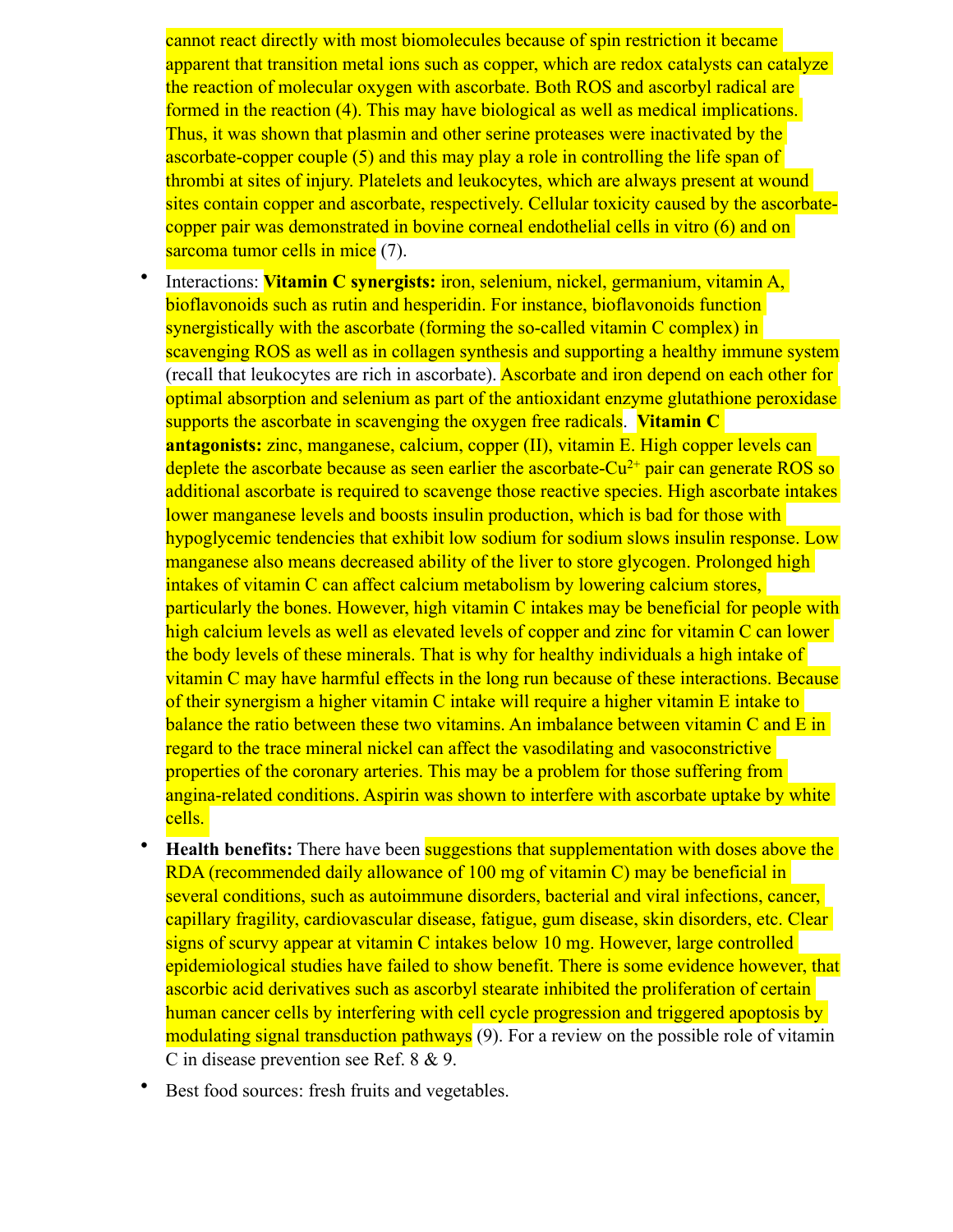There is still a lot of debate among nutritionists as to what the optimum daily intake of vitamin C should be. Never in the history of research on the biomedical role of vitamins has there been so much debate raised as by vitamin C. To learn more about some of the less known aspects of the history of vitamin C research please go to **[this page](http://www.biological-oxidation.com/VitMin/Cstory.htm)**

### **References**

1. Chatterjee, I.B. (1973) Science, 182, 1271-1272. Evolution and biosynthesis of ascorbic acid. 2. Choi, J.L. & Rose, R.C. (1989) Proc. Soc. Exp. Biol. Med. 190(4) 369-374. Regeneration of ascorbic acid by rat colon.

3. Chen, Z. et al. (2003) Proc. Natl. Acad. Sci. USA 100(6) 3525-3530. Increasing vitamin C content of plants through enhanced ascorbate recycling.

4. Miller, D.M. et al. (1990) Free Radic. Biol. Med. 8(1) 95-108. Transition metals as catalysts of "autoxidation" reactions.

5. Lind, S.E. et al. (1993) Blood 82(5) 1522-1531. Oxidative inactivation of plasmin and other serine proteases by copper and ascorbate.

6. Yu, H.S. et al. (1990) Curr. Eye Res. 9(2) 177-182. Ascorbate-enhanced copper toxicity on bovine corneal endothelial cells in vitro.

7. Bram, S. et al. (1980) Nature 284(5757) 629-631. Vitamin C preferential toxicity for malignant melanoma cells.

8. Padayatty, S.J., Katz, A., Wang, Y. et al. (2003) J. Am. Coll. Nutr. 22(1) 18-35. Vitamin C as an antioxidant: Evaluation of its role in disease prevention.

9. Naidu, K.A. (2003) Nutr. J. 2:7 Vitamin C in human health and disease is still a mystery? An overview.

## **Bioflavonoids**

• Bioflavonoids are a group of plant polyphenolic compounds that exhibit remarkable health promoting benefits although the mechanisms by which these benefits are brought about remain largely unknown. A well-studied group is the quercetin-based flavonoids such as the citrus flavonoids rutin, quercetin and hesperetin. Another class of biologically acitve flavonoids is that of the proanthocyanidins, which are usually present as oligomers (OPC).



The structure of three well known flavonoids.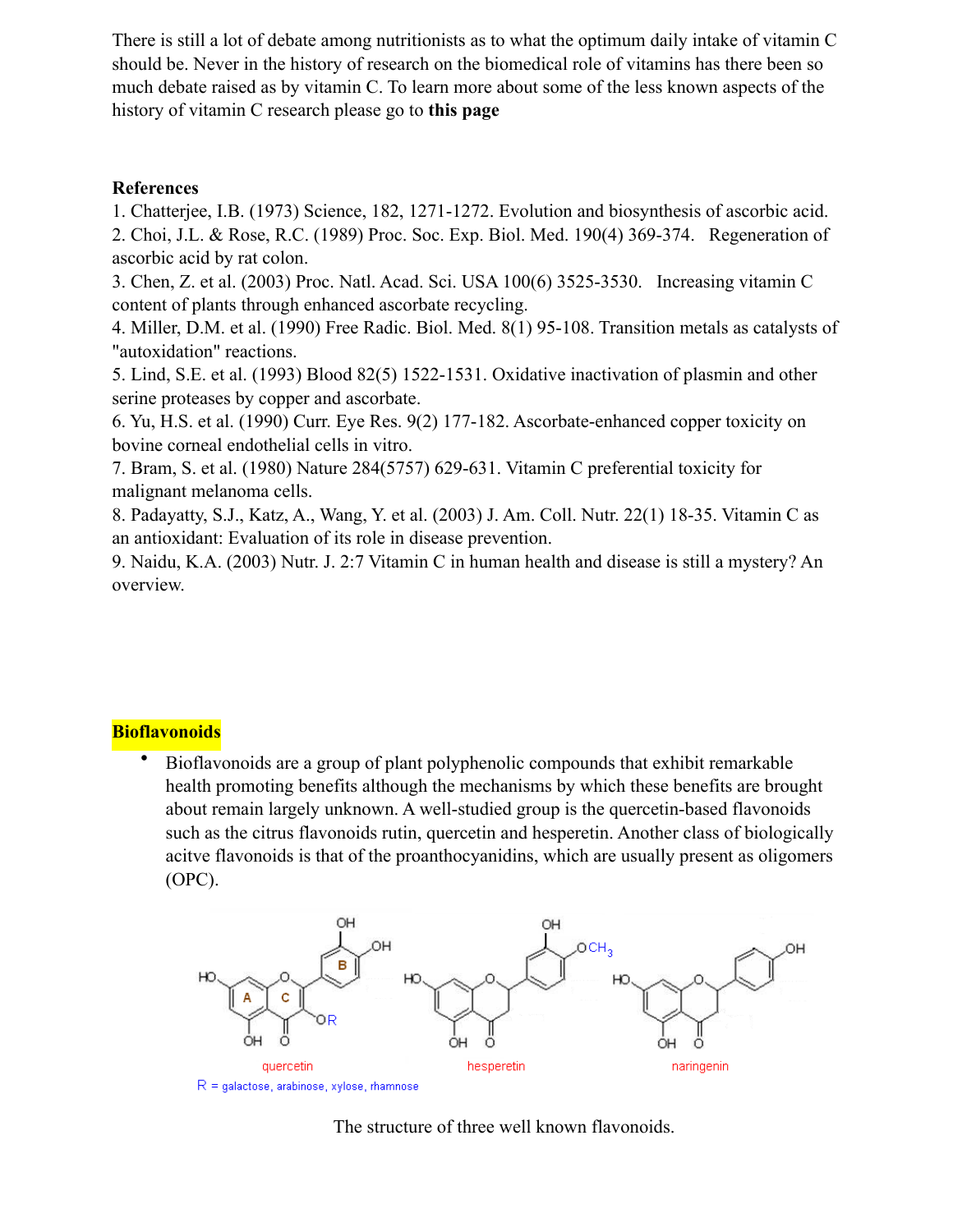• OPC are the most powerful antioxidants, being 20 times and 50 times more so than vitamin C and vitamin  $E$ , respectively. However, these findings from test tube experiments may have little relevance to the process in vivo. In fact, there is growing evidence to suggest that flavonoids undergo extensive transformation in vivo, which results in a significant alteration of their redox potentials. Many flavonoids, which occur as glycosides in plants are deglycosylated in the body then conjugated with monosaccharides, sulfur compounds or O-methylated. Flavonoids can also be degraded by the colon bacteria to simple phenols that are absorbed and further metabolized in the liver. The antioxidant function relies on the two OH groups in the B ring and /or the double bond and the OH group in the C ring. The catechol group in the B ring can also chelate metal ions thus removing one of the reactants in the metal-catalyzed reactive oxygen species generation reactions (1, 2). The concentration of flavonoid metabolites in blood plasma and several other tissues is much lower than that of ascorbate and atocopherol. It appears unlikely that flavonoids can exert their beneficial action only by virtue of their antioxidant function. It is interesting to note that flavonoids were found to protect neurons against oxidative stress more effectively than the ascorbic acid even when this was used at a concentration10-fold higher than that of the flavonoids. This led to the conclusion that flavonoids may act through a mechanism other than based on antioxidant activity (3).

Flavonoids may act as modulators of cellular events through specific interaction with key proteins in the intracellular signaling cascade. One such pathway is the mitogen-activated protein kinase (the so-called MAP kinase) signaling pathway. By interacting with proteins such as phosphoinositide 3-kinase, tyrosine kinase, MAP kinase flavonoids or their metabolites can exert stimulatory or inhibitory actions, which are likely to influence the phosphorylation state of target proteins or to modulate gene expression. Flavonoids have been shown to interact with subcellular organelles such as mitochondria and to interfere with biochemical pathways of intermediate metabolism or downregulate the expression of adhesion molecules (4). For more information on this exciting field of research go to this excellent recent review article (5).

- OPC potentiate the action of vitamin C, which is essential for collagen synthesis. As a result, arteries and veins are strengthened because of increased collagen stability (collagen is the main protein in the wall of blood vessels).
- OPC inhibit the formation of nitrosamines (cancer-causing agents) from food additives and other environmental pollutants, such as pesticides and herbicides, car exhaust fumes, cigarette smoke, industrial emissions, etc. OPC exhibit significant antiviral activity against herpes virus type I, influenza virus, syncytial virus and others although the mechanism by which this is achieved is not clear at present.
- Health benefits: The scavenging of free radicals reduces the risk of: cardiovascular disease, cancer, allergic reactions, autoimmune disorders (rheumatoid [arthritis,](http://www.biological-oxidation.com/VitMin/OPC.htm) lupus), degenerative diseases (Alzheimer's disease, Parkinson's disease, multiple sclerosis). OPC improve [brain function](http://www.biological-oxidation.com/VitMin/OPC.htm), enhance the immune response, reduce [diabetes symptoms](http://www.biological-oxidation.com/VitMin/OPC.htm), etc. Here again we must stress that when reference is made to the health benefits of flavonoids/OPC supplementation in fighting/prevention of cancer, proliferative disorders, chronic inflammation and neurodegeneration one should bear in mind the complex interactions of flavonoids or their derivatives with the various signaling and metabolic pathways as a means of cellular response to injury whether by internal or external factors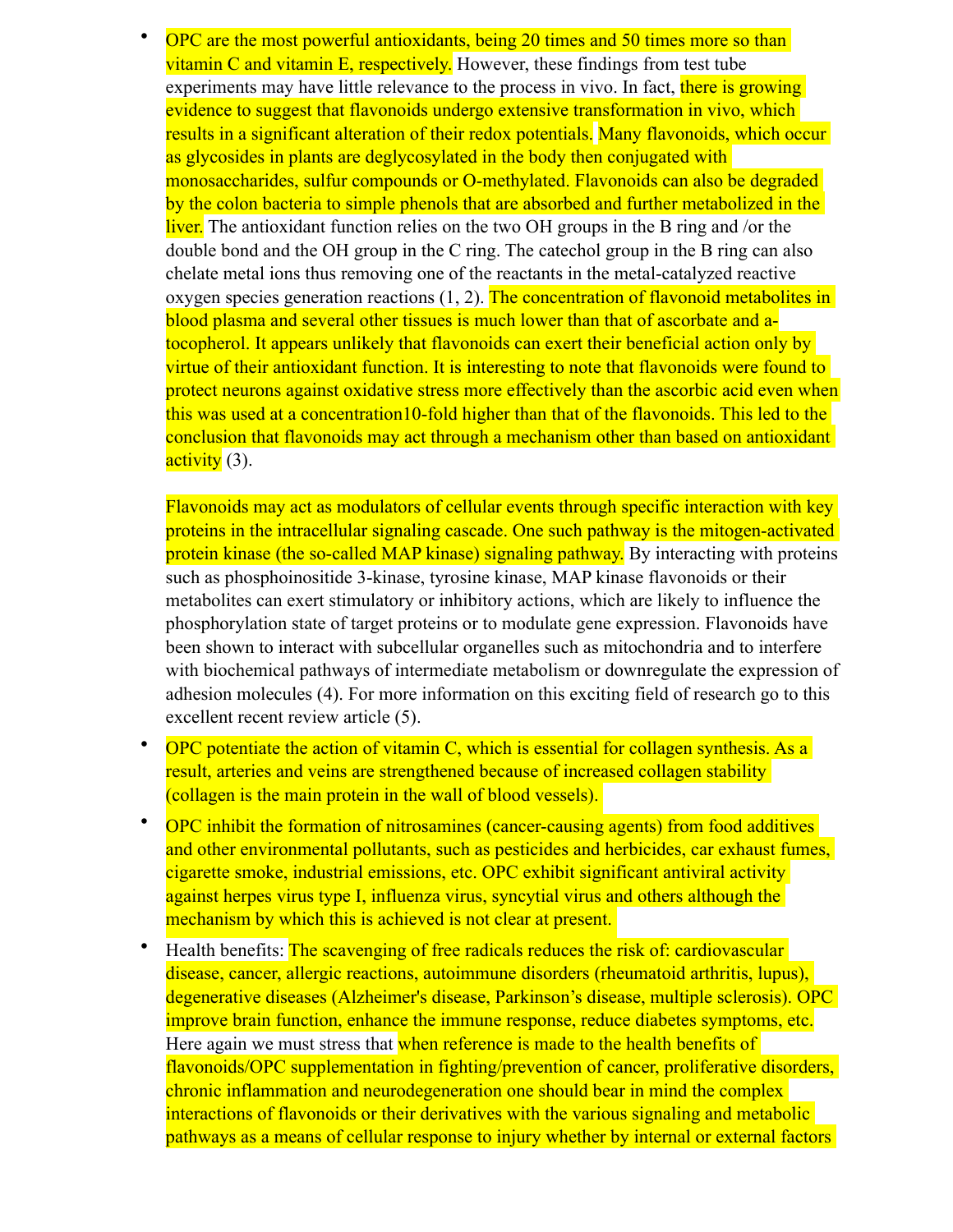and less about the flavonoids exerting their biological action mainly as free radical scavengers as often portrayed in the popular science publications. In promoting the nutraceuticals industry's marketing executives are quick to exploit any data on the antioxidant activity of OPC/flavonoids (mainly from in vitro experiments) published in science journals, that may further their sales efforts. So, until solid information is acquired on the mechanisms by which bioflavonoids exert their biological action and the potential clinical benefits of flavonoids intake (coming from large scale double blindcontrolled epidemiologic studies) caution should be exercised when taking OPCbased [nutritional supplements.](http://www.biological-oxidation.com/VitMin/OPC.htm)

• Best food sources: grapes (seeds), citrus fruits, berries, onions, parsley, apples, pears, apricots, cabbage, tomatoes, green tea.

### **References**

1. Rice-Evans, C. (2001) Curr. Med. Chem. 8, 797-807. Flavonoids antioxidants.

2. Rice-Evans, C. et al. (1996) Free Rad. Biol. Med. 20, 933-956. Structure-antioxidant activity relationships of flavonoids and phenolic acids.

3. Schroeter, H. et al. (2000) Free Rad. Biol. Med. 29, 1222-1233. Phenolic antioxidants attenuate neuronal cell death following uptake of oxidized low-density lipoprotein.

4. Gerritsen, M.E. et al. (1995) Amer. J. Pathol. 147, 278-292. Flavonoids inhibit cytokineinduced endothelial cell adhesion protein gene expression.

5. Williams, R.J. et al. (2004) Free Rad. Biol. Med. 36(7) 838-849. Flavonoids: Antioxidants or signaling molecules?

**\*** OPC stands for oligomeric proanthocyanins. Although not vitamins in the strict sense of the word bioflavonoids, which were first called vitamin P by their discoverer, Albert Szent-Gyorgyi work together with vitamin C in many biological reactions and have common traits such as scavengers of oxygen reactive species. Because of that and to honor their discoverer we placed the OPC next to vitamin C in this table of vitamins and minerals.

The information given for the vitamins and minerals in the table above is by no means exhaustive. It is intended to be a brief reference guide and students are encouraged to find out more about the world of micronutrients by turning to articles and reviews in science journals and to what is available on the subject on the internet.

For an excellent source of information on human vitamin and mineral requirements [interested students can take a look at this report: Human Vitamin and Mineral](http://www.fao.org/docrep/004/y2809e/y2809e00.htm)  Requirements (Report of a Joint FAO/WHO Expert Consultation, Bangkok, Thailand, 2002)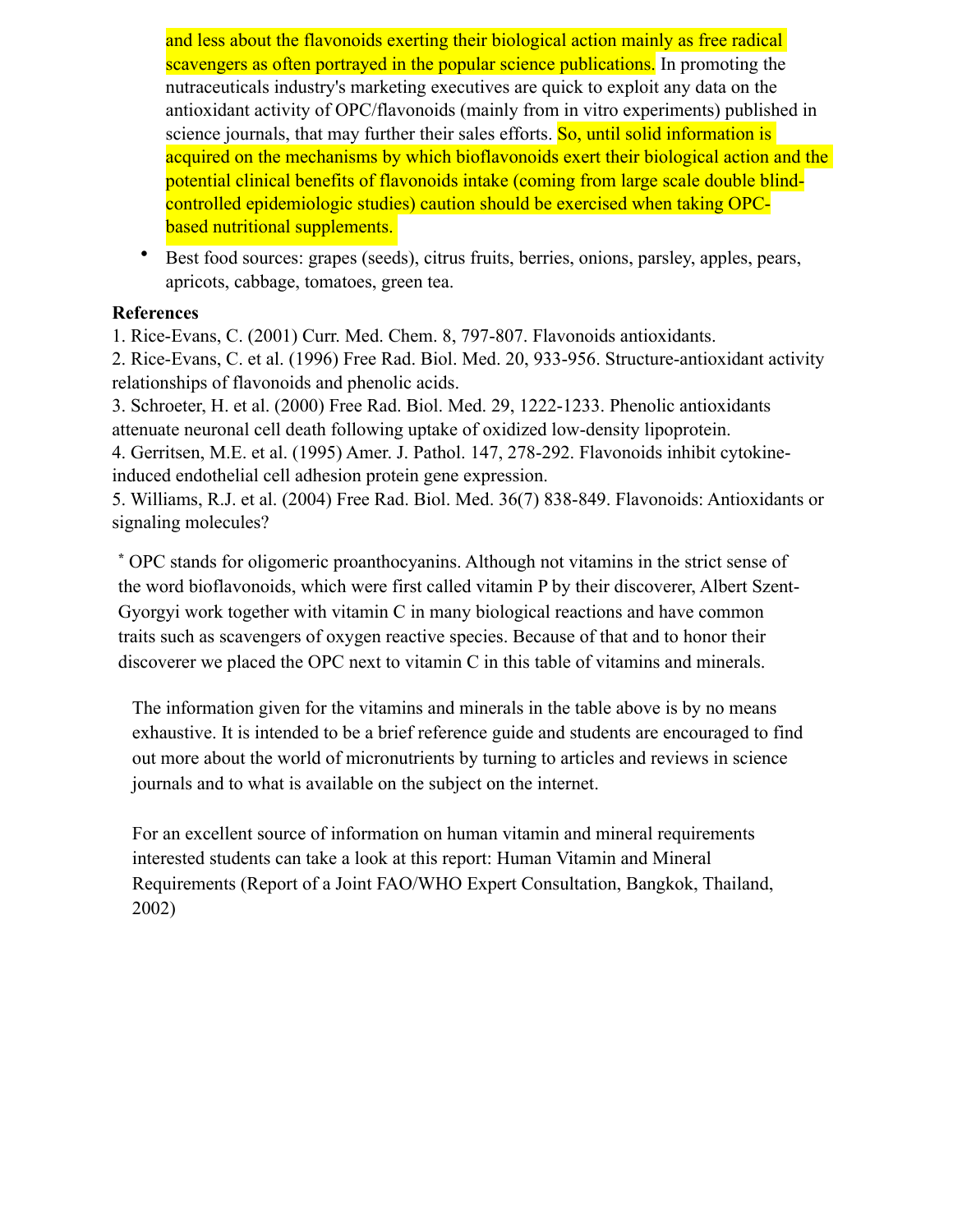### **Potassium**

- Involved in water balance and distribution and hence in maintaining the osmotic pressure of cells.
- Involved in the maintenance of the acid-base balance in blood.
- Involved in membrane charge distribution in all animal cells. In nerve cells the interplay of sodium and potassium across the plasma membrane creates an electrical charge that ensures the transmission of the electrical impulse to the contractile fiber in the skeletal and cardiac muscle cells.
- Takes part in the kidney and adrenal cortex gland function.
- Involved in choline transport into brain cells. In nerve cell cultures the uptake of choline was increased at higher pH  $(8.1)$  or in the presence of excess  $K^+$  in the medium (1).
- Health benefits: Supplementation may be useful in cases of high blood pressure. There is a positive correlation between low potassium intake and high blood pressure, which could be a risk factor for developing heart disease. It may also help in allergy treatment. In general, there is an excess of sodium in the diet of the western world and this can lead to various health problems. It is recommended that the potassium: sodium ratio should be at least 100:1 in order to maintain good health.
- Best food sources: Bananas, oranges, avocados, cantaloupe, raisins, tomatoes, potatoes, beans, nuts.

### **References**

1. Mykita, S. et al. (1987) Neurochem. Res. 8, 681-685. Effect of external high potassium and pH on the uptake of [choline](http://www.biological-oxidation.com/VitMin/Potassium.htm) in glial and neuronal cells in culture.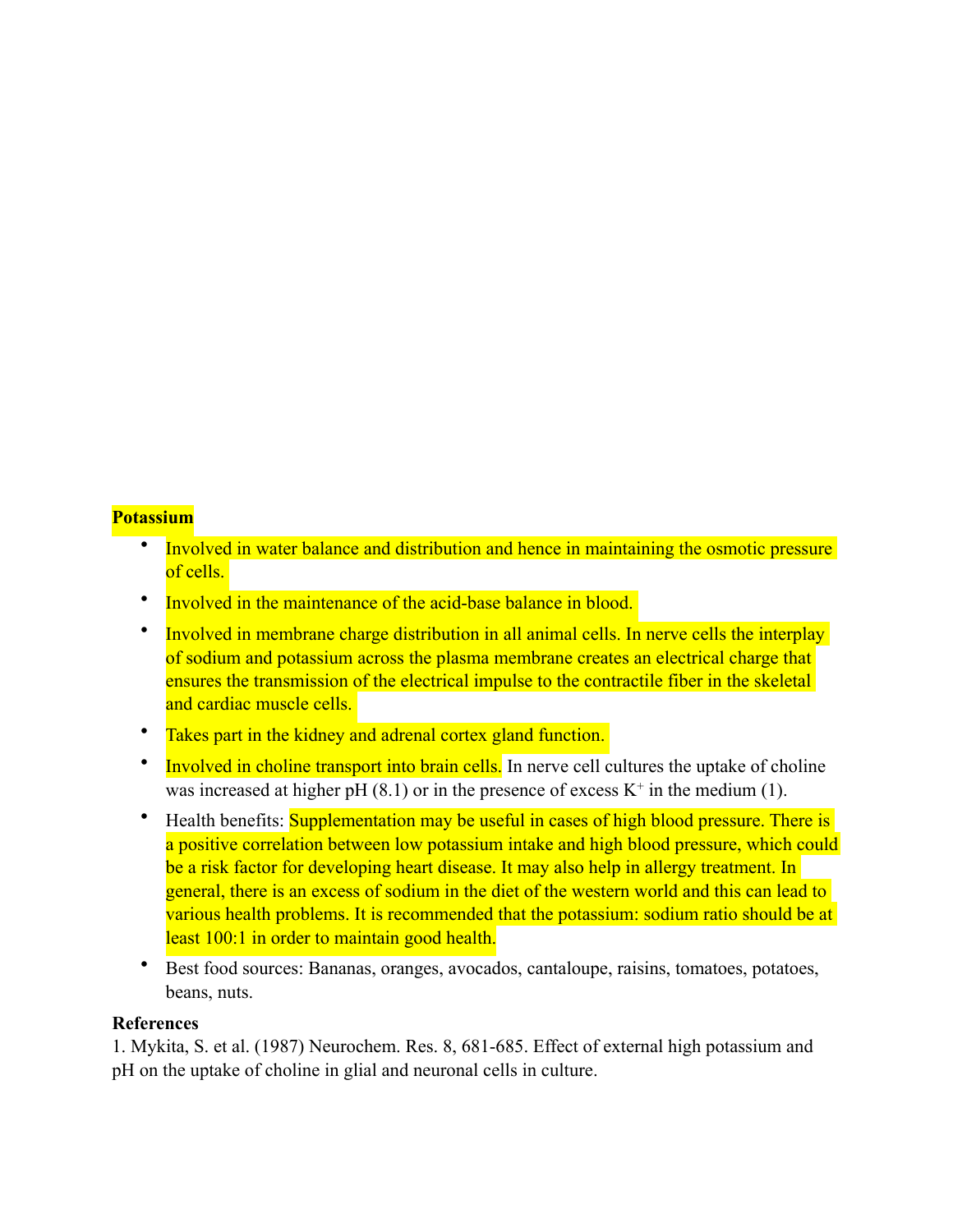### **Sodium**

- Sodium is present in all body fluids and is involved in maintaining the acid-base balance of body fluids.
- Sodium is present mostly in the extracellular compartment. Together with potassium sodium helps regulate the movement of fluids in and out of tissues. These two ions are also involved in the propagation of the electrical signal along the axon by moving in and out of the nerve cell.
- Sodium concentration in the body is mainly controlled by the kidneys, adrenal glands and the pituitary gland. The concentration of sodium in urine is controlled by aldosterone.
- A high sodium (salt) intake has been positively linked to hypertension.
- Interactions: A high potassium intake was shown to increase the urinary excretion of sodium. High potassium intakes were found to inhibit the reabsorption of sodium in the urinary tract. This is beneficial in individuals with high blood pressure. An excess of sodium in the body can lead to increased urinary excretion of calcium, which may affect bone health and promote the formation of kidney stones.
- Best food sources: Most of the dietary sodium consumed by the North American population (some 90%) comes from salt (NaCl). The rest is represented by food additives such as monosodium glutamate, sodium nitrite, benzoate and citrate. The primary food source of sodium (as salt) are canned and processed foods where salt is added for flavor, prevention of spoilage and growth of hazardous bacteria such as C. botulinum. For more information on the role of salt and sodium-containing ingredients as food additives see **[the review in ref.1](http://ific.org/publications/reviews/sodiumir.cfm)**. It has been estimated that only about 12 percent of the total salt consumed comes from natural sources such as meat, milk, poultry, vegetables and drinking water, the rest comes from processed foods and condiments such as soy sauce, onion salt, ketchup, mustard, etc. According to the Institute of Medicine (US) the daily amount of sodium needed by healthy people 19-50 years old is 1500 mg, which corresponds to approx. 3500 mg salt (2).

## **References**

1. Review: Sodium in Food and [Health.](http://www.biological-oxidation.com/VitMin/Sodium.htm) International Food Information Council's website 2. Institute of [Medicine.](http://www.biological-oxidation.com/VitMin/Sodium.htm) Dietary Reference Intakes for Water, Potassium, Sodium, Chloride, and Sulfate. Standing Committee on the Scientific Evaluation of Dietary Reference Intakes, Food and Nutrition Board. 2004. National Academy Press.

## **Phosphorus**

Phosphorus is found in the human body only in combination with oxygen as phosphate. Most of the phosphate (as calcium phosphate) is stored in the skeleton. Bone is connective tissue, which is composed of calcified extracellular matrix and bone cells. The organic portion is composed of collagen fibers (type I collagen) and ground substance (keratine sulfate, chondroitin sulfate, hyaluronic acid). The inorganic moiety accounts for about 65% of the dry weight of bone. Type I collagen fibers are embedded in a complex of calcium phosphate as hydroxyapatite  $[Ca_{10}PO_4]_6(OH)_2$ .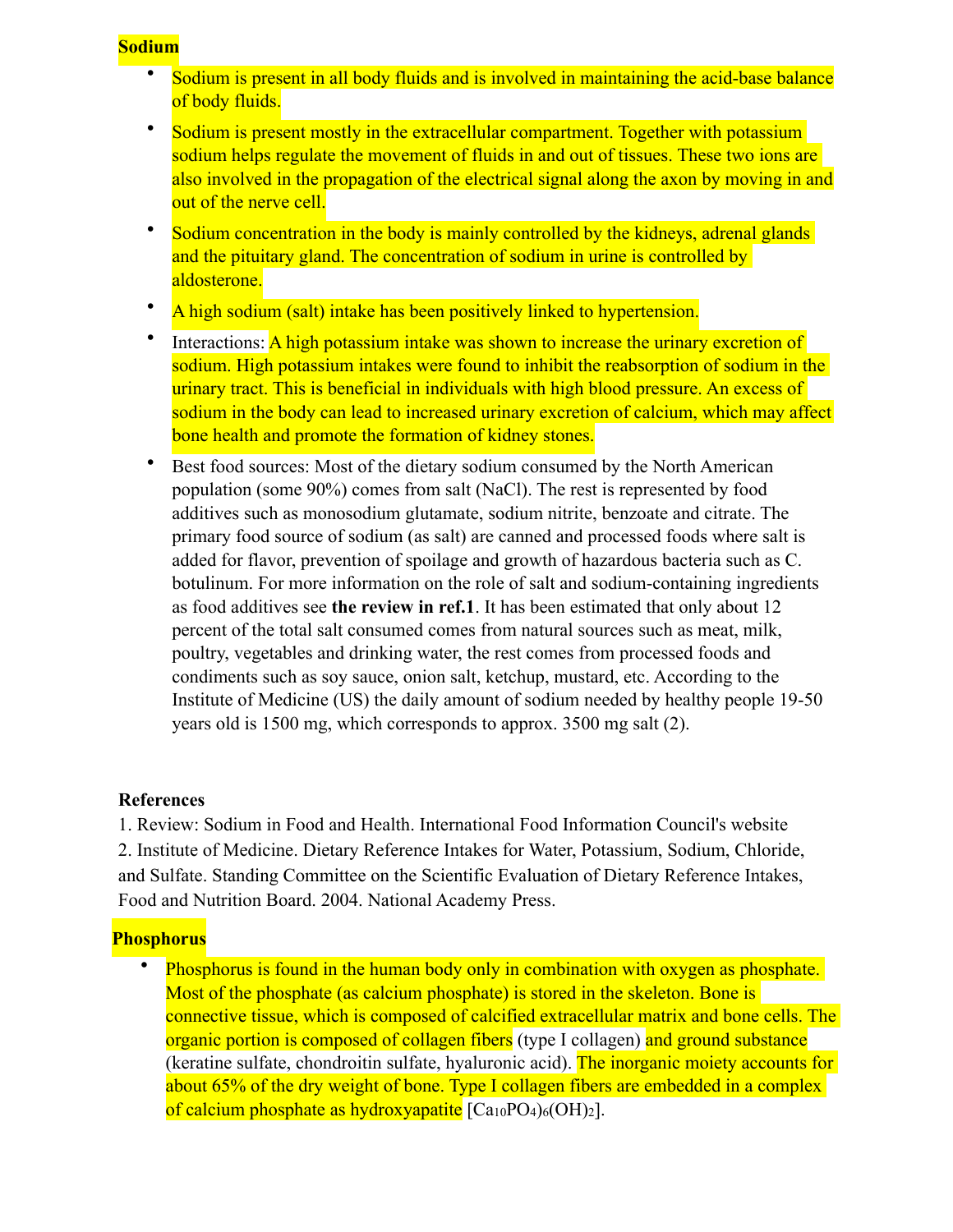- The phosphate group is also found in the composition of nucleic acids, proteins, phospholipids (in the cell membranes and blood lipoproteins), high energy compounds such as ATP and creatine phosphate.
- The phosphate group takes part in phosphorylation reactions catalyzed by the enzymes called kinases in many metabolic pathways as well as in the signal transduction pathway.
- Interactions: High phosphate intakes may impair the absorption of iron, copper and zinc. The overuse of aluminium-containing antacids may cause phosphate deficiency.

#### **Iodine**

- Essential for the synthesis of the thyroid hormones (triiodothyronine and thyroxine) which are required for the normal growth and development of young mammals, including humans.
- Involved (as elemental iodine) in the modulation of estrogen action on breast tissue.
- Health benefits: Adequate daily intake prevents hypothyroidism (the development of an enlarged thyroid gland, usually referred to as goiter), promotes healthy hair, nails, skin and teeth.
- Best food sources: seafoods, onions, vegetables grown in iodine-rich soil.



#### **Boron**

- Boron has long been known to be essential for plant growth and development, but its role remains elusive. Several roles have been postulated for boron in plant cells: cell wall synthesis, lignification and structure; nucleic acid synthesis and metabolism; carbohydrate, indole acetic acid and phenol metabolism (1). Since boron can form diester bridges between cis-hydroxyl-containing molecules it has been recently suggested that boron could serve to stabilize molecules with cis-diol groups, in plants at least and that would turn them effective, irrespectively of their biological function (2).
- It occurs in the human body in trace amounts. Its role in human nutrition is still sketchy and there is no clear evidence that boron is an essential element.
- As demonstrated in animal models there is evidence to suggest that boron supplementation at a physiological level affects a wide range of metabolic parameters.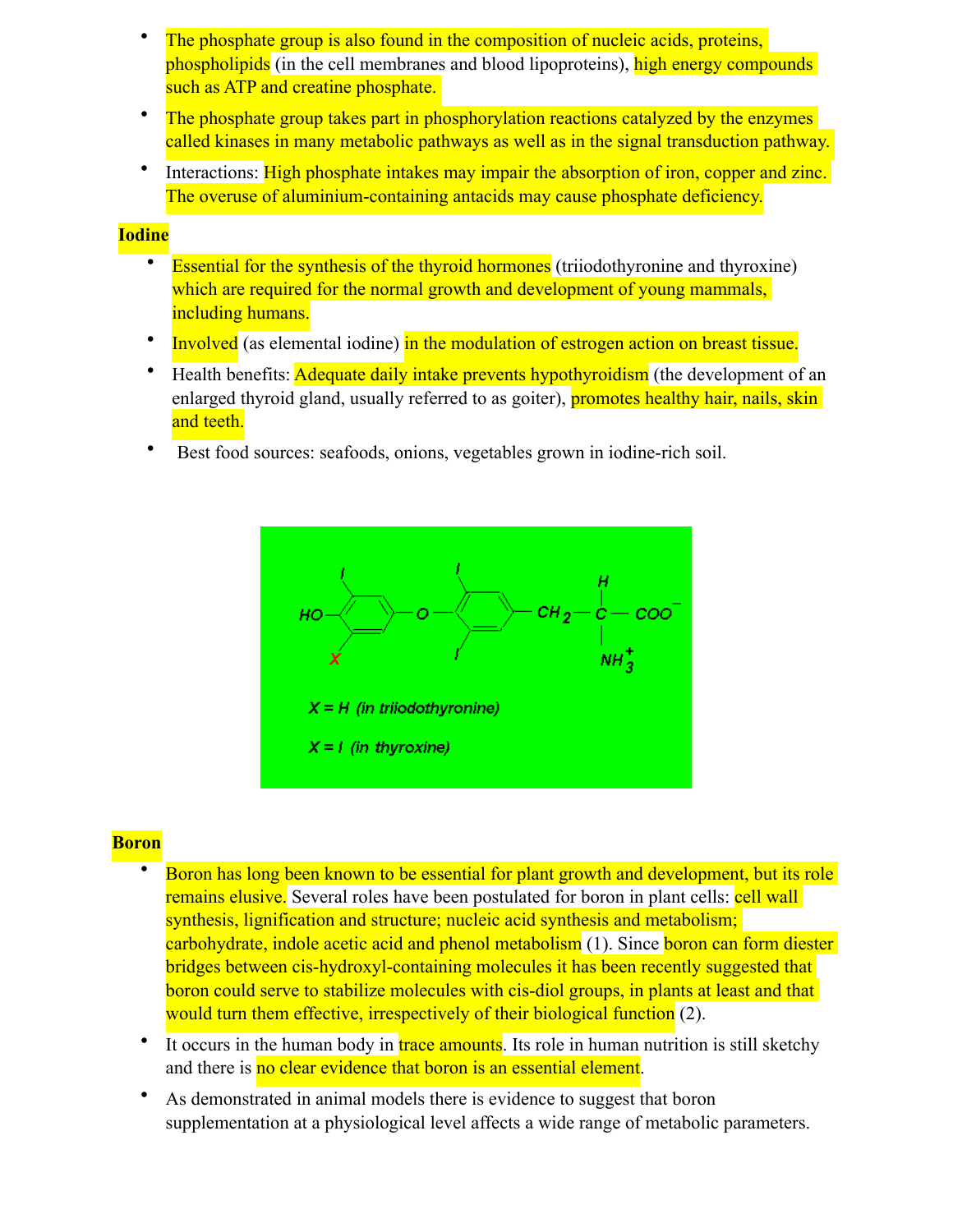Thus, it was found that **boron stimulates growth in cholecalciferol-deficient chicks but not** in the birds receiving adequate amounts of vitamin D3. This suggests boron may influence some aspect of vitamin D3 metabolism or is synergistic with vitamin D3 with respect to bone growth (3). In rats it was found that supplemental dietary boron has most marked effects when the diet is deficient in known nutrients. There was also a higher intake versus excretion ratio for calcium, magnesium and phosphorus in rats fed a vitamin D deficient diet supplemented with boron as compared to control animals (4).

- In mammals the boron transporter NaBCl functions as electrogenic sodium-coupled borate transporter. This transporter is essential for cell growth and proliferation (5).
- Boron supplementation to broiler chicks affected plasma levels of iron, copper, zinc and bone (tibia) concentration of boron, zinc and calcium. In addition, blood hematocrit and hemoglobin counts increased by boron supplementation (6). These results would suggest that boron may play an important role in mineral metabolism through biochemical and hematological mechanisms.
- In rodents (rats) a low boron diet was shown to impair early embryonic development (7).
- Health benefits: Boron supplementation may reduce body calcium loss by increasing the beneficial effects of estrogen on bone health. Thus, boron supplementation with amounts commonly found in diets high in fruits and vegetables to postmenopausal women markedly decreased the urinary excretion of calcium and magnesium, particularly when the magnesium intake was low (8). In the same time there was a marked increase of serum 17 b-estradiol and testosterone. In another study on postmenopausal women it was found that changing boron intake from low (0.33 mg/day) to high (3.33 mg/day) had no effect on mineral and steroid metabolism as shown by the bone mineral absorption and excretion and plasma steroid hormone levels. However, the low boron diet appeared to induce hyperabsorption of calcium since positive calcium balance were recorded in combination with elevated urinary calcium excretion (9). In healthy men it was found that boron supplementation (10 mg/day for 4 weeks) resulted in elevated plasma estradiol concentration but there was no difference in LDL susceptibility to oxidation between the control and the supplemented group and based on these findings it was suggested that boron may be involved in protection against atherosclerosis (10).
- Best food sources: fresh fruits and vegetables.

## **References**

1. Blevins, D.L. & Lukaszewski, K.M. (1994) Environ. Health Perspect. 102(Suppl.7) 31-33. Proposed physiologic functions of boron in plants pertinent to animal and human metabolism.

2. Bolanos, L. et al. (2004) Plant Physiol. Biochem. 42(11) 907-912. Why boron?

3. Hunt, C.D. (1994) Environ. Health Perspect. 102(Suppl.7) 35-43. The biochemical effects of physiologic amounts of dietary boron in animal nutrition models.

4. Dupre, J.N. et al. (1994) Environ. Health Perspect. 102(Suppl.7) 55-58. Effects of dietary boron in rats fed a vitamin D3-deficient diet.

5. Park, M. et al. (2005) Cell Cycle 4(1) 24-26. Borate transport and cell growth and proliferation.

6. Kurtoglu, F. et al. (2005) Br. Poult. Sci. 46(1) 87-96. Effects of dietary boron supplementation on some biochemical parameters, peripheral blood lymphocytes, splenic plasma cells and bone characteristics of broiler chicks given [diets](http://www.biological-oxidation.com/VitMin/Boron.htm) with adequate or inadequate cholecalciferol ([vitamin](http://www.biological-oxidation.com/VitMin/Boron.htm) D3) content.

7. Lanoue, L. et al. (1998) Biol. Trace Elem. Res. 66(1) 271-298. Assessing the effects of low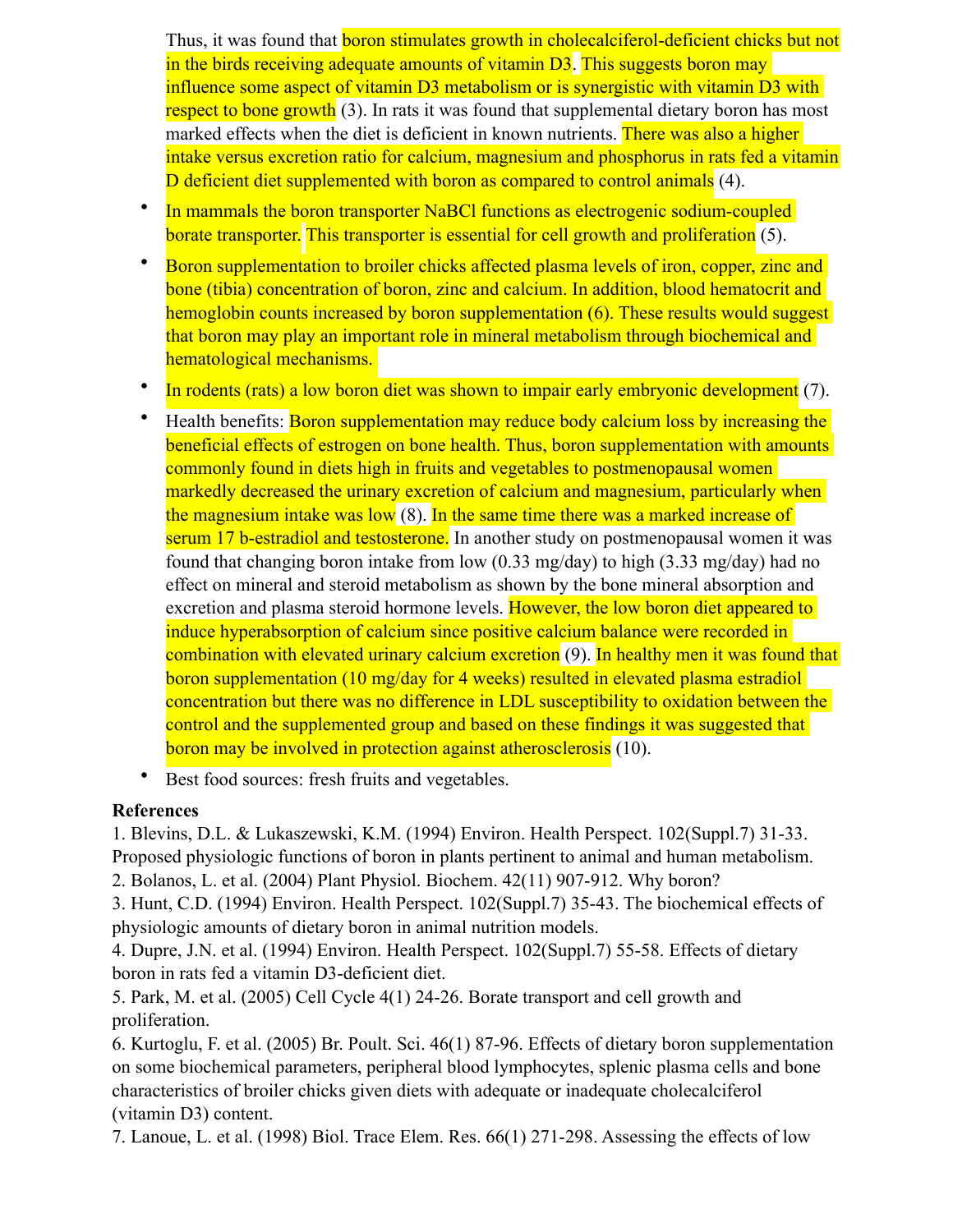boron diets on embryonic and fetal [development](http://www.biological-oxidation.com/VitMin/Boron.htm) in rodents using in vitro and in vivo model systems.

8. Nielsen, F.H. et al. (1987) FASEB J. 1(5) 394-397. Effect of dietary boron on mineral, estrogen and testosterone [metabolism](http://www.biological-oxidation.com/VitMin/Boron.htm) in postmenopausal women.

9. Beattie, J.H. & Peace, H.S. (1993) Br. J. Nutr. 69(3) 871-884. The influence of a lowboron [diet](http://www.biological-oxidation.com/VitMin/Boron.htm) and boron supplementation

on bone, major mineral and sex steroid metabolism in postmenopausal women.

10. Naghii, M.R. & Samman, S. (1997) Biol. Trace Elem.Res. 56(3) 273-286. The effect of boron supplementation on its urinary excretion and selected cardiovascular risk factors in healthy male subjects.

# **Calcium**

- Essential in bone and tooth mineralization  $(1, 2)$  $(1, 2)$  $(1, 2)$  $(1, 2)$ . Calcium [metabolism](http://www.biological-oxidation.com/VitMin/Calcium.htm) is regulated by the [parathyroid hormone, vitamin D and calcitonin \(synthesized by specialized thyroid](http://www.biological-oxidation.com/VitMin/Calcium.htm)  gland cells).
- Stimulates glycogen (a [glucose](http://www.biological-oxidation.com/VitMin/Calcium.htm) polymer) breakdown in the liver when energy is needed, e.g. during intense physical activity.
- Regulates activity of several key enzymes in carbohydrate metabolism (related to energy production).  $Ca^{2+}$  together with ADP and ATP are allosteric regulators of several citric acid cycle enzymes (*pyruvate dehydrogenase ([3\)](http://www.pubmedcentral.nih.gov/articlerender.jcgi?tool=pubmed&pubmedid=14644048), isocitrate dehydrogenase and aketoglutarate dehydrogenase*). It activates the enzymes catalyzing the following reactions: 1) Pyruvate +  $CoASH + NAD^+$  ----------> Acetyl- $CoA + CO_2 + NADH$ 2) Isocitrate +  $NAD^+$  --------------> a-ketoglutarate +  $CO_2$  +  $NADH$ 3) a-ketoglutarate +  $NAD^+$  --------> succinyl-CoA +  $NADH + CO<sub>2</sub>$
- **Triggers muscle contraction—calcium ions are released from intracellular storage sites** and bind to troponin C, a component of the contractile apparatus causing the fiber to contract [\(4](http://www.jstage.jst.go.jp/article/jphs/104/109/_pdf)). Regulates heart rhythm.
- Mediates many hormonal signals such as those triggered by epinephrine (for smooth muscle contraction) (5) and acetylcholine (a neurotransmitter involved in the transmission of nerve impulse).
- Involved in blood clotting by modulating the activity of the proteins that take part in the process ([6\)](http://protein.bio.msu.ru/biokhimiya/contents/v67/full/67010005.html). For instance, the sluggish prothrombin [activation](http://www.biological-oxidation.com/VitMin/Calcium.htm) factor (a protein) becomes very active in the presence of  $Ca^{2+}$ , activated proaccelerin and a membrane phospholipid. Prothrombin and its activation factor require  $Ca^{2+}$  in order to bind to phospholipid membranes at the site of injury. These two proteins are anchored to the membrane via calcium bridges.
- Calcium can act as an intracellular second messenger when extracellular signals cause a transient rise in the cytosolic calcium concentration. As a result, processes such as muscle contraction [\(7](http://www.jstage.jst.go.jp/article/jphs/100/5/519/_pdf)) and glycogen breakdown are triggered.
- Involved in gastrointestinal physiology [\(8](http://www.wjgnet.com/1007-9327/12/3229.asp)).
- Interactions: Calcium interacts with  $Zn^{2+}$ , Mg<sup>2+</sup>, vitamin D and with vitamin K. Calcium absorption in the gut can be inhibited by aluminium (in cookware, aluminium foil, anticid products), high levels of sodium, magnesium, and dietary fiber. High levels of sodium,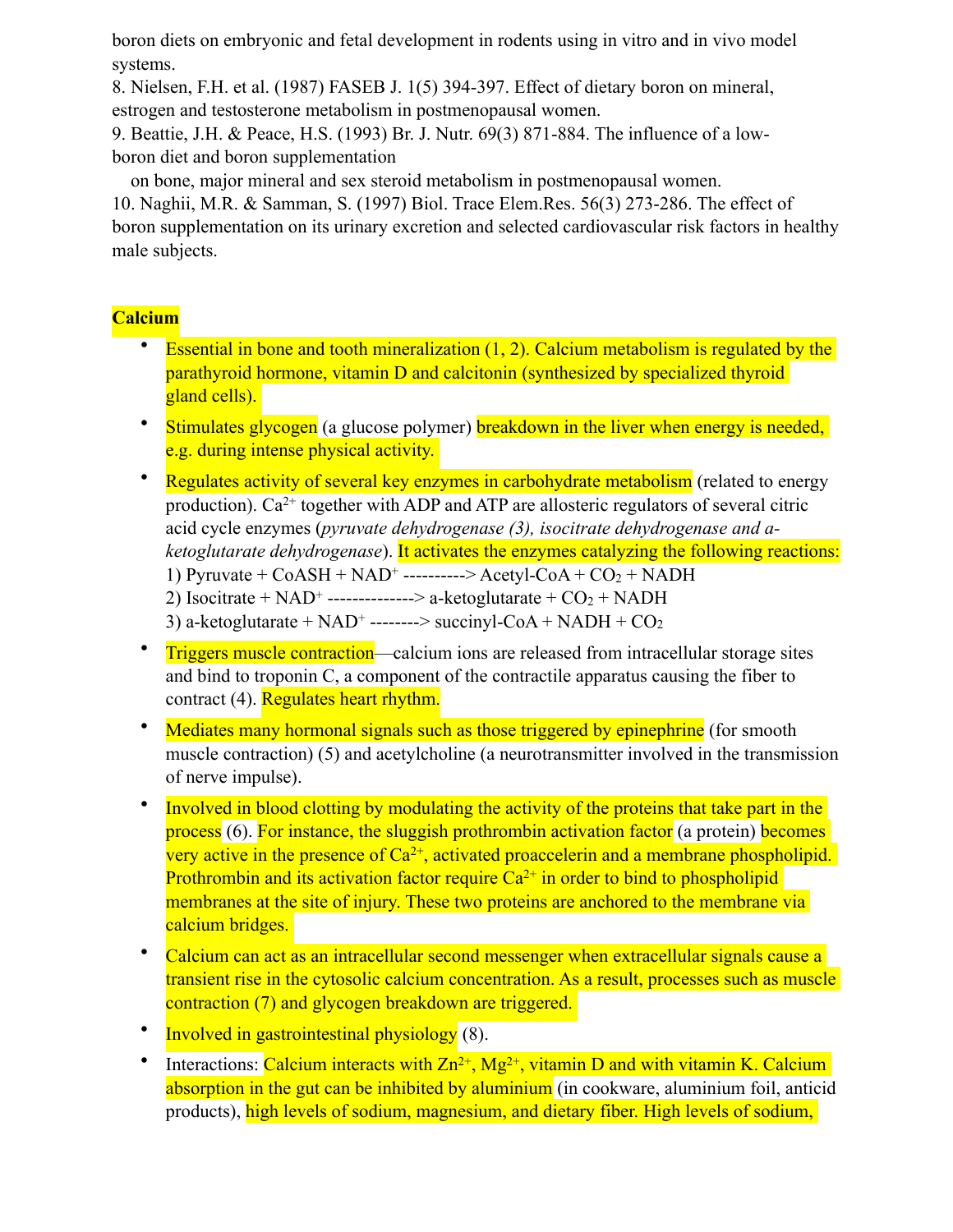alcohol, phosphates (in soft drinks), sugar and high protein intake increase calcium excretion.

• Best food sources: Dairy products, tofu, kale, green leafy vegetables, canned salmon, cooked soybeans, pecans, wheat germ, miso paste, romaine lettuce, dried apricots, roasted peanuts, blackcurrants, cabbage, whole wheat bread, eggs, globe artichoke, pumpkin seeds, celery, cashews, barley, carrots, sweet potatoes, brown rice, and fish.

## **References**

1. Sharan, K. et al. (2008) Indian J. Med. Res. 127(3) 274-286. Role of calcium-sensing receptor in bone biology.

2. Talmage, D.W. and Talmage, R.V. (2007) J. Musculoskelet Neuronal Interact. 7(2) 108-112. Calcium homeostasis: how bone solubility relates to all aspects of bone physiology.

3. Karpova, T. et al. (2003) Biochem. Biophys. Acta 1652(2) 126-135. Characterization of the isoenzymes of pyruvate dehydrogenase phosphatase: implications for the regulation of pyruvate dehydrogenase activity.

4. Hirano, K. (2007) J. Pharmacol. Sci. 104, 109-115. Current topics in the regulatory mechanism underlying the  $Ca^{2+}$  sensitization of the contractile apparatus in vascular smooth muscle.

5. Zang, W.J. et al. (2006) Acta Pharmacol.Sin. 27(12) 1515-1520. Sympathetically evoked Ca2+ signaling in arterial smooth muscle.

6. Butenas, S. and Mann, K.G. (2001) Biokhimiya (Moscow) 67(1) 3-12. Review: Blood coagulation.

7. Endo, M. (2006) J.Pharmacol.Sci. 100(5) 519-524. Calcium ion as a second messenger with special reference to excitation-contraction coupling.

8. Kirchhoff, P. and Geibel, J.P. (2006) World J.Gastroenterol. 12(20) 3229-3236. Role of calcium and other trace elements in the [gastrointestinal](http://www.biological-oxidation.com/VitMin/Calcium.htm) physiology.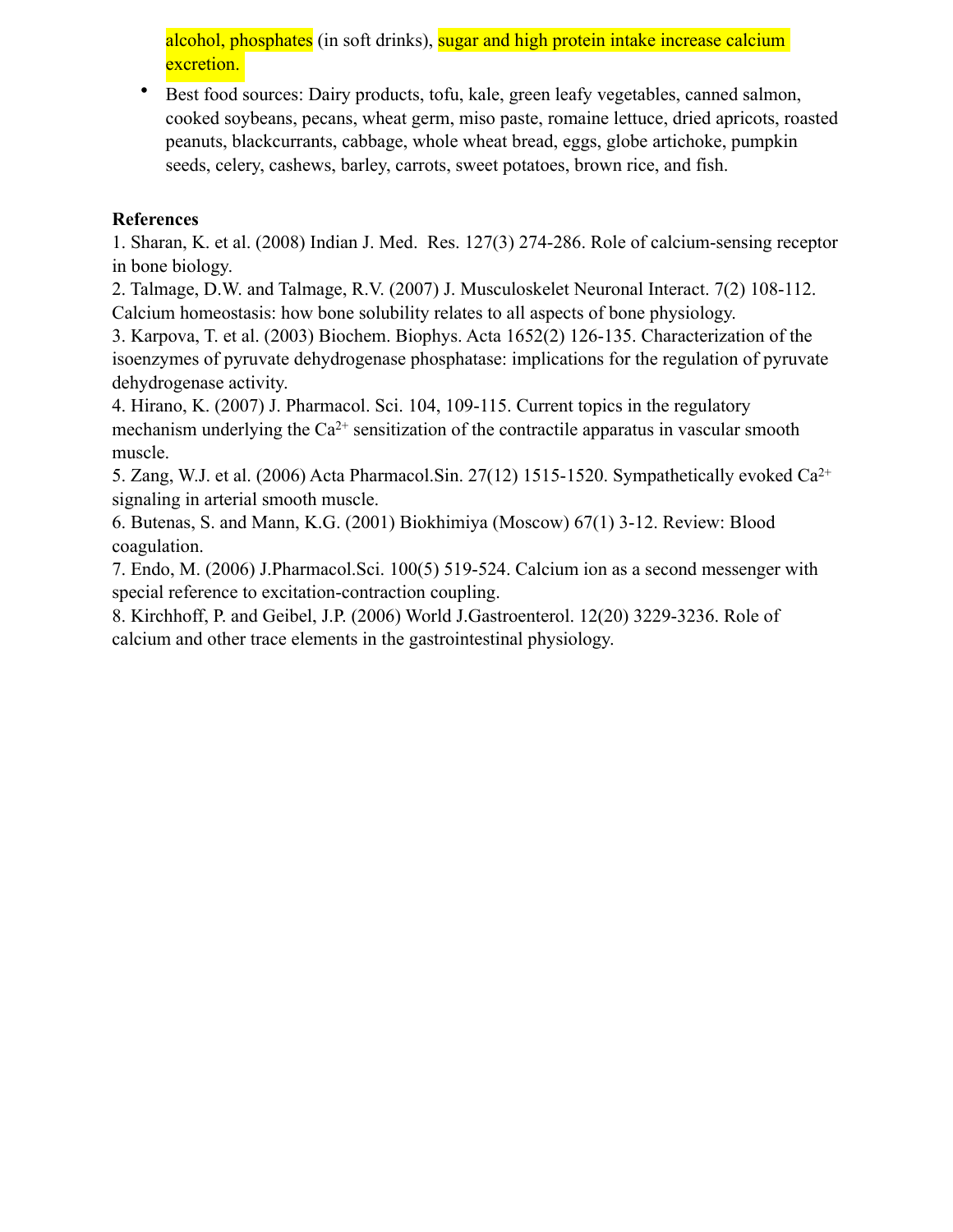# **Magnesium**

- In the human body most magnesium is stored in the skeleton followed by the muscle tissues.
- Critical to many cellular functions, such as energy production and cell replication. Controls the activity of over 300 enzymes of the carbohydrate, lipid and protein metabolism. As an example, there are five  $Mg^{2+}$ -dependent reactions out of 10 in the glycolysis pathway. Mg<sup>2+</sup> is also an activator of pyruvate dehydrogenase phosphatase [\(1](http://www.pnas.org/cgi/reprint/93/10/4953)) and an inhibitor of pyruvate dehydrogenase kinase of pyruvate dehydrogenase multienzyme complex.
- Modulates activity of the ATP-dependent sodium and potassium pump that ensures the right distribution of these ions between the intra- and extracellular compartments of all animal cells. In nerve cells this balance is crucial to the proper flow of the electrical impulses along the nerve.
- Modulates intracellular  $Ca^{2+}$  in vascular smooth muscle cells (2). Earlier studies suggested a relationship between low plasma  $Mg^{2+}$  concentration and hypertension and heart disease (3).
- Involved in the regulation of calcium [metabolism](http://www.biological-oxidation.com/VitMin/Mg.htm) through its action on the *parathyroid hormone* (stimulates calcium uptake from bone, kidney and intestine) and *calcitonin* (a thyroid hormone that inhibits calcium uptake from bone and kidney). Helps prevent calcium deposits in kidneys and gall bladder.
- Involved in the proper function of the [gastrointestinal tract](http://www.biological-oxidation.com/VitMin/Mg.htm) (4).
- Known also for its antioxidant activity. As shown in animal studies magnesium deficiency led to increased production of reactive oxygen species (ROS).  $Mg^{2+}$ -deficient rats exhibited increased levels of plasma  $NO<sub>1</sub>$  (5). NO reacts with  $O<sub>2</sub>$  to generate ONOO- , which can decompose into other more reactive species that can lead to oxidative damage. These findings provide additional support to earlier results that link magnesium deficiency to inflammation and oxidative stress. Moderate Mg deficiency through exacerbating chronic inflammatory stress may be contributing significantly to the occurrence of chronic diseases such as CVD, hypertension, osteoporosis, [diabetes](http://www.biological-oxidation.com/VitMin/Mg.htm) and cancer (6).
- Interactions: Magnesium interacts with calcium and vitamin K. It works with vitamins B1, B2 and B6 in many enzyme systems. Higher calcium and zinc intakes decrease magnesium absorption. Some drugs, e.g. diuretics and digitalis adversely affect magnesium status. Intense physical activity requires a higher magnesium intake. High alcohol, tea and coffee consumption decrease magnesium absorption.
- Best food sources: Kelp, tofu, seeds, nuts, whole grains, green leafy vegetables, corn, avocado, garlic, fresh green peas, sweet potato, blackberries, broccoli florets, cheddar cheese, cauliflower, carrots, white fish, celery, chicken, asparagus, stewing beef, potatoes, tomatoes, oranges, whole milk, eggs, black-eyed peas, lima beans.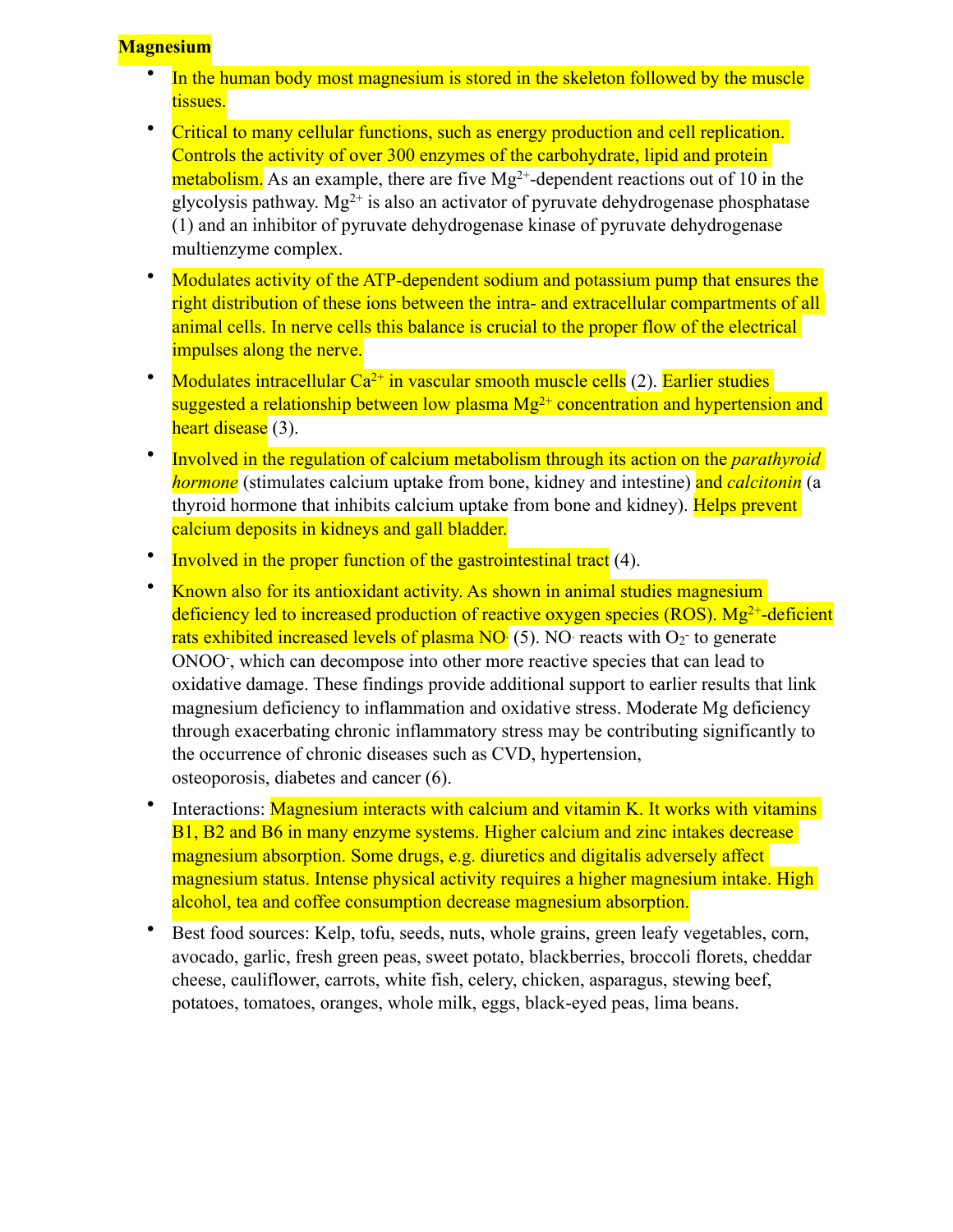# **References**

1. Yan, J. et al. (1996) Proc. Natl. Acd. Sci. USA 93(10) 4953-4956. Role of the regulatory subunit of bovine pyruvate dehydrogenase phosphatase.

2. Touyz, R.M. et al. (1998) Pharmacol. Exp. Ther. 284(3) 998-1005. Effect of magnesium on calcium responses to vasopressin in vascular smooth muscle cells of spontaneously hypertensive rats.

3. Altura, B.M. and Altura, B.T. (1991-1992) Magnesium Trace Elem. 10(2-4) 182-192. [Cardiovascular risk factors and magnesium relationships to atherosclerosis, ischemia heart](http://www.biological-oxidation.com/VitMin/Mg.htm)  disease and [hypertension.](http://www.biological-oxidation.com/VitMin/Mg.htm)

4. Mooren, F.C. (1999) Magnesium Res. 12(4) 311-318. Magnesium status and gastric function: experimental and clinical data.

5. Rock, E., Astin, C. et al. (1995) Magnes. Res. 8(3) 237-242. Magnesium deficiency in rats induces a rise in plasma nitric oxide.

6. Nielsen, F.H. (2010) Nutr. Rev. 68(6) 333-340. Magnesium, inflammation and obesity in chronic disease.

# **Silicon**

- Essential for living organisms. Silicon (Si) performs an important role in the metabolism of connective tissue, cartilage and bone. In the latter Si appears to mediate the formation of the organic matrix. Collagen and glycosaminoglycan synthesis also require the presence of  $Si(1)$ .
- Si and arginine are involved in collagen formation and bone mineralization. In rats it was found that Si deprivation decreased bone concentration of calcium, copper, potassium, zinc and manganese. Arginine supplementation increased bone concentration of sodium, potassium, manganese, zinc and iron in Si-deficient animals (2).
- Si deficiency may result in poor wound healing as well as a decreased liver ornithine aminotransferase activity, a key enzyme in proline synthesis (3).
- Biological role not fully determined in humans. In a recent study it has been shown that the silicon to calcium ratio varies along the human backbone suggesting that Si is compatible with the biokinetics of calcium in the vertebral bone structure (4).
- Health benefits: Silicon appears to be important for the growth and calcification of bones as well as for the normal growth of skin, hair and nails. There is some evidence to suggest that Si may play a role in delaying the onset of atherosclerosis (5). In an animal model study, it has been shown that Si inhibited the gastrointestinal absorption of aluminum, which may be relevant to the Alzheimer disease where aluminum is known to exert a neurotoxic effect (6).
- Best food sources: Unrefined grains, oatmeal and brown rice, root vegetables.

# **References**

1. Carlisle, E.M. (1988) Sci. Total Environ. 73(1-2) 95-106. Silicon as a trace nutrient.

2. Seaborn, C.D. & Nielsen, F.H. (2002) Biol. Trace Elem. Res. 89(3) 239-250. Dietary silicon and arginine affect mineral

element composition of rat femur and vertebra.

3. Seaborn, C.D. & Nielsen, F.H. (2002) Biol. Trace Elem. Res. 89(3) 251-261. Silicon deprivation decreases [collagen](http://www.biological-oxidation.com/VitMin/Silicon.htm) formation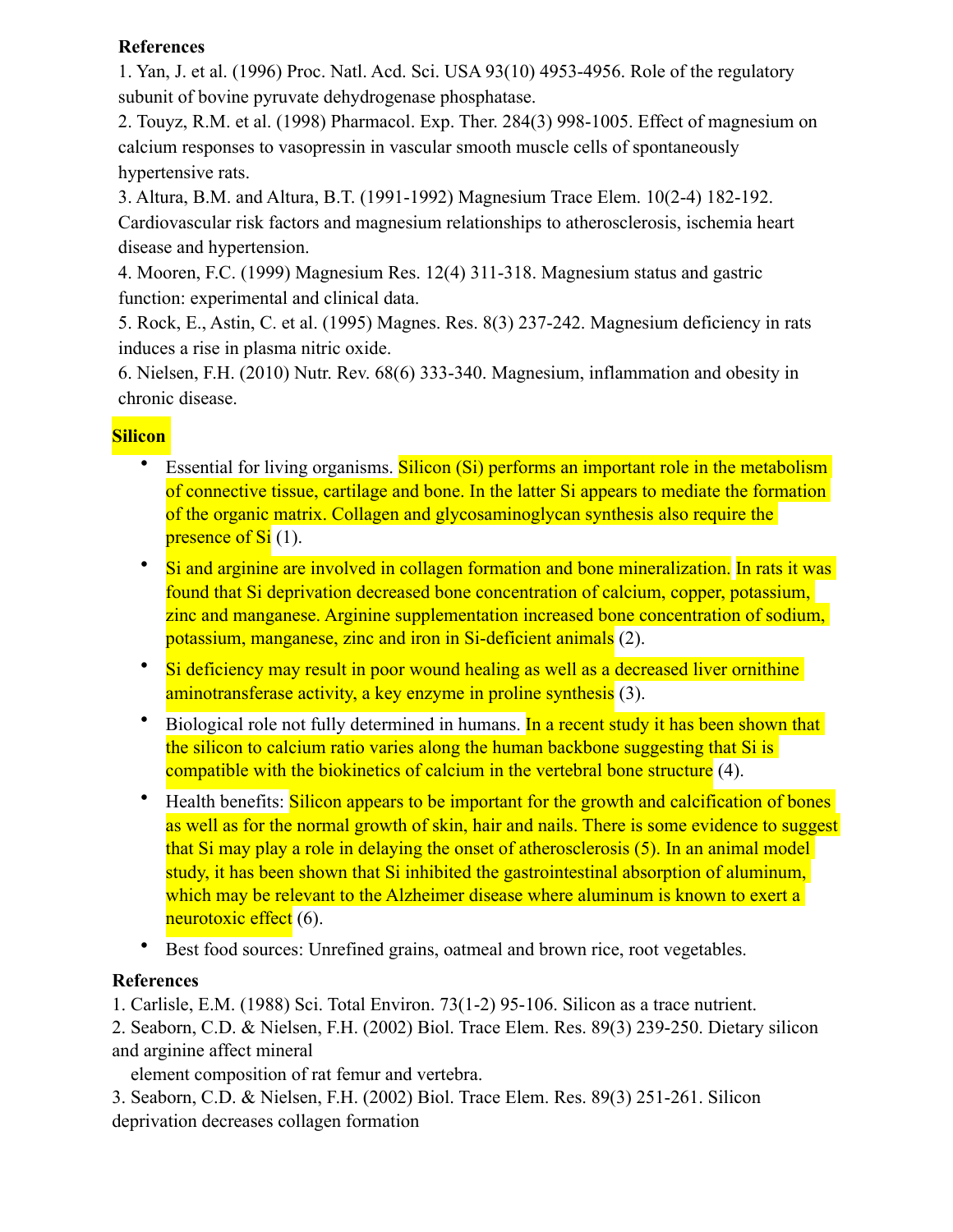in wounds and bone, and ornithine transaminase activity in liver.

4. Yamada, M.O. et al. ([2003\)](http://www.biological-oxidation.com/VitMin/Silicon.htm) Biol. Trace Elem. Res. 95(2) 113-121. Silicon compatible with the height of human vertebral column.

5. Mancinella, A. (1991) Clin. Ter. 137(5) 343-350. Silicon, a trace element essential to living organisms. Recent knowledge on its preventive role in atherosclerosis process, aging and neoplasm.

6. Belles, M. et al. (1998) [Alzheimer](http://www.biological-oxidation.com/VitMin/Silicon.htm) Dis. Assoc. Disord. 12(2) 83-87. Silicon reduces aluminum accumulation in rats: relevance to the aluminum hypothesis of Alzheimer [disease](http://www.biological-oxidation.com/VitMin/Silicon.htm).

### **Iron**

- Iron plays a central role in the metabolism of all cells, i.e. prokaryotes and eukaryotes. It has a major contribution to such diverse processes as photosynthesis, free radical generation, DNA replication, protein synthesis and cell proliferation (1[-3](http://www.jbc.org/cgi/content/full/279/2/1491)).
- Essential for synthesis of heme proteins such as hemoglobin, myoglobin, the cytochrome and several enzymes (peroxidase, catalase). Hemoglobin is the oxygen carrier protein of red blood cells. It also carries carbon dioxide from tissues to the lungs where it exchanges for oxygen.
- Involved in energy production (in the cytochromes and as iron-sulfur clusters bound to some proteins of the electron transport chain) and DNA synthesis. In the latter  $Fe^{2+}$  is involved as metal cofactor in a newly identified nuclear protein called pirin (a nonheme protein), a novel highly conserved 32-kDa protein with 290 amino acids (4). Although the exact function of pirin has not been established yet it appears that it has no enzymatic activity, but it can bind to a nuclear transcription factor (NFI). This suggests pirin may act as a transcription cofactor. NFI has been shown to stimulate DNA replication and RNA polymerase II-driven transcription (3).
- Involved in enzymatic and non-enzymatic activity of iron-binding nonheme proteins. For instance, transferrin, ferritin and lactoferrin are examples of non-enzymatic nonheme iron-binding proteins. The former two are involved in the transport and storage of iron, respectively while the third exhibits a wide spectrum of antimicrobial and immunotropic properties. Lactoferrin also plays a role in the absorption of nutrients such as the metal ions iron, manganese and zinc as well as sugars (5,6). The nonheme proteins with enzymatic activity such as diiron hydroxylases (AlkB - an omega hydroxylase, soluble methane monooxygenase and toluene monooxygenase) appear to have a ferryl species i.e.  $[Fe(IV)O]<sup>2+</sup>$  involved in the catalytic process. Such a molecular species can be formed under a variety of conditions including those that are characteristic of the Fenton reaction (7). Highly reactive intermediates are likely to be formed during the hydroxylation of an unfunctionalized alkyl group for this kind of substrate is very hard to attack unless it is "softened" by a highly reactive species like the ferryl ion. A typical example of such an oxidation is the hydroxylation of fatty acids in the omega position (8).
- Interactions: Copper, cobalt (as vitamin B12), manganese and vitamin C are necessary for iron absorption. High intake of calcium, magnesium and zinc can interfere with iron absorption. Animal studies showed that iron deficiency can cause altered folate utilization. This relationship is best seen during the reproductive and neonatal life cycle (9). Some anti-inflammatory drugs, such as aspirin and ibuprofen may contribute to iron loss through discreet gastrointestinal bleeding. Given the central role played by iron in the cellular metabolism a recent medical hypothesis put forward the idea that excess cellular iron together with low tryptophan, zinc and manganese may have a role in carcinogenesis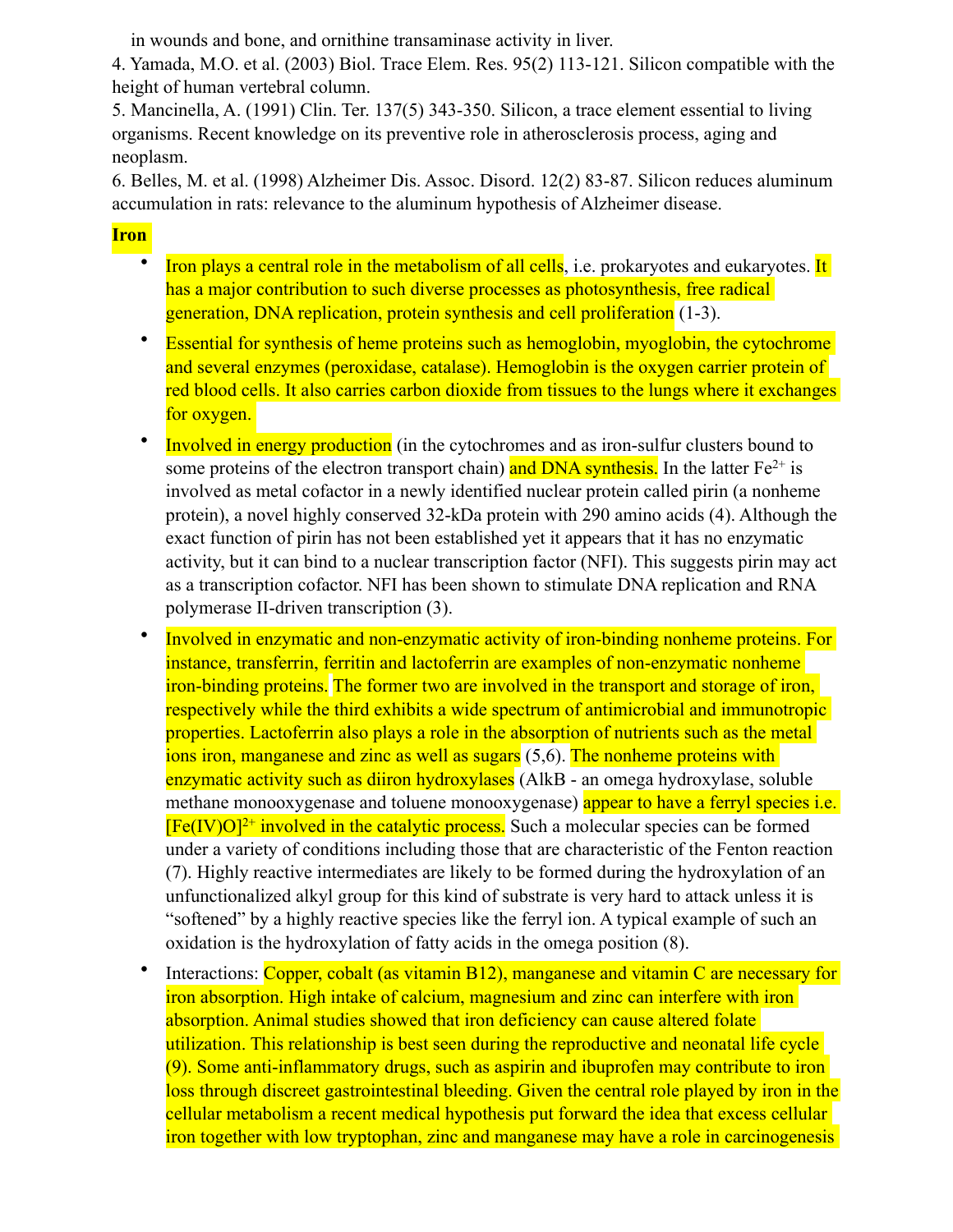(10). Thus, besides its ability to catalyze Fenton-type reactions that generate oxygen reactive species excess iron may also interfere with energy production in mitochondria by complexing to citric acid and other Krebs cycle compounds and thus slowing down the reactions in the cycle. In the presence of iron, quinolinate an intermediate in the tryptophan degradation pathway was shown to cause an increase in lipid peroxidation. Excess iron may also interfere with MnSOD activity and the ability of cells to undergo apoptosis.

• Best food sources: Beef and pork liver, heart and kidney, raw clams, red meat, eggs, nuts, beans, molasses, oatmeal.

### **References**

1. Thomson, A.M. et al. (1999) Int. J. Biochem. Cell Biol. 31(10) 1139-1152. Review. Ironregulatory proteins, iron- responsive elements and ferritin mRNA translation.

2. Bunda, S. et al. (2005) J. Biol. Chem. 280(3) 2341-2351. Fluctuations of intracellular iron modulate elastin production.

3. Pang, H. et al. (2004) J. Biol. Chem. 279(2) 1491-1498. Crystal structure of human pirin. An iron-binding nuclear protein and transcription cofactor.

4. Wendler, W.M.F. et al. (1997) J. Biol. Chem. 272(13) 8482-8489. Identification of pirin, a novel highly conserved nuclear protein.

5. Lonnerdal, B. & Iyer, S. (1995) Annu. Rev. Nutr. 15, 93-110. Lactoferrin: molecular structure and biological function.

6. Cavestro, G.M. et al. (2002) Acta Biomed. Ateneo Parmense 73(5-6) 71-73. Lactoferrin: mechanism of action, clinical significance and therapeutic relevance.

7. Groves, J.T. (2006) J. Inorg. Biochem. 100(4) 434-447. High-valent iron in chemical and biological oxidations.

8. Coon, M.J. (2005) Biochem.Biophys. Res. Commun. 338(1) 378-385. Omega oxygenases: nonheme-iron enzymes and P450 cytochromes.

9. O'Connor, D.L. (1991) Prog. Food Nutr. Sci. 15(4) 231-254. Interaction of iron and folate during reproduction.

10. Johnson, S. (2001) Med. Hypotheses 57(5) 539-543. The possible crucial role of iron accumulation combined with low tryptophan, zinc and manganese in carcinogenesis.

# **Copper**

- Copper (Cu) is a trace element found in all body organs; the highest percentage being in muscle. It forms part of the catalytic site of several enzymes such as superoxide dismutase (SOD), amino acid oxidases and mitochondrial cytochrome c oxidase (for a detailed description of mitochondrial Fe-Cu cytochrome c oxidase see ref. 1).
- **Required for the crosslinking of collagen and elastin** (proteins found in the blood vessel walls and responsible for their mechanical resistance) by the copper enzyme lysyl oxidase (2). Poor collagen integrity may lead to blood vessel fragility, osteoporosis and joint dysfunction.
- Disruption of normal Cu homeostasis can lead to severe medical conditions such as Wilson's disease and Menkes disease. The latter is a fatal childhood neurodegenerative disorder caused by a mutation in a gene (on the X chromosome) encoding a Cutransporting ATPase; patients afflicted by this condition exhibit symptoms of Cu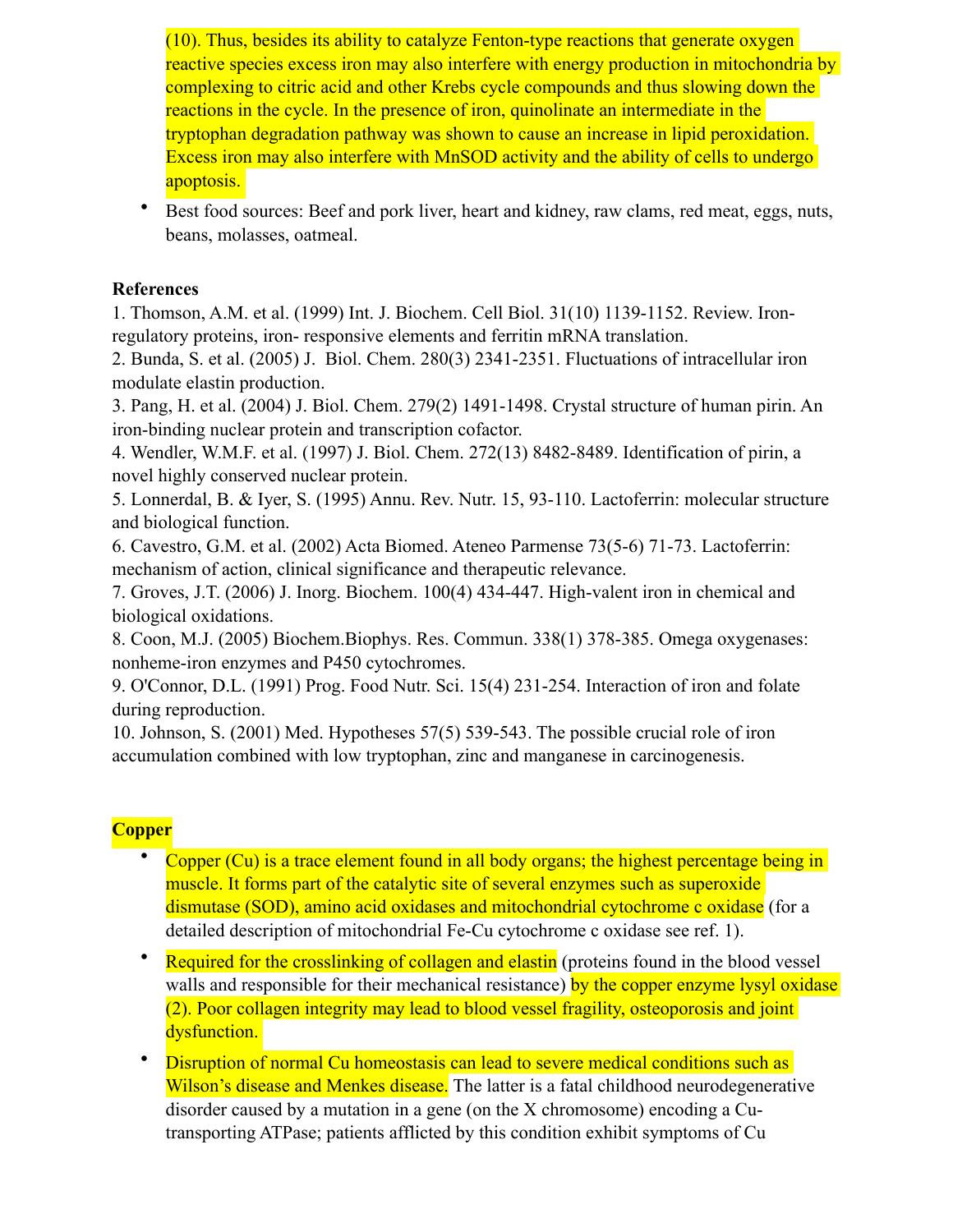deficiency. It has been recently shown that the Cu transporter ATPase functions by carrying Cu from a N-methyl-D-aspartate receptor-dependent releasable pool of Cu in hippocampal neurons (3). It was suggested that the neuronal degeneration may result from impaired Cu homeostasis brought about by an impairment of Cu efflux from its storage site.

- In the liver cells Cu is transported by chaperone proteins such as Cu-ATPase, which directs Cu to either ceruloplasmin for export or within the trans Golgi network to the proteins a amidating monooxygenase, lysyl oxidase, tyrosinase, dopamine b monooxygenase. Another chaperone delivers Cu to the mitochondrial cytochrome c oxidase (4,5). The so-called Menkes ATPase has been also shown to transport Cu to a secretory superoxide dismutase (SOD3) in the trans Golgi network of vascular cells (6).
- Metallothioneins are another class of proteins involved in Cu homeostasis. They function as an important storage protein for Cu as well as for zinc (7).
- Involved, as part of the copper carrier protein ceruloplasmin and the superoxide dismutase in free radical scavenging activity. The cytosolic SOD contains  $Cu^{2+}$  and  $Zn^{2+}$  in the catalytic site while the mitochondrial SOD contains  $Mn^{2+}$ .
- Takes part as enzyme cofactor in processes such as energy production (in cytochrome c oxidase), skin pigment melanin (in tyrosinase), amino acid metabolism (in amino acid oxidases).
- Interactions: A high intake of vitamin C, zinc and iron may impair the absorption of copper.
- Health benefits: Supplementation is not recommended if a diet rich in shellfish or nuts is consumed. An adequate level of copper in body tissues may prevent cardiovascular disease and arthritis.
- Best food sources: Oysters and other shellfish, nuts.

## **References**

1. *Lehninger* Principles of Biochemistry, D.L. Nelson and M.M. Cox, W.H. Freeman & Co. New York, p.702, 2005.

2. Szauter, K.M. et al. (2005) Pathol. Biol.(Paris) 53(7) 448-456. Lysyl oxidase in development, aging and pathologies of the skin.

3. Schlief, M.L. et al. (2006) Proc. Natl. Acad. Sci. USA 103(40) 14919-14924. Role of the Menkes copper-transporting ATPase in NMDA receptor-mediated neuronal toxicity.

4. Prohaska, J.R. & Gybina, A.A. (2004) J. Nutr. 134(5) 1003-1006. Intracellular copper transport in mammals.

5. Lutsenko, S. & Petris, M.J. (2003) J. Membr. Biol. 191(1) 1-12. Function and regulation of the mammalian copper-transporting ATPases: insights from biochemical and cell biological approaches.

6. Qin, Z. et al. (2006) FASEB J. 20(2) 334-336. Essential role for the Menkes ATPase in activation of extracellular superoxide dismutase: implication for vascular oxidative stress. 7. Cai, L. et al. (2005) Curr. Med. Chem. 12(23) 2753-2763. Essentiality, toxicology and chelation therapy of zinc and copper.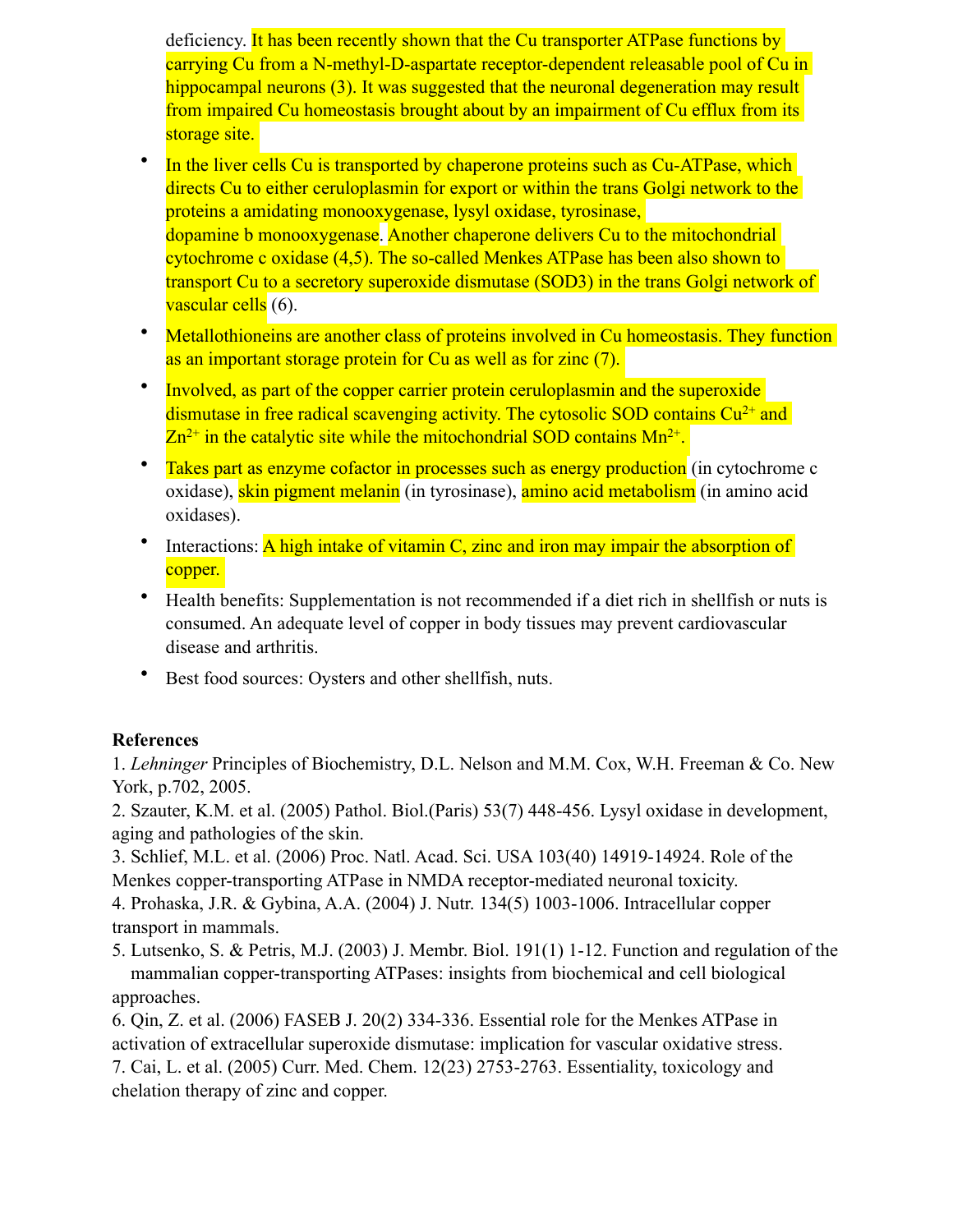- Zinc is a component in over 200 proteins, mostly of them enzymes. Recall superoxide dismutase where  $\text{Zn}^{2+}$ pairs with Cu<sup>2+</sup> in the catalytic site. Muscles contain over 60% of the zinc in the body. Cells and tissues with high zinc concentration: red and white blood cells, liver, kidney, pancreas, bones, skin, retina, prostate.
- Involved in the thyroid hormone metabolism (1). Zinc deficiency was found to lower the serum level of triiodothyronine in patients with hepatic and gastrointestinal disorders (2).
- Involved in insulin and steroid hormone metabolism. For instance, the glucocorticoids (a class of steroids that mainly affect carbohydrate metabolism) bind to their receptor and this complex interacts with a region of a DNA-bound protein. This protein contains the so-called "zinc fingers," which are amino acid motifs that fold around one or more zinc ions. By binding to specific DNA sequences these zinc fingers can activate the transcription of certain genes to elicit a response to the hormonal signal. Zinc fingers have also been shown to mediate protein-protein and protein-lipid interactions (3).
- Required for nucleic acid synthesis and cell growth. Plays an important role in immune function, wound healing.
- Interactions: High fiber and calcium intake as well as high iron to zinc ratio decrease zinc absorption. Zinc-rich foods should be taken apart from high-fiber foods.
- Health benefits: It is now widely accepted by nutritionists that a sizeable proportion of the population in the developed world has some form of zinc deficiency. Because of zinc involvement in several critical points of metabolism and the implications for human pathology there is a need for understanding of zinc biochemistry and homeostasis at molecular, cellular and organ-system level as well as of the factors that affect its bioavailability (4). Supplementation has been found useful in: rheumatoid arthritis and irritable bowel syndrome, acute infections, acne, Alzheimer's and Wilson's disease. In vitro studies (a cell-culture model) showed that low intracellular zinc levels increased oxidative stress and DNA single-strand breaks. In zinc deficiency there is an increased expression of DNA repair proteins as well as a decreased binding of transcription factors such as p53, nuclear factor B and activation protein 1. Repletion with zinc reversed these negative trends (5).
- Best food sources: Oysters, fish, red meat, nuts, whole grains, oats.

### **References**

1. Ganapathy, S. & Volpe, S.L. (1999) Crit.Rev. Food Sci.Nutr. 39(4) 369-390. Zinc, exercise and thyroid hormone function. Review.

2. Morley, J.E. et al. (1981) Am.J.Clin.Nutr. 34(8) 1489-1495. The interrelationship of thyroid hormones with vitamin A and zinc nutritional status in patients with chronic hepatic and gastrointestinal disorders.

3. Matthews, J.M. and Sunde, M. (2002) IUBMB Life 54(6) 351-355. Zinc fingers - folds for many occasions.

4. Hambidge, M. (2000) J.Nutr. 130 (5S Suppl) 1344S-1349S. Human zinc deficiency.

5. Ho, E. and Ames, B.N. (2002) Proc.Natl.Acad.Sci. USA 99, 16770-16775. Zn deficiency induces oxidative DNA damage, disrupts p53, NFk-B and AP1 binding, and affects DNA repair in a rat glioma cell line.

#### **Zinc**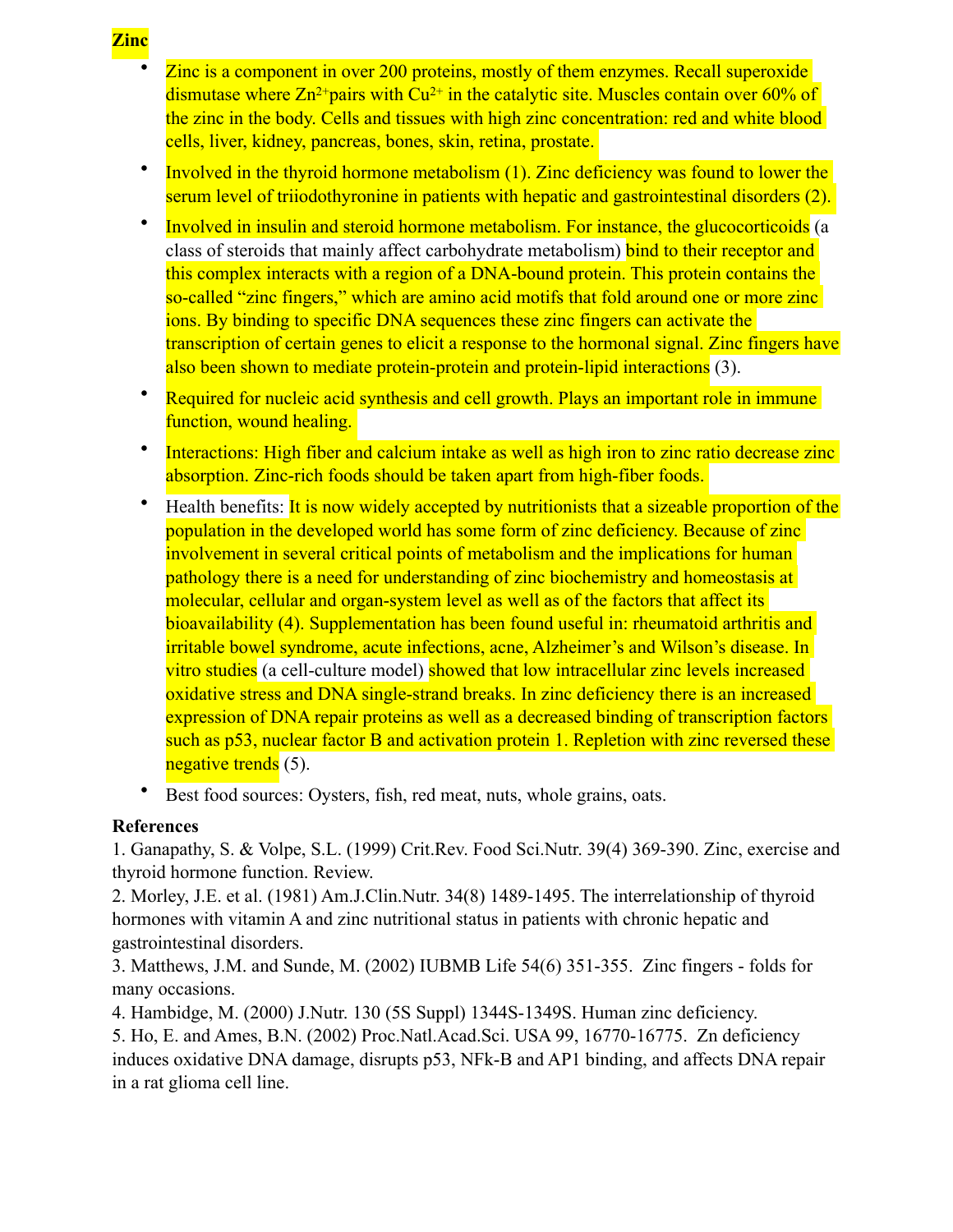# **Chromium**

- Earlier studies indicated that chromium (III) compounds improved insulin efficiency in people with impaired glucose tolerance (1,2). Chromium supplementation was shown to improve glucose metabolism and decrease the total cholesterol/HDL cholesterol regardless of the status of glucose tolerance. Glucose tolerance is a term that defines the ability of muscle and liver cells to remove glucose from the blood stream. As you age the glucose tolerance decreases.
- Results from earlier studies have also suggested that the so-called 'glucose tolerance' factor' (GTF), which appears to improve the impaired glucose tolerance in animals comprises a mixture of chromium-containing organic complexes (3-5). In one of these studies it was shown that the GTF activity was due to chromium complexed to amino acid/peptide-like molecules and these substances caused increased glycolysis in yeast as well as increased glycolysis and fatty acid synthesis in adipocytes in culture (4). In addition, a low molecular weight chromium-binding protein isolated from bovine liver was shown to activate phosphotyrosine phosphatase from adipocyte membrane (6). However, the results of these studies were later questioned as no chromium-containing GTF has been fully characterized, the purpose of low molecular weight chromiumbinding protein is not well defined and no direct interaction between chromium and insulin has been demonstrated (7).
- Health benefits: Despite claims that chromium supplementation may be beneficial for the management of type 2 diabetes several randomized clinical trials failed to show an effect of chromium on glucose or insulin concentrations in nondiabetic subjects while the results with diabetic subjects were inconclusive (8).
- Best food sources: Meat and whole grains products, brewer's yeast.

## **References**

1. Wallach, S. (1985) J. Am. Coll. Nutr. 4(1) 107-120. Clinical and biochemical aspects of chromium deficiency.

2. Mertz, W. (1993) J. Nutr. 123(4) 626-633. Chromium in human nutrition: a review.

3. Haylock, S.J. et al. (1983) J. Inorg. Biochem. 18(3) 195-211. Separation of biologically active chromium-containing complexes from yeast extracts and other sources of glucose tolerance factor (GTF) activity.

4. Davies, D.M. et al. (1985) Biochem. Med. 33(3) 297-311. The isolation of glucose tolerance factors from brewer's yeast and their relationship to chromium.

5. Simonoff, M. et al. (1992) Biol. Trace Elem. Res. 32, 25-38. The isolation of glucose tolerance factor from brewer's yeast and their relation to chromium.

6. Davis, C.M. et al. (1996) Biochemistry 35(39) 12963-12969. A biologically active form of chromium may activate a membrane phosphotyrosine phosphatase.

7. Stearns, D.M. (2000) Biofactors 11(3) 149-162. Is chromium a trace essential element?

8. Althuis, M.D. et al. (2002) Am. J. Clin. Nutr. 76(1) 148-155. Glucose and insulin responses to dietary chromium supplements: a meta-analysis.

## **Manganese**

Manganese (Mn) is an essential trace element for higher animals including humans.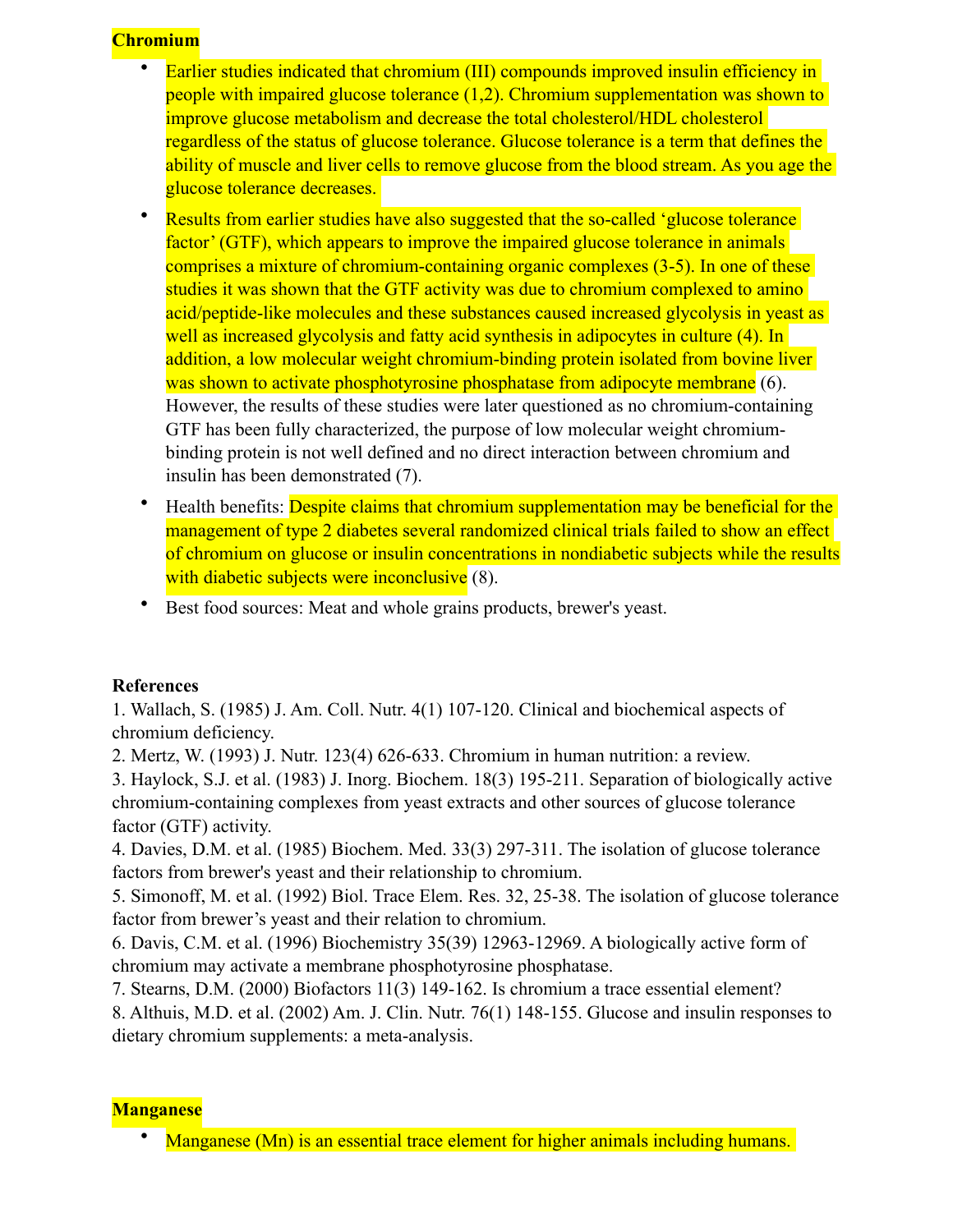**Required for the activity of several enzymes in the intermediate metabolism** (pyruvate carboxylase, succinate dehydrogenase and glutamine synthetase). It also plays a crucial role in glycogen synthesis.  $Mn^{2+}$  is bound to protein glycogenin, which serves as a primer for glycogen synthesis. The primer must be a least 8 glucose units long for glycogen synthase to start adding more glucose units to it.  $Mn^{2+}$  is believed to act as an electronpair acceptor (Lewis acid).

Glycogenin  $(Mn^{2+})$  + UDP-glucose ------> Glycogenin  $(Mn^{2+})$ -glucose + UDP When the glucose chain has reached at least 8 residues, glycogen synthase takes over and starts adding more glucose units to the non-reducing end of the growing saccharide chain.

- Essential for the activity of Mn-dependent mitochondrial superoxide dismutase. It has been shown that MnSOD activity is decreased in conditions such as cancer, asthma and transplant rejection (1). On the other hand, overexpression of MnSOD inhibited tumor growth in many cell types (2). Mitochondrial decay has been linked to increased leakage of oxygen reactive species  $(O_2)$  from the electron transport chain and this is a critical factor in the aging process (3).
- Mn ascorbate together with glucosamine and chondroitin sulfate were able to retard the progression of cartilage degeneration in a rabbit model of osteoarthritis (4). Supplementation with either agent alone was much less effective than the three of them administered together to the animals.
- As demonstrated in adipose tissue culture **Mn exhibits an insulin-mimetic effect when** added to the tissue culture, i.e. causes an increased oxidation of glucose and a subsequent increase in lipogenesis (5).
- Exhibits antioxidant properties by inhibiting the  $Fe<sup>2+</sup>$ -induced lipid peroxidation in the nigrostriatal system in the brain even in the absence of MnSOD (6).
- Interactions: High magnesium, calcium, iron, copper and zinc may inhibit the absorption of manganese. High fiber intake may also inhibit manganese absorption.
- Health benefits: **Supplementation may be useful in conditions**, such as strains, inflammation, diabetes and neurological disorders(epilepsy).
- Best food sources: Nuts, whole grains, green leafy vegetables, tea.

## **References**

1. MacMillan-Crow, L.A. & Cruthirds, D.L. (2001) Free Radic. Res. 34(4) 325-336. Invited review: manganese superoxide dismutase in disease.

2. Kim, K.H. et al. (2001) Antioxid. Redox Signal. 3(3) 361-373. Potential mechanisms for the inhibition of tumor cell growth.

3. Shigenaga, M.K. et al. (1994) Proc. Natl. Acad. Sci. USA 91(23) 10771-10778. Oxidative damage and

mitochondrial decay in aging.

4. Lippiello, L. et al. (2000) Clin. Orthop. Relat. Res. 381 (229-240). In vivo chondroprotection and metabolic synergy of glucosamine and chondroitin sulfate.

5. Baquer, N.Z. et al. (2003) J. Biosci. 28(2) 215-221. Regulation of glucose utilization and lipogenesis in adipose tissue of diabetic and fat-fed animals: effects of insulin and manganese. 6. Sziraki, I. et al. (1998) Neuroscience 85(4) 1101-1111. Manganese: a transition metal protects nigrostriatal neurons from oxidative stress in the iron-induced animal model of parkinsonism.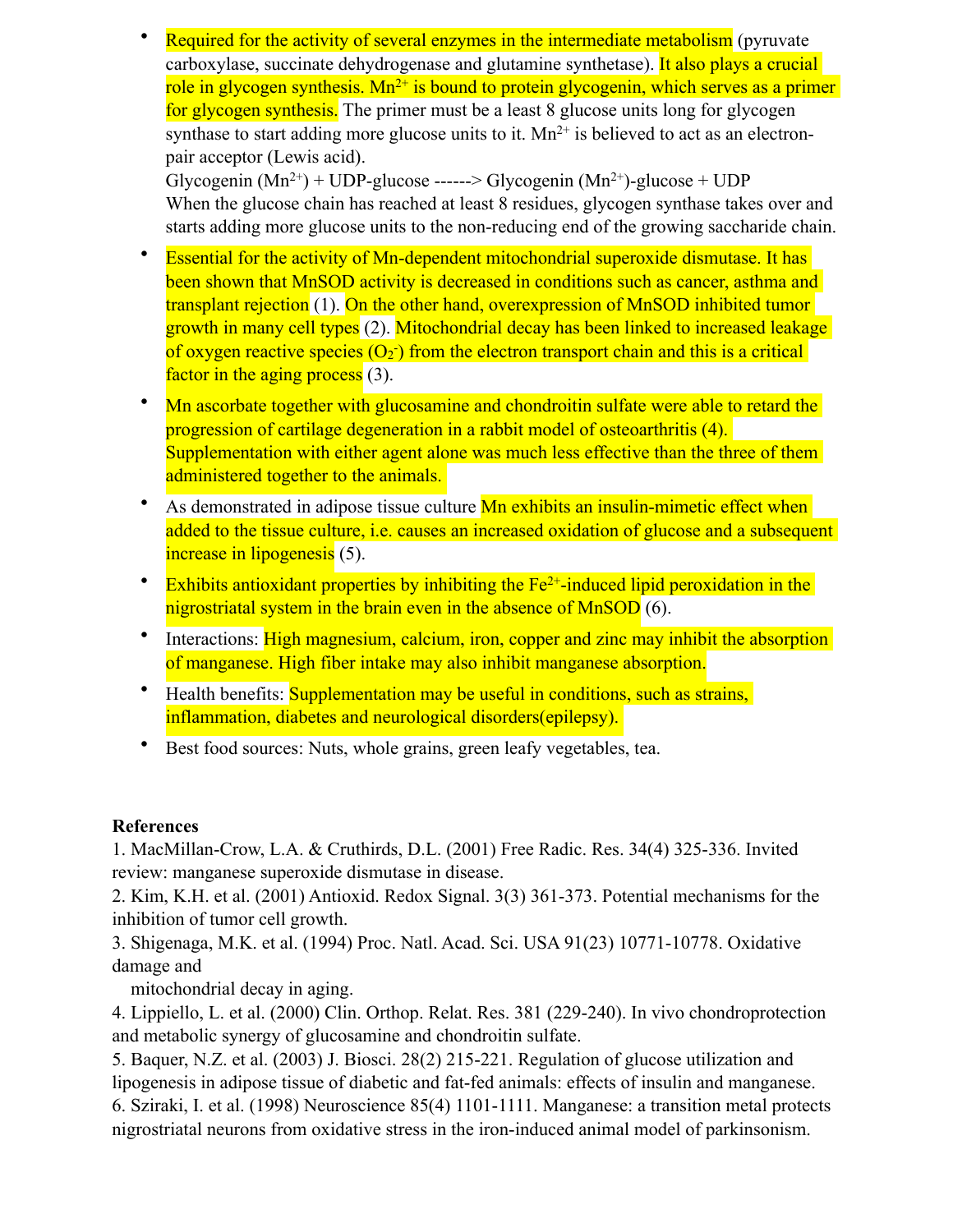### **Molybdenum**

- Molybdenum (Mo) is an essential trace mineral in animal and human nutrition. Exerts its biological activity as a cofactor that forms the active site of all Mo enzymes, except nitrogenase. The Mo cofactor consists of the metal covalently bound to one or two dithiolates attached to a tricyclic pterin moiety referred to as molybdopterin (1). A defect in Mo cofactor synthesis results in the pleiotropic loss of all Mo-dependent enzyme activities. Mo enzymes catalyze redox reactions in purine catabolism (xanthine dehydrogenase), intermediate metabolism (aldehyde oxidase) and detoxification reactions (sulfite oxidase). Mo is also required for a class of hydroxylases that unlike the former three catalyze the hydroxylation of carbon centers using oxygen derived from water (2).
- It is now well established that Mo cofactor deficiency is a hereditary metabolic disorder characterized by severe neurodegeneration caused by anomalies in the functioning of xanthine dehydrogenase, aldehyde oxidase and sulfite oxidase. This disorder usually results in early childhood death. Characteristic biochemical defects in affected infants include hypouricemia, augmented urine sulfate and S-sulfocysteine (3).
- Exerts an insulin-like action as demonstrated by the improvement of carbohydrate and lipid metabolism in streptozotocin-diabetic rats (4). As cell culture experiments have shown, Mo salts treatment has also a positive effect on insulin secretion and function of pancreatic beta cells (5). In alloxan-induced diabetic rats it was found that sodium molybdate supplementation significantly reduced lipid peroxidation and increased the activity of antioxidant enzymes superoxide dismutase, catalase and GSH peroxidase (6).
- Interactions: Increased molybdenum intake leads to higher levels of urinary excretion of copper.
- Health benefits: Several pathological cases in animals and one in humans have been clearly attributed to Mo deficiency (7). The need for Mo supplementation in human nutrition appears to be supported by existing data suggesting that this ultratrace element as well as several others (Se, Mn, Cr, B and I) should be given essential element status and RDA values (8). On the other hand, experiments with animal models have shown that sodium molybdate can alleviate diabetes mellitus symptoms (6) and tetrathiomolybdate inhibits cytokines in lung inflammation and fibrosis (9). The latter effect may prove useful in cases of pulmonary inflammation/fibrosis often associated with bleomycin (an antitumor antibiotic) cancer therapy.
- Best food sources: Legumes, brewer's yeast, whole grains.

## **References**

1. Schwarz, G. et al. (2005) Cell Mol. Life Sci. 62(23) 2792-2810. Molybdenum cofactor biosynthesis and deficiency.

2. Hille, R. (2005) Arch. Biochem. Biophys. 433(1) 107-116. Molybdenum-containing hydroxylases.

3. Arnold, G.L. et al. (1993) J. Pediatr. 123(4) 595-598. Molybdenum cofactor deficiency.

4. Ozcelikay, A.T. et al. (1996) Am. J. Physiol. 270(2 Pt.1) E344-352. Improvement of glucose and lipid metabolism in diabetic rats treated with molybdate.

5. Liu, H.K. et al. (2004) Pancreas 28(4) 364-368. Long-term beneficial effects of vanadate, tungstate and molybdate on insulin secretion and function of cultured beta cells.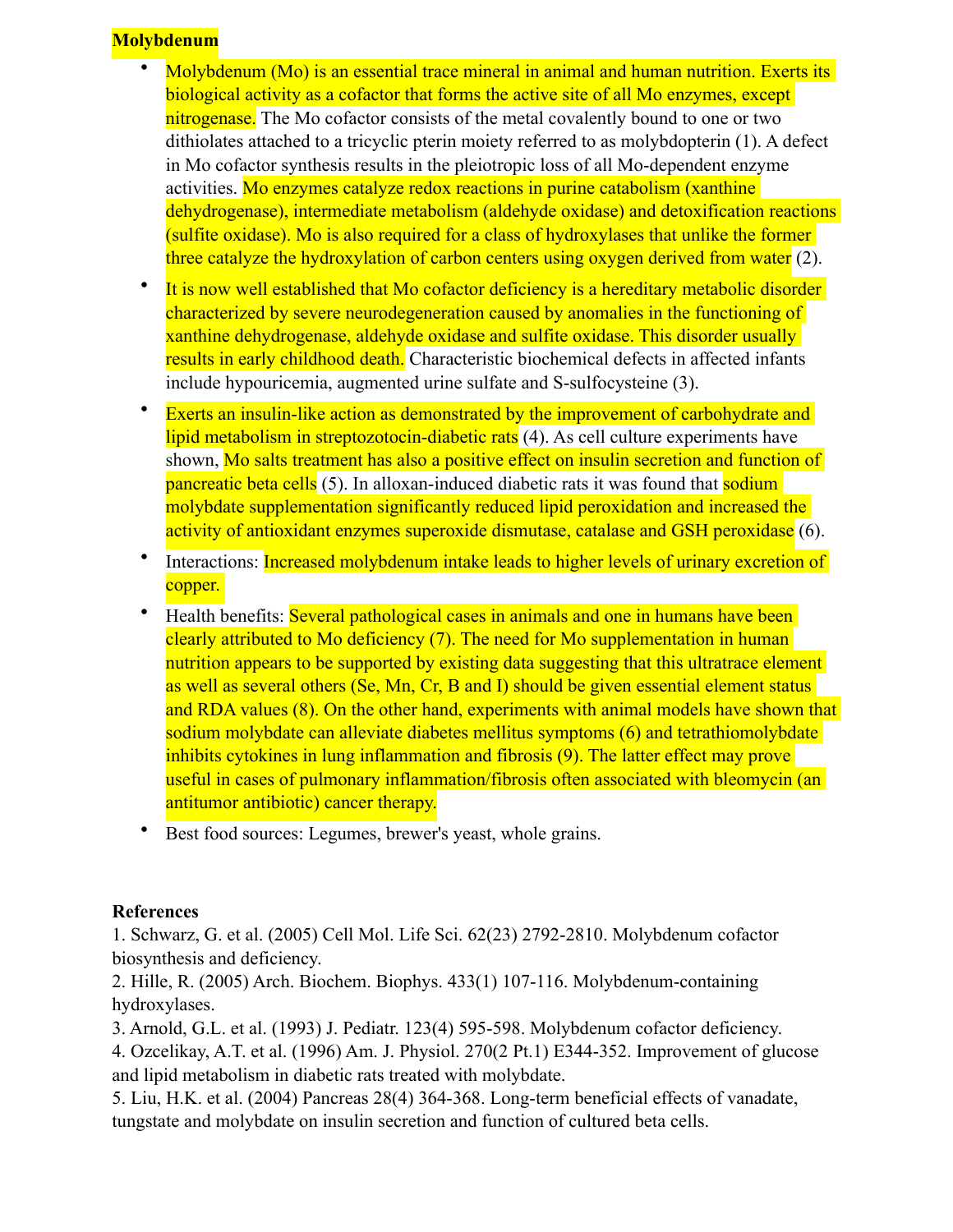6. Panneerselvam, S.R. & Govindasamy, S. (2004) Clin. Chim. Acta 345(1-2) 93-98. Effect of sodium molybdate on the status of lipids, lipid peroxidation and antioxidant systems in alloxaninduced diabetic rats.

7. Neve, J. (1991) J. Pharm. Belg. 46(3) 189-196. The nutritional importance and physiopathology of molybdenum in man.

8. Nielsen, F.H. (1996) J. Nutr. 126(9 Suppl.) 2377S-2385S. How should dietary guidance be given for mineral elements with beneficial actions or suspected of being essential? 9. Brewer, G.J. et al. (2004) J. Inorg. Biochem. 98(12) 2160-2167. Inhibition of key cytokines by tetrathiomolybdate in the bleomycin model of pulmonary fibrosis.

# **Selenium**

- Essential for proper functioning of the antioxidant enzyme glutathione peroxidase, which protects red blood and other cells against free radical damage. Selenium is a constituent part of up to 100 selenoproteins that may exist in mammalian systems. Some 25 of them have been partially or fully characterized (1).
- Required for the proper thyroid hormone synthesis, activation and metabolism (2,3). In humans, the thyroid gland has the highest selenium content per gram of tissue of all other organs.
- Exerts multiple actions on the endocrine system by modifying the expression of some 30 selenoproteins such as glutathione peroxidases, thioredoxin reductases and deiodinases. These groups of enzymes act as antioxidants, control the cellular redox status and modulate thyroid hormone (triiodothyronine) metabolism, respectively. Selenium was also found to stimulate the tyrosine kinases involved in the insulin signaling cascade. In this respect selenium exhibits insulin-like properties (4).
- Involved in cell growth, apoptosis and modifying the action of cell signaling systems and transcription factors.
- Selenium has a modulatory effect on the immune system (5).
- Interactions: Selenium absorption is adversely affected by heavy metals, such as lead and mercury. High zinc intake may decrease selenium absorption.
- Health benefits: Marginal selenium deficiency in humans may contribute to reduced immune function, some cancers and viral diseases (6). Animal model experiments indicated that selenium supplementation was associated with increases in natural killer cell activity, T cell proliferation, lymphokine- activated killer cell activity. In humans, selenium supplementation led to augmented cellular response through an increased production of interferon gamma and other cytokines, increased number of T helper cells in subjects challenged with attenuated live poliomyelitis vaccine (7). Supplementation was also found useful in patients with systemic inflammatory response syndrome and sepsis (8). Supplementation may also help prevent cardiovascular disease and cancer as well as inflammatory conditions, such as rheumatoid arthritis.
- Best food sources: Wheat germ, nuts, bran, garlic, whole grains. The concentration of selenium in the food is related to the level of the mineral in soil.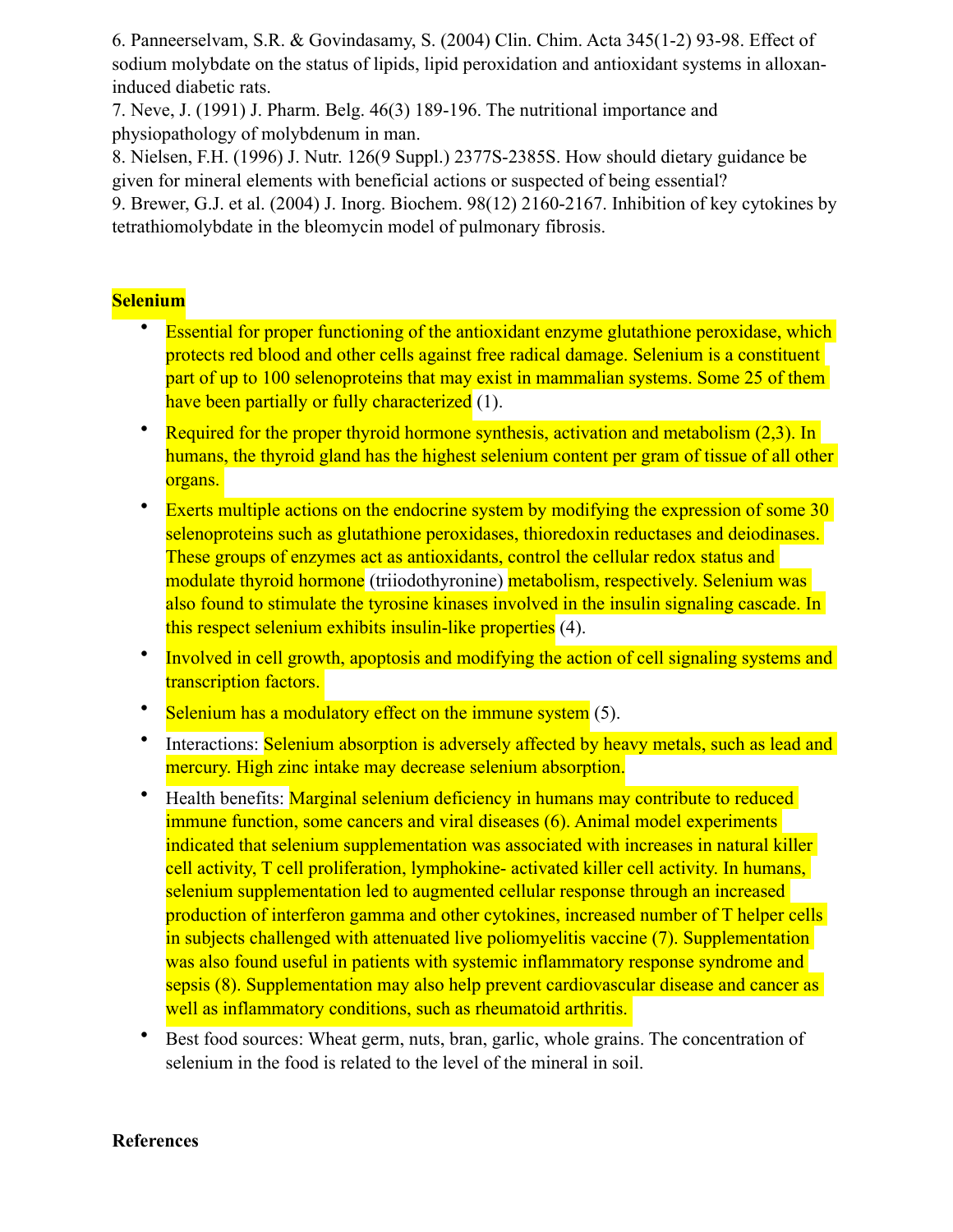1. Burk, R.F. & Hill, K.E. (1993) Annu. Rev. Nutr. 13, 65-81. Regulation of selenoproteins.

2. Kohrle, J. (1999) Biochimie 81(5) 527-533. The trace element selenium and the thyroid gland.

3. Kohrle, J. (2005) Thyroid 15(8) 841-853. Selenium and the control of thyroid hormone metabolism.

4. Beckett, G.J. & Arthur, J.R. (2005) J. Endocrinol. 184(3) 455-465. Selenium and endocrine systems.

5. Ferencik, M. & Ebringer, L. (2003) Folia Microbiol. (Praha) 48(3) 417-426. Modulatory effects of selenium and zinc on the immune system.

6. Rayman, M.P. (1997) Brit. Med. J. 314, 387-388. Dietary selenium:time to act.

7. Broome, C.S. et al. (2004) Am. J. Clin.Nutr. 80(1) 154-162. An increase in selenium intake

improves immune function and poliovirus handling in adults with marginal selenium status.

8. Gartner, R. et al. (2001) Biofactors 14(1-4) 199-204. The effect of a selenium supplementation on the outcome of patients with severe systemic inflammation, burn and trauma.

# **Vanadium**

- Although there is evidence to suggest that vanadium may be required in human nutrition the precise role played by this trace element in the cell metabolism is not fully understood. Vanadium salts exhibit insulin-like properties, which were demonstrated in tissue and cell culture from type I and type II diabetic animals. Vanadium salts treatment improved carbohydrate and lipid metabolism in diabetic rodents (1). Vanadium compounds are involved in the activation of key components of the insulin signaling pathway. Pharmacologic amounts of vanadium, i.e. up to 100 times the normal intake in diet have, in humans an effect on cholesterol and triglyceride metabolism and stimulate glucose breakdown and glycogen synthesis in the liver. For higher animals however, vanadium appears to be essential. Thus, the second generation of goat offspring's born from mothers fed a vanadium deficient diet died shortly after birth exhibiting skeletal  $\frac{ \text{ damage}}{2}$ .
- In animal models, vanadium supplementation in conjunction with ascorbate supplementation led to altered cholesterol metabolism as shown by the changes in the activity of hepatic 3-hydroxy-3-methylglutaryl CoA reductase (the rate-limiting enzyme in cholesterol synthesis) and plasma cholesterol concentration (3).
- Vanadium(IV) complex of 2-methylaminopyridine has been shown to afford a certain degree of radioprotection in gamma-irradiated rats, presumably by virtue of its superoxide dismutase-mimetic activity (4).
- Vanadium does not appear to be concentrated in any particular organ or tissue.
- Health benefits: Vanadium salts such as sodium orthovanadate and vanadyl sulfate could, similarly to insulin activate phosphatidylinositol 3-kinase, mitogen-activated protein kinase pathways, which led to increased glycogen synthesis in animals (5). Small clinical trials in humans showed that VOSO<sub>4</sub> improved hepatic and muscle insulin sensitivity in type 2 (insulin-dependent) diabetes mellitus (6).
- Vanadate was also found to act as an inhibitor of ptotein-phosphotyrosine phosphatase (7).
- Best food sources: mushrooms, black pepper, dill, shellfish.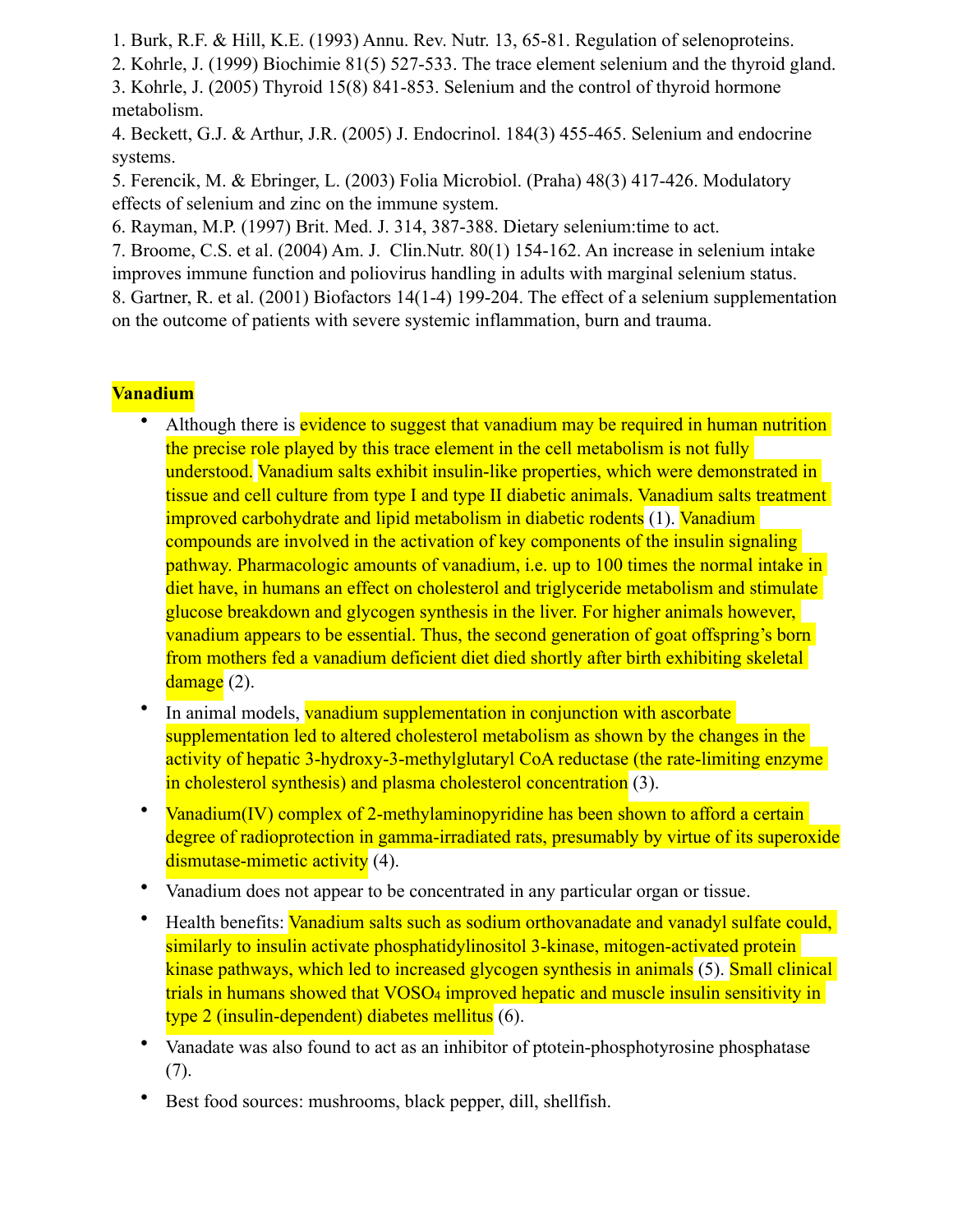### **References**

1. Mehdi, M.Z. et al. (2006) Cell Biochem. Biophys. 44(1) 73-81. Insulin signal mimicry as a mechanism for the insulin-like effects of vanadium.

2. Harland, B.F. et al. (1994) J. Am. Diet. Assoc. 94(8) 1-4. Is vanadium of human nutritional importance yet?

3. Seaborn, C.D. et al. (1991-1992) Magnes. Trace Elem. 10(5-6) 327-338. Vanadium and ascorbate effects on 3-hydroxy-3-methylglutaryl CoA reductase, cholesterol and tissue minerals in guinea pigs fed low chromium diets.

4. Abou-Seif, M.A. et al. (2003) Clin. Chem. Lab. Med. 41(7) 926-933. Prevention of biochemical changes in gamma-irradiated rats by some metal complexes.

5. Pandey, S.K. et al. (1998) Biochemistry 37(19) 7006-7014. Vanadyl sulfate-stimulated glycogen synthesis is associated with activation of phosphatidylinositol 3-kinase and is independent of insulin receptor tyrosine phosphorylation.

6. Cusi, K. et al. (2001) J. Clin. Endocrinol. Metab. 86(3) 1410-1417. Vanadyl sulfate improves hepatic and muscle sensitivity in type 2 diabetes.

7. Gordon, J.A. (1991) Meth.Enzymol. 201, 477-482. Use of vanadate as proteinphosphotyrosine phosphatase inhibitor.

### **Strontium**

If you are concerned about the bone-thinning disease osteoporosis, you may have heard about treatment with strontium. Some people say this [supplement](https://www.webmd.com/osteoporosis/guide/strontium-treatment-osteoporosis) improves bone health, but it's important to think about its benefits and risks before you decide to take it.

### **What Is Strontium?**

Strontium is a mineral found in seawater and soil. In your [diet](https://www.webmd.com/diet/default.htm), you get it mainly from seafood, but you can also get small amounts of it in whole milk, wheat bran, meat, poultry, and root [vegetables.](https://www.webmd.com/osteoporosis/guide/strontium-treatment-osteoporosis)

Strontium is similar to [calcium.](https://www.webmd.com/drugs/2/drug-1575/calcium+oral/details) It seems to play a role in how your body makes new bone while it slows the breakdown of old bone. That means it may affect how strong your bones are. Some research says that women with osteoporosis may not absorb strontium as they should.

You can buy different forms of it, such as strontium citrate, in [supplements](https://www.webmd.com/vitamins-and-supplements/lifestyle-guide-11/default.htm) at supermarkets and health food stores.

Scientists haven't tested these supplements to any great degree, so there's not enough research to know if they fight osteoporosis. Also, the FDA doesn't regulate [supplements](https://www.webmd.com/osteoporosis/guide/strontium-treatment-osteoporosis) in the same way as [prescription drugs,](https://www.webmd.com/drugs/index-drugs.aspx) so it's not possible to know if they are safe or work well or even how much of the main ingredient they contain.

## **What is Strontium Ranelate?**

In Australia and some countries in Europe, a form of strontium called strontium ranelate (Osseor, Protelos) is available as a prescription medication to treat and prevent osteoporosis and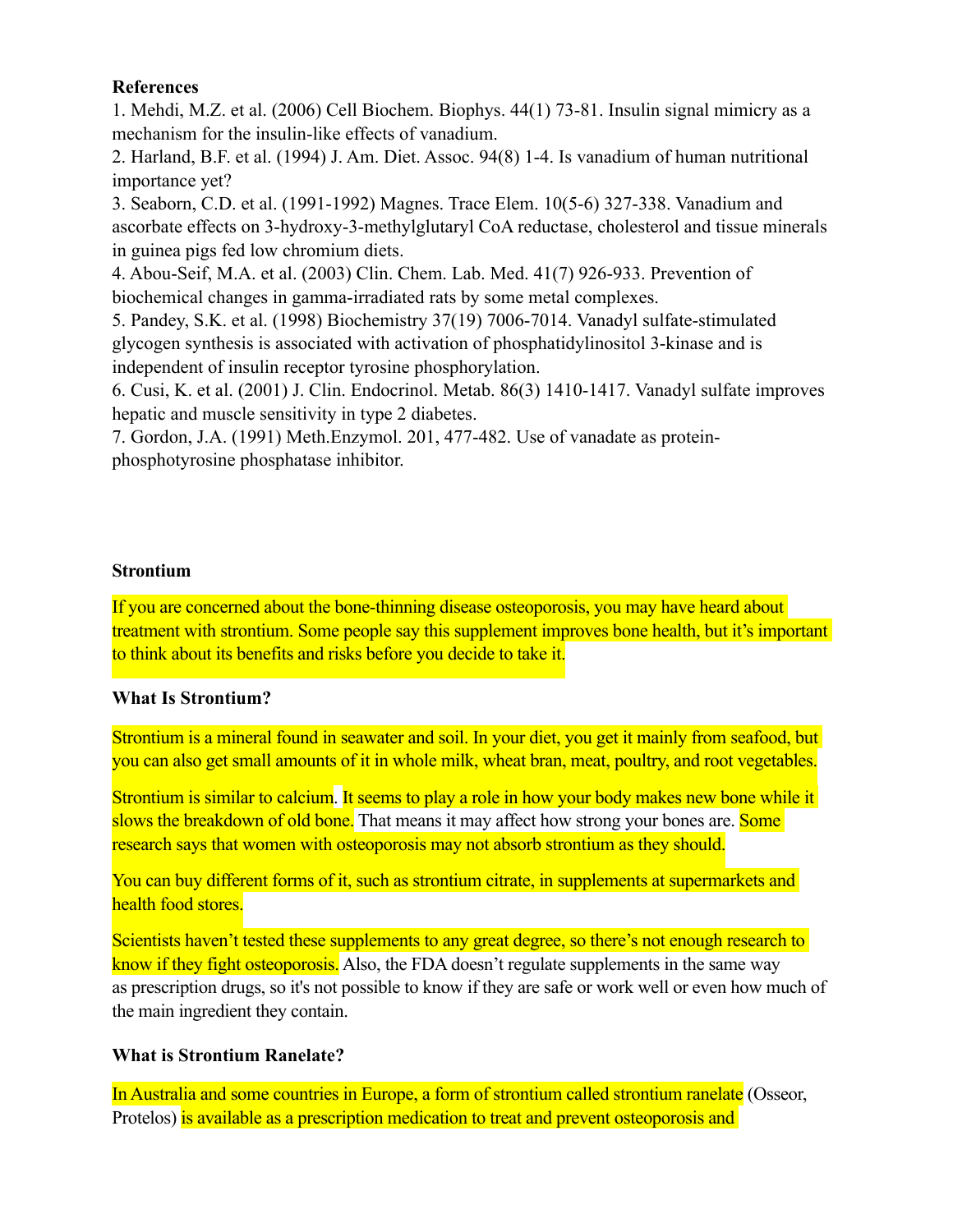bone [fractures.](https://www.webmd.com/a-to-z-guides/understanding-fractures-basic-information) But the FDA hasn't approved it for sale in the U.S., and it's different from the forms of strontium that come in supplements that are available in the U.S.

The drug makes your bones stronger and lowers your chances of getting fractures. Doctors aren't sure exactly how it works, but it seems to help the body make more bone and keep the bone you have from breaking down.

Strontium ranelate has risks though. Doctors can prescribe it only for postmenopausal women and for men with severe osteoporosis who can't take other drugs. It's also not for people who:

- Have [blood clots](https://www.webmd.com/dvt/blood-clots) or have had them before
- Can't move very much, either for a short time, such as after surgery, or for the long term, such as because of a disability
- Have a history of [heart](https://www.webmd.com/heart/picture-of-the-heart) problems, like a [heart attack,](https://www.webmd.com/heart-disease/guide/heart-disease-heart-attacks) [angina](https://www.webmd.com/heart-disease/heart-disease-angina), or [peripheral artery disease](https://www.webmd.com/heart-disease/peripheral-artery-disease-of-the-legs), which means there's less [blood](https://www.webmd.com/heart/anatomy-picture-of-blood) flow to your arms and legs
- Have [high blood pressure](https://www.webmd.com/hypertension-high-blood-pressure/default.htm) that isn't under control

#### **References**

WebMD Medical Reference Reviewed by [Melinda Ratini, DO, MS](https://www.webmd.com/melinda-ratini) on December 08, 2016

#### **Vitamin D**

The D vitamins are sterol derivatives with hormone-like function. The natural form of the vitamin, i.e. vitamin  $D_3$  (cholecalciferol) is formed nonenzymatically in the skin of animals through the action of UV light on 7-dehydrocholesterol. Vitamin  $D_2$  is formed by the UV irradiation of the plant sterol ergosterol. It is noteworthy that both vitamins are inactive as such. 7-dehydrocholesterol in the epidermal layer of the skin absorbs solar UV (the effective range is 290-310 nm) and is converted to pre-cholecalciferol, which in turn undergoes a spontaneous isomerization to cholecalciferol (vitamin D<sub>3</sub>). This form is not biologically active. Once formed cholecalciferol enters the circulation and is metabolized in the liver to 25-hydroxycholecalciferol (25(OH) D3). This form of the vitamin re-enters the circulation bound to its binding protein and is converted in the kidney to its biologically active form 1a-,25-hydroxycholecalciferol  $[1,25(OH)_2$ vitamin D<sub>3</sub>, also known as calcitriol. Both hydroxylations are catalyzed by the microsomal P450 enzyme. Blood plasma phosphorus and parathyroid hormone among other factors are involved in the regulation of renal production of 1,25(OH)2D3. The production of this vitamin in the kidneys is tightly controlled as demonstrated by the fact that an increased intake of vitamin D or exposure to sunlight does not result in increased renal production of 1,25(OH)2D3. This form of the vitamin acts to increase serum calcium concentration by promoting the intestinal absorption of dietary calcium (1). As a result, there is an increased uptake of calcium by the bone tissue. Besides this,  $1,25(OH)_2D_3$  is involved in the regulation of cell growth and maturation, stimulation of insulin secretion and the modulation of the biological activity of activated T and B lymphocytes and macrophages.

It is noteworthy that cells of the epidermal layer in the skin were shown to also be able to convert  $25(OH) D_3$  to  $1,25(OH)_2D_3$  (2). However, it is not clear what is the share of skin cells in the overall active vitamin D3 production.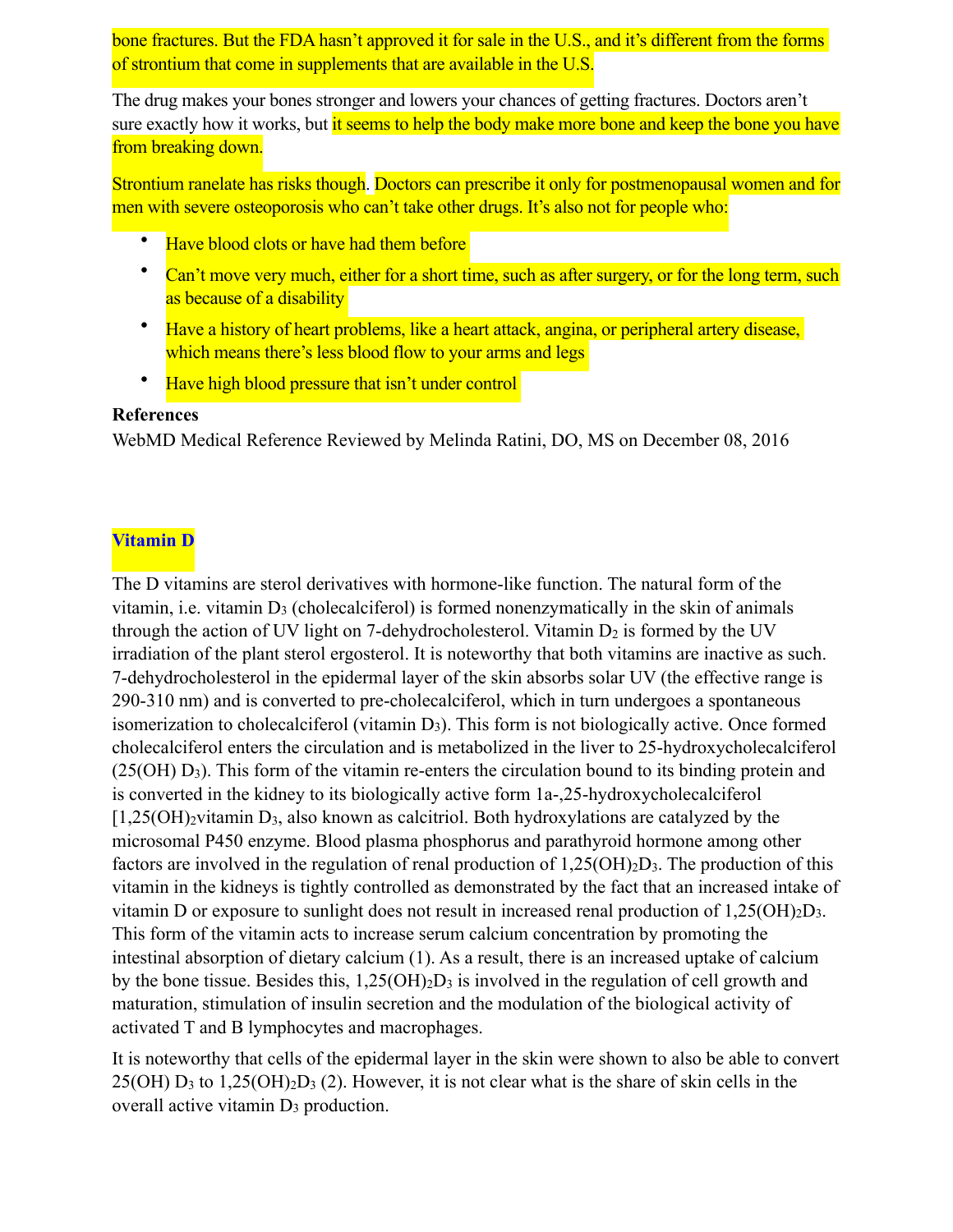Vitamin  $D_3$  is also known to possess anticancer activity by inhibiting cell cycle progression and inducing differentiation and apoptosis. In addition, vitamin  $D_3$  increases the activity of anticancer agents that trigger an overproduction of reactive oxygen species in target cells. Treatment of the MCF-7 breast cancer cell line with vitamin  $D_3$ , in the absence of anticancer drugs resulted in a significant augmentation of oxidized GSH (oxGSH) and an increase in glutaraldehyde-3 phosphate dehydrogenase (GAPDH) activity  $(3)$ . These results suggest that vitamin  $D_3$  is responsible for an increase in the overall cellular redox potential, as reflected in the oxGSH/ redGSH ratio and the production of NADPH, which may contribute to the modulation of redoxsensitive enzymes and transcription factors that control cell cycle, differentiation and apoptosis. However, the role played by vitamin  $D_3$  in cancer prevention/treatment is far from being totally clear. For an update on vitamin D implication in cancer the reader is encouraged to look at this [brief research article \(4\).](http://www.ajcn.org/cgi/content/full/88/2/565S)

It is worth mentioning that the precursor  $[25(OH) D<sub>3</sub>]$  to  $1,25(OH)<sub>2</sub> D<sub>3</sub>$  thought until not long ago to be 'biologically inactive' was found to be able to induce in human macrophages stimulated with a mycobacterial lipoprotein, a peptide (cathelicidin) that exhibits antimicrobial activity (5).

It has been recently shown that vitamin  $D_3$  deficiency is positively associated with an increased risk of cardiovascular disease in people with diabetes mellitus (6). Thus, macrophages from diabetics were cultured in the presence and absence of  $1,25(OH)<sub>2</sub> D<sub>3</sub>$  and exposed to oxidized LDL ( $oxLDL$ ). Vitamin  $D_3$  suppressed foam cell formation by inhibiting  $oxLDL$  uptake in diabetic subjects. On the hand, deletion of vitamin D<sub>3</sub>receptor in macrophages from diabetics accelerated foam cells formation. These results clearly identify vitamin  $D_3$  receptor signaling pathway as a potential mechanism in turning macrophages into foam cells, which is a known step in atherosclerotic plaque formation.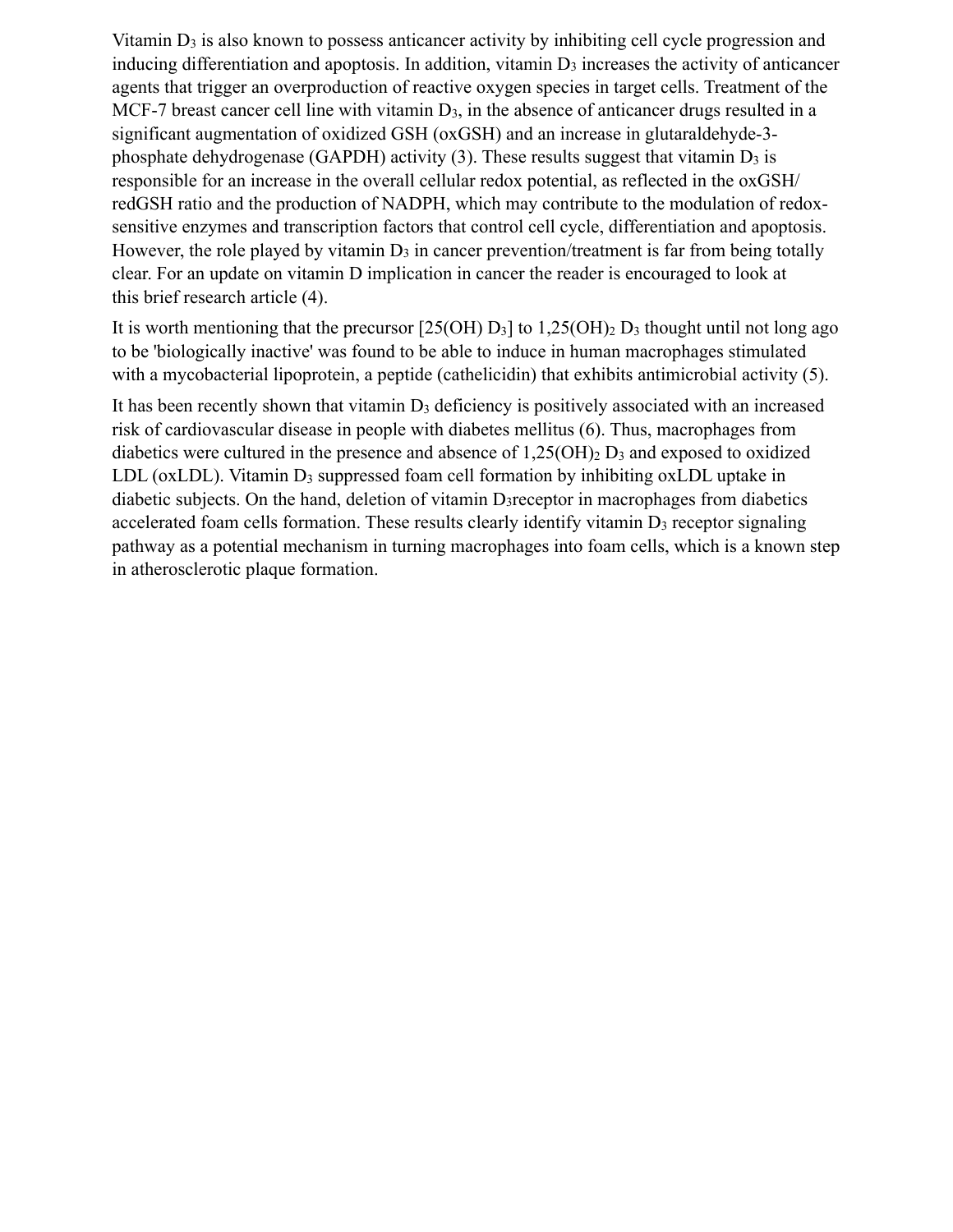

Some of the most important functions of the biologically active D vitamins are listed below:

- Stimulates the calcification of matrix of bone and teeth.
- Promotes the absorption of calcium and phosphorus in the intestine, stimulates bone calcium mobilization and the increase of renal reabsorption of calcium in the distal tube.
- Stimulates calcium reabsorption in the kidney.
- Promotes a stable nervous system and heart function.
- Deficiency can lead to: tooth decay, softening of bones (osteoporosis), muscular weakness, impaired calcium absorption and a host of chronic conditions such as high blood pressure, atherosclerosis, autoimmune disorders (rheumatoid arthritis) and cancer.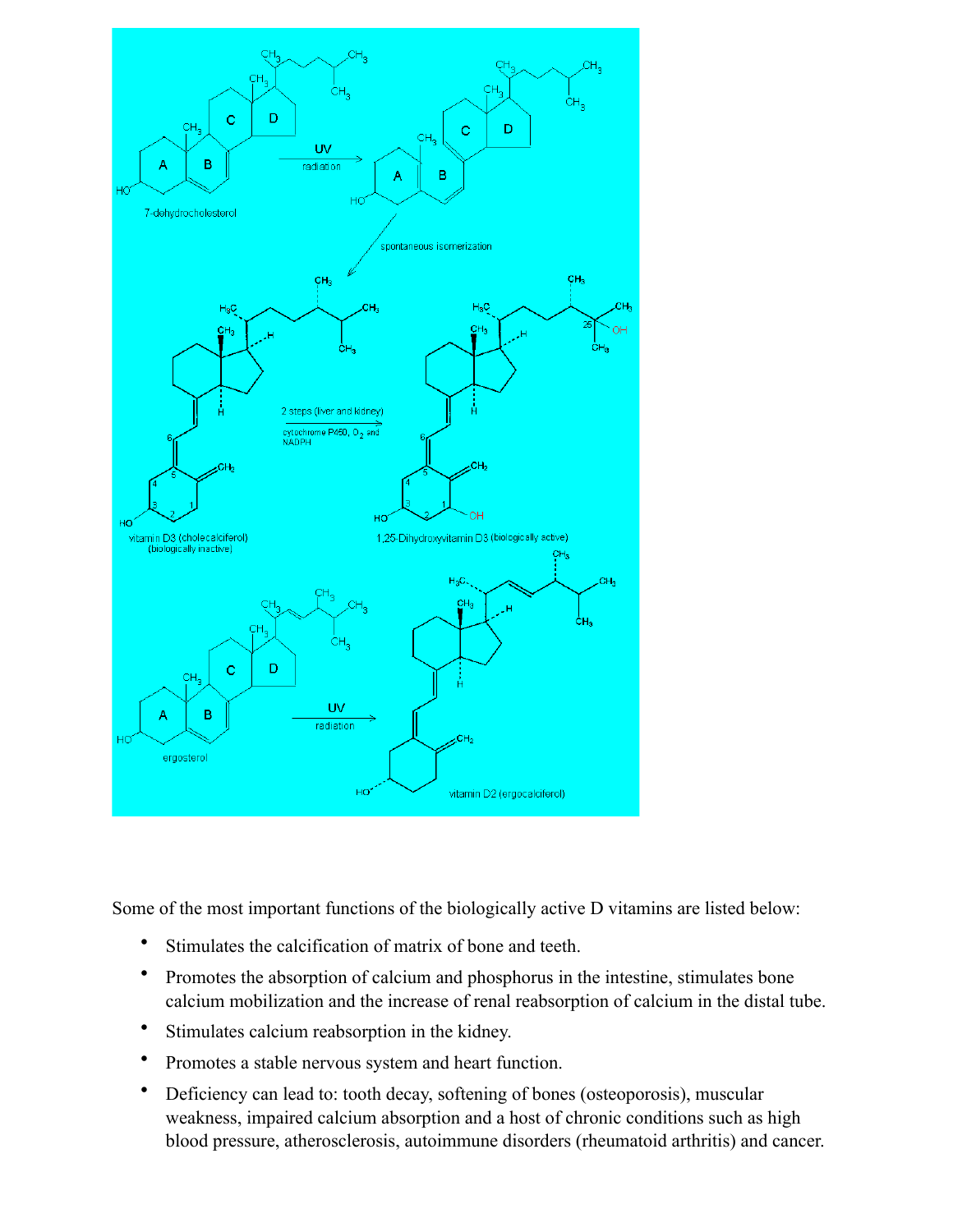There is strong evidence to suggest that the latter four conditions are linked to vitamin D<sub>3</sub> deficiency [\(7](http://jn.nutrition.org/content/full/135/11/2739S)).

• Best food sources: cod liver oil, fresh water fish (salmon, herring), milk, butter.

#### **References**

1. DeLuca, H.F. (1986) Adv.Exp.Med.Biol. 196, 361-375. The metabolism and function of vitamin D.

2. Bikle, D.D. et al. (1986) J.Clin.Invest. 78, 557-566. 1,25-dihydroxyvitamin D3 production by human keratinocytes: kinetics and regulation.

3. Koren, R. et al. (2001) Cancer Res. 61(4) 1439-1444. Vitamin D is a prooxidant in breast cancer cells.

4. Davis, C.D. (2008) Amer.J.Clin.Nutr. 88(2) 565S-569S. Vitamin D and cancer: current dilemmas and future research needs.

5. Liu, P.T. et al. (2006) Science 311, 1770-1773. Toll-like receptor triggering of a vitamin Dmediated human antimicrobial response.

6. Oh, J. et al. (2009) Circulation 120(8) 687-698. 1,25(OH)2 vitamin D inhibits foam cell formation and suppresses macrophage cholesterol uptake in patients with type 2 diabetes mellitus.

7. Holick, M.F. (2005) J.Nutr. 135, 2739S-2748S. The vitamin D epidemic and its health consequences.

**Vitamin E**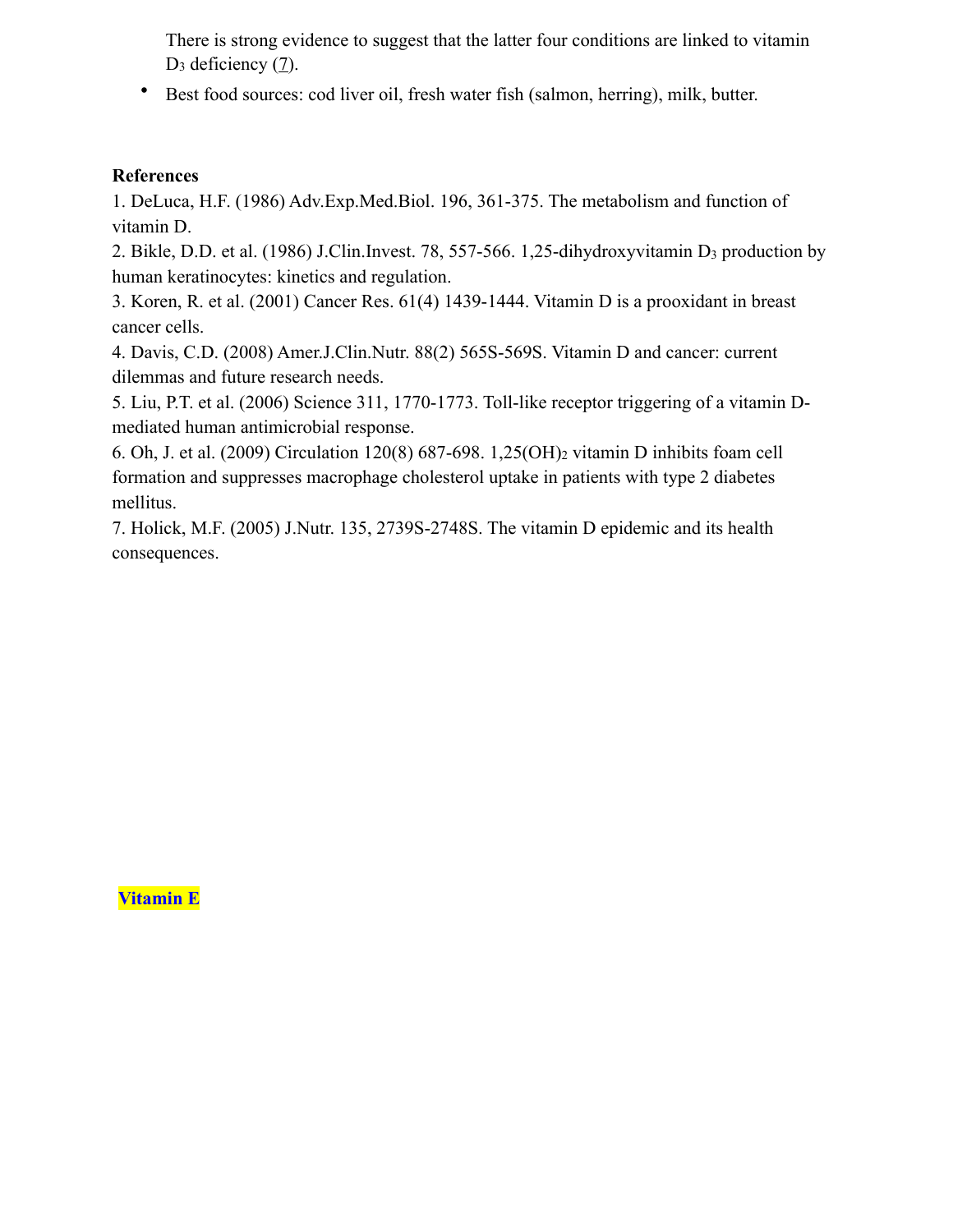Natural vitamin E is a mixture of tocopherols and tocotrienols  $(a, b, g, d)$  synthesized by plants. Chemically tocopherols consist of a chromanic ring and an aliphatic side chain (saturated for tocopherols and unsaturated for tocotrienols). There is no significant difference in antioxidant power between the various tocopherols. Vitamin E does not appear to have a specific plasma carrier protein as opposed to vitamins A and D. In plasma it is found in lipoproteins where it protects cholesterol and unsaturated fatty acids against oxidative stress.



Some of the biological functions of vitamin E are summarized below:

- Major antioxidant nutrient; it slows down the aging process, which is partly caused by oxidative stress.
- Protects circulating cholesterol in LDL and membrane lipids in red blood cells against oxidative damage.
- Protects immunocompetent cells such as phagocytic cells against oxidative damage that occurs in infections (1).
- Prevents damage to informational macromolecules such as nucleic acids by scavenging free radicals (mainly oxygen reactive species) generated within cells.
- Modulates enzyme activity through specific interactions with enzymes and gene expression through interactions with regulatory proteins such as transcription factors. These actions of vitamin E involve a non-antioxidant type of mechanism that may be relevant in cardiovascular disease (2). The main effects of vitamin E at cellular and molecular level that involve a non-antioxidant mechanism are depicted in the figure below.

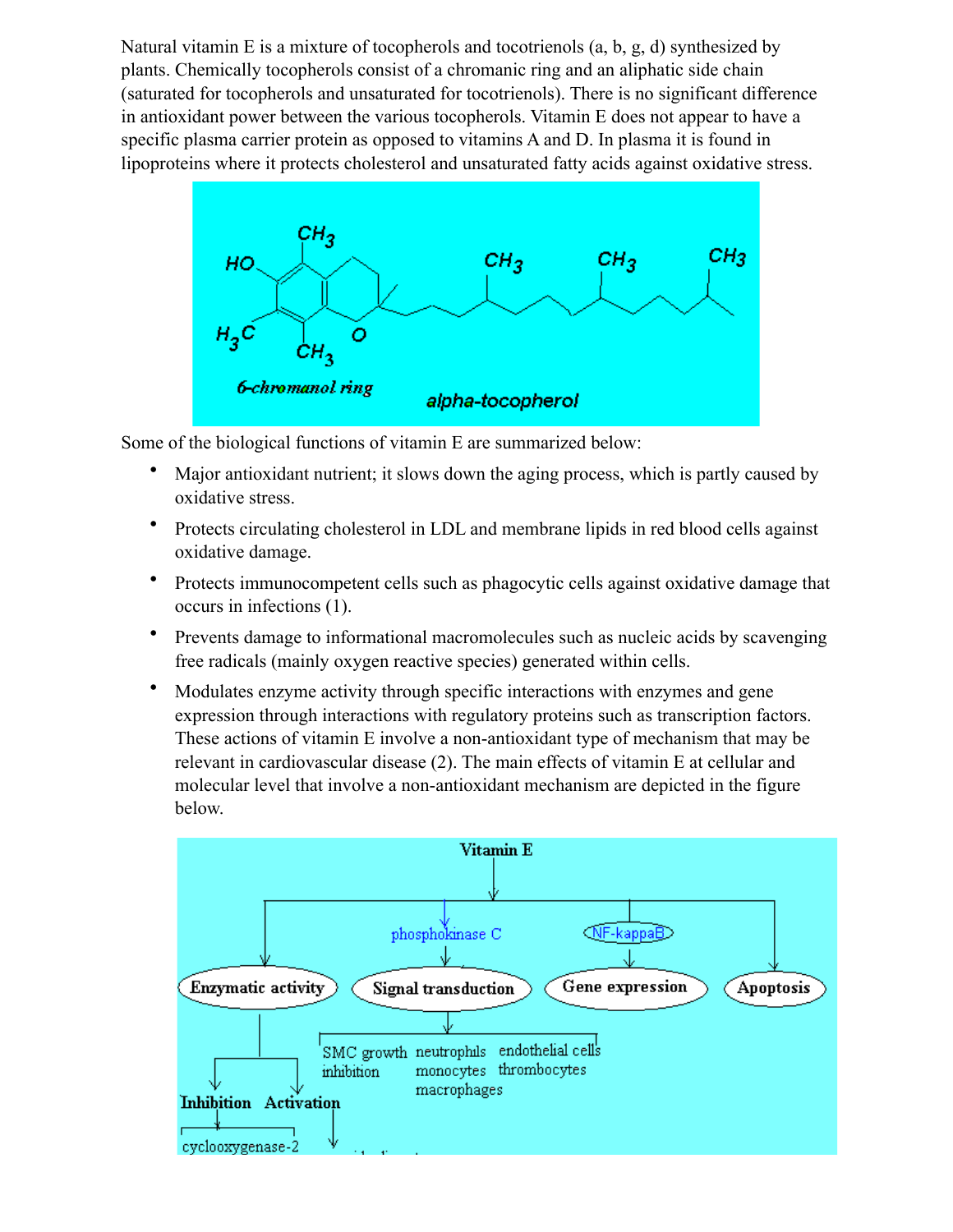# **Vitamin K**

The most studied compounds in the vitamin K group include vitamin K1 (phylloquinone), vitamin K2 (menaquinone) and vitamin K3 (menadione). Vitamin K1 is also called phylloquinone because it is an indirect product of photosynthesis in plant chloroplasts. The naphthoquinone ring has a phytyl side chain.

Vitamin K2 has a poly-isoprenoid unsaturated side chain whose length varies from 4 to 12 units. These compounds are called menaquinones-n or MK-n for short. Animal experiments have shown that MK-7 may play an important role in the prevention of age-related bone loss (1). The results obtained by recent dose-response studies have suggested that the intake of vitamin K should be increased in order to optimize bone mineralization because the diet alone does not provide the adequate amount of vitamin K, particularly in post-menopausal women. In addition, menaquinone may be also effective in the prevention of arterial calcification (2).

Vitamin K3 (2-methyl 1-4-naphthoquinone) has the same physiological activity in vivo as vitamin K1 after alkylation in position 3 with an isoprenoid chain in the liver.

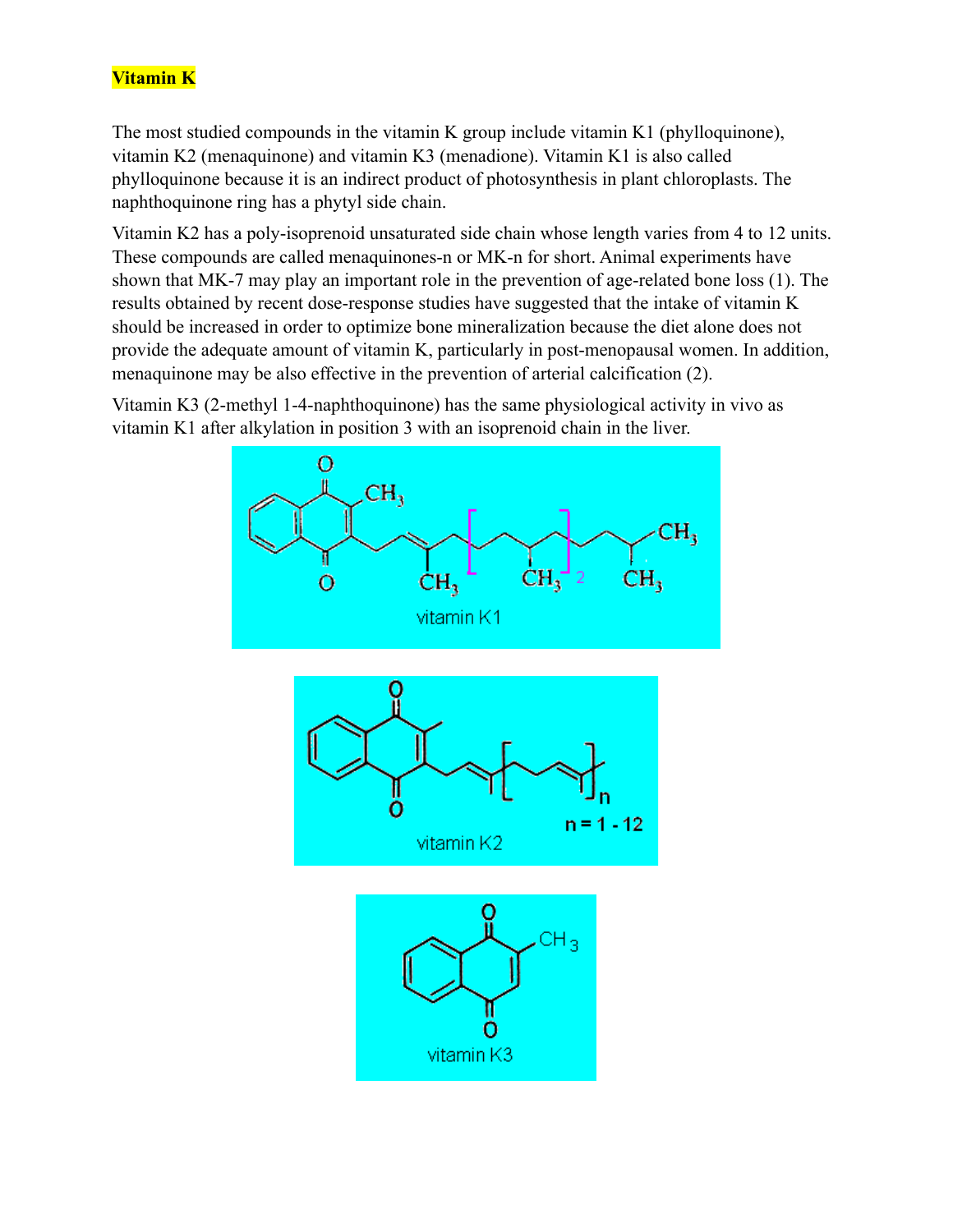- Required for normal process of blood clotting to occur. Thus, vitamin K1 is essential for the synthesis of clotting factors II, VII, IX and X and of the anticoagulant proteins C and S. The reduced form of vitamin K1 (formed through the action of a reductase on phylloquinone) is necessary for the post-translational modification of coagulation factors II, VII, IX and X. The modified protein (contains g-carboxyglutamic acid residues) is able to bind calcium, an essential property of the coagulation factors.
- Plays an important role in bone and teeth metabolism, i.e. the conversion of osteocalcin (a major non-collagen protein) to its active form, which appears to regulate bone's shape by depositing calcium in a certain way. This way the mineralization of the bone is not impaired (2, 3). Besides osteocalcin there is another protein called matrix Gla protein (MGP), which is involved more directly in mineralization of bones (4). It's interesting to note that onions contain the co-called g-glutamyl peptides, which were shown to increase bone density by inhibiting the activity of osteoclasts. The structure of such a peptide is shown below:

$$
\begin{array}{c}\nN_{1}H_{2} \\
100C-CH-CH_{2}CH_{2}C-H-H-CH-CH_{2}-8-CH=CH-CH_{3} \\
0&COOH\end{array}
$$
\n
$$
\gamma
$$
-L-glutamyt trans-S-1-propenyl-L-cysteine sulfoxide

• Involved in the protection against cardiovascular disease. In healthy arteries the vitamin K2-dependent MGP surrounds the elastic fibers of the tunica media (the anatomy of an arterial wall vessel is shown below) and prevents the formation of calcium salts crystals.



In early atherosclerosis most MGP occurs in an inert form because there is not enough vitamin K2 around to activate it. As a result, MGP associates with calcified structures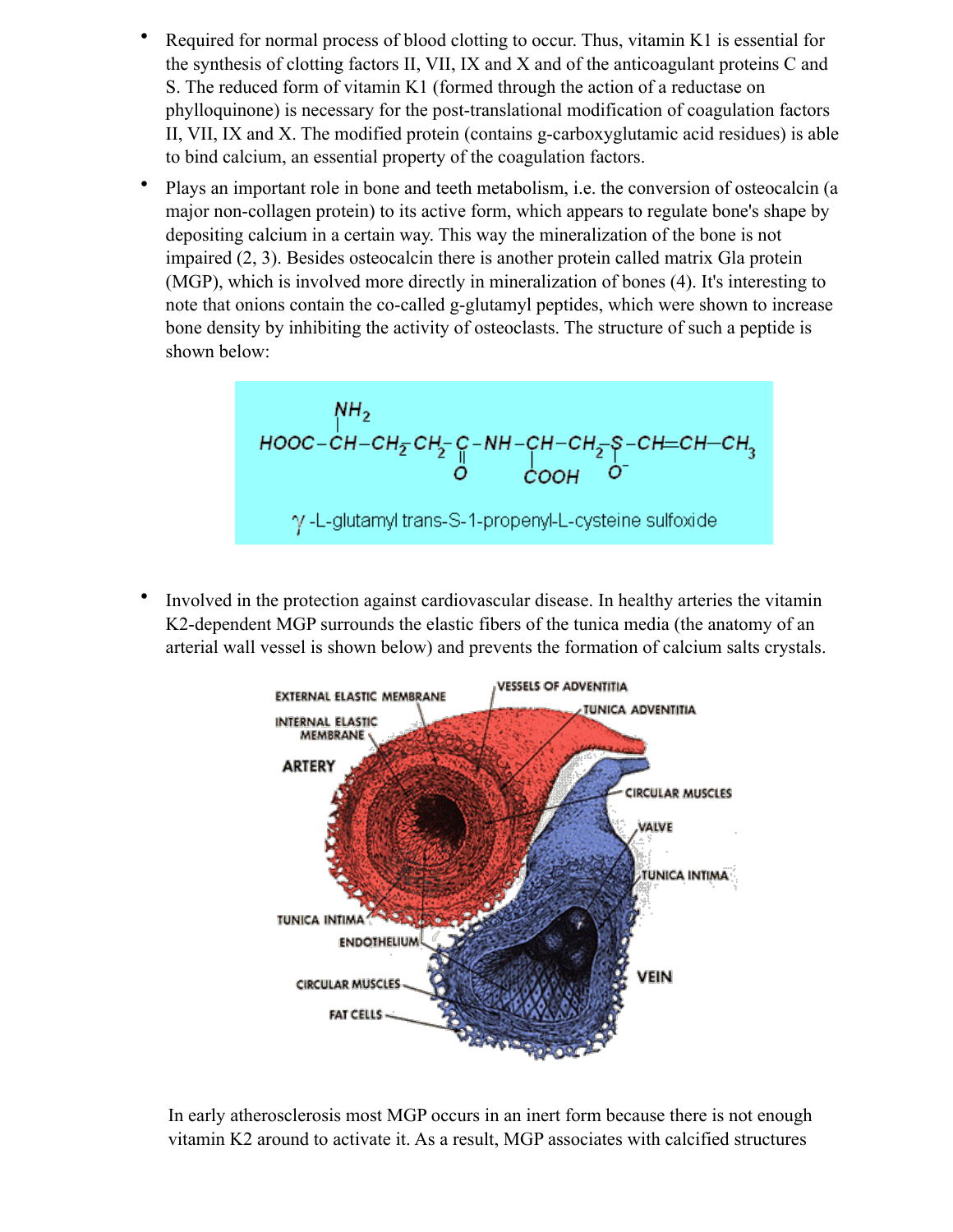containing oxidized lipids, macrophages and debris of smooth muscle cells. Patients with severe calcification have high a high percentage of inactive osteocalcin, indicating a deficiency of vitamin K2 (5).

- Vitamin K2 can induce apoptosis in myeloma and B-cell lymphoma cell lines as recent experimental data have demonstrated (6).
- Involved in brain metabolism and cognitive function. The brain contains the highest concentration of vitamin K2 after pancreas, salivary glands and the cartilaginous tissue of the sternum. Vitamin K2 supports enzymes that produce the sulfatides (an important group of brain lipids). The decline of sulfatides and vitamin K2 levels are associated with aging and neurodegeneration (7).
- Synergysm: Vitamin K2 acts synergically with vitamins A and D. Vitamin K2 activates the Ca-binding proteins that were synthesized after vitamin A and D-triggered expression of the genes coding these proteins. Vitamins A and D regulate the expression of matrix Gla protein (this protein has five to six residues of the vitamin K-dependent amino acid, g-carboxyglutamic acid), which is responsible for mineralizing bone and protecting the arteries from calcification; like osteocalcin, however, matrix Gla protein can only fulfill its function once it has been activated by vitamin K2. While vitamins A and D contribute to growth by stimulating growth factors and promoting the absorption of minerals, vitamin K2 makes its own essential contribution to growth by preventing the premature calcification of the cartilaginous growth zones of bones.
- Interactions: Aspirin, warfarin (a synthetic anticoagulant agent, which inhibits the synthesis of vitamin K-dependent clotting factors), certain antibiotics and higher dosages of vitamin E (over 800 I.U.) may interfere with the biological function of vitamin K.
- Therapeutic uses: Epidemiological studies in the last 10 years showed that a large portion of the population is vitamin K2 deficient. Although colon bacteria produce this vitamin it is not absorbed by that segment of the GI tract so supplementation may be required for the prevention and treatment of osteoporosis, dental cavities, cardiovascular disease and excessive menstrual bleeding.
- Best food sources: Dark green leafy vegetables, kale, broccoli, lettuce, spinach, green tea, dairy products especially the fermented ones such as cheese (rich in menaquinone species).

## **References**

1. Tsukamoto, Y. (2004) Biofactors 22 (1-4) 5-19. Studies on action of menaquinone-7 in regulation of bone metabolism and its preventive role in osteoporosis.

2. Adams, J. and Pepping, J. (2005) Am.J. Health Syst.Pharm. 62 (15) 1574-1581. Vitamin K in the treatment and prevention of osteoporosis and arterial calcification.

3. Boskey, A.L. et al. (1998) Bone 23(3) 187-196. Fourier transform infrared microspectroscopic analysis of bones of osteocalcin-deficient mice provides insight into the function of osteocalcin.

4. Koshihara, Y. et al. (1997) J. Bone Miner.Res. 12(3) 431-438. Vitamin K2 enhances osteocalcin accumulation in the extracellular matrix of human osteblasts in vitro.

5. Schurgers, L.J. et al. (2005) Arterioscler.Thromb.Vasc.Biol. 25, 1629-1633. Novel

conformation-specific antibodies against matrix g-carboxyglutamic acid (Gla) protein.

Undercarboxylated matrix Gla protein as marker for vascular calcification.